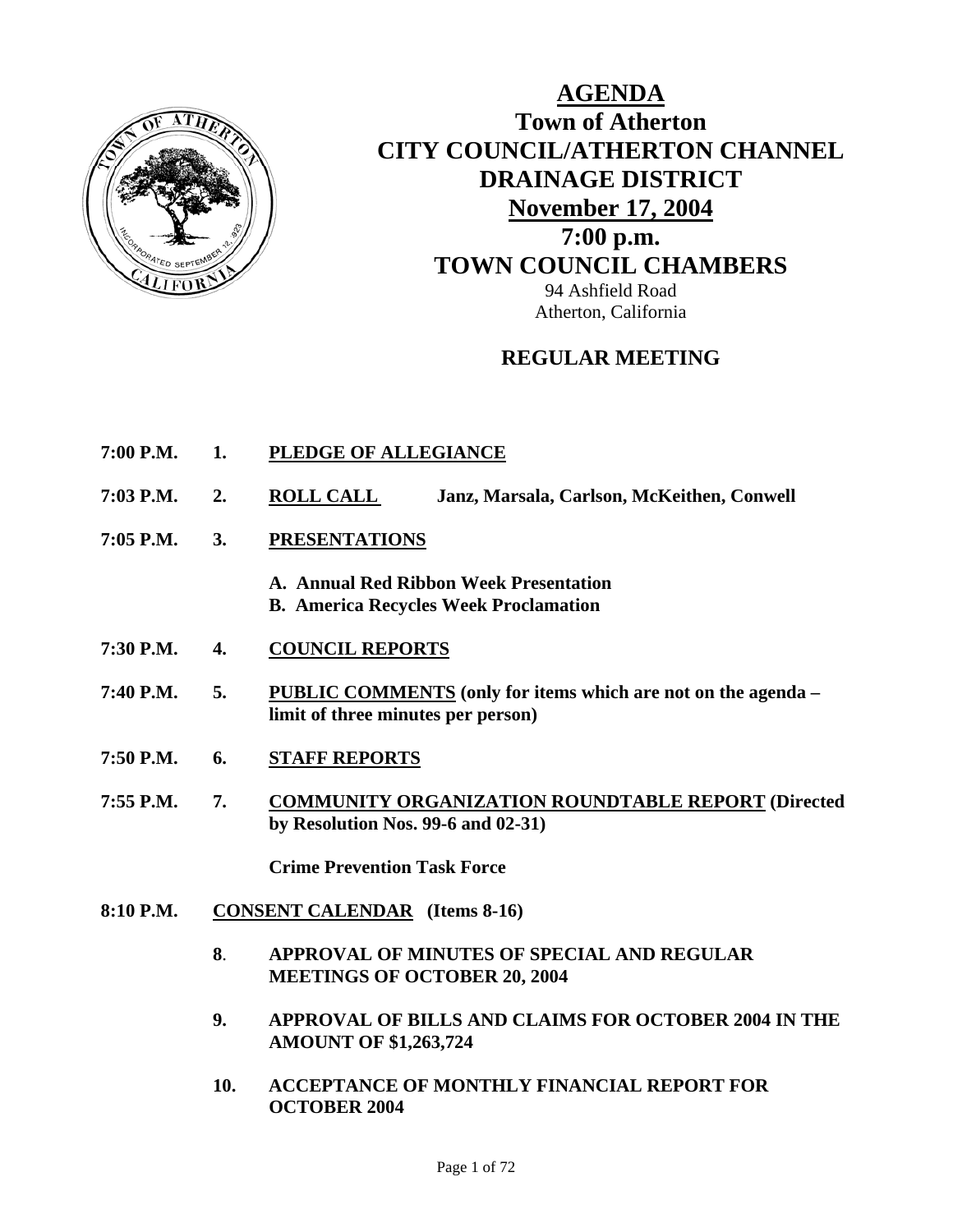- **11. ACCEPTANCE OF QUARTERLY INVESTMENT REPORT FOR THE QUARTER ENDED SEPTEMBER 30, 2004**
- **12. SECOND READING AND ADOPTION OF AN ORDINANCE RATIFYING, IN PART, ORDINANCE NO. 29 OF THE MENLO PARK FIRE PROTECTION DISTRICT PERTAINING TO FIRE SPRINKLER SYSTEM REQUIREMENTS**

**Recommendation: Adopt Town of Atherton Ordinance No. 04ratifying, in part, Ordinance No. 29 of the Menlo Park Fire Protection District pertaining to Fire Sprinkler System Requirements** 

**13. ADOPTION OF RESOLUTIONS AUTHORIZING APPLICATION FOR ROBERTI-Z'BERG-HARRIS URBANIZED AREA NEED BASIS PROGRAM GRANTS TO REHABILITATE THE HOLBROOK-PALMER PARK CARRIAGE HOUSE RESTROOMS, KITCHEN AND SECOND FLOOR AND TO RECONSTRUCT THE HOLBROOK-PALMER PARK TENNIS COURTS AND COMMITTING THE REQUIRED THIRTY PERCENT LOCAL MATCH** 

**Recommendation: Adopt resolutions authorizing staff to submit applications for Roberti-Z'berg-Harris Urbanized Area Need Basis (RZH) program grants to rehabilitate the Holbrook-Palmer Park Carriage House restrooms, kitchen and second floor and to reconstruct the Holbrook-Palmer Park tennis courts and committing the required thirty percent (30%) local match.** 

**14. APPROVAL OF RECOMMENDATION FROM THE CALTRAIN CORRIDOR SUBCOMMITTEE TO ALLOW OVERNIGHT PARKING AT THE ATHERTON TRAIN STATION** 

**Recommendation: Approve recommendation from the Caltrain Corridor Subcommittee to allow overnight parking at the Atherton train station to accommodate riders utilizing Caltrain service to San Francisco and San Jose International Airports as part of the free parking promotion at the station previously approved on a trial basis by the City Council.** 

### **15. RECORDATION AND REMOVAL OF THE OLD GAZEBO IN HOLBROOK-PALMER PARK**

**Recommendation: Accept recommendation of the Park and Recreation Commission and authorize Park staff to record by digital photography and remove the old gazebo in Holbrook-Palmer Park.** 

**16. GENERAL PLAN COMMITTEE APPOINTMENT**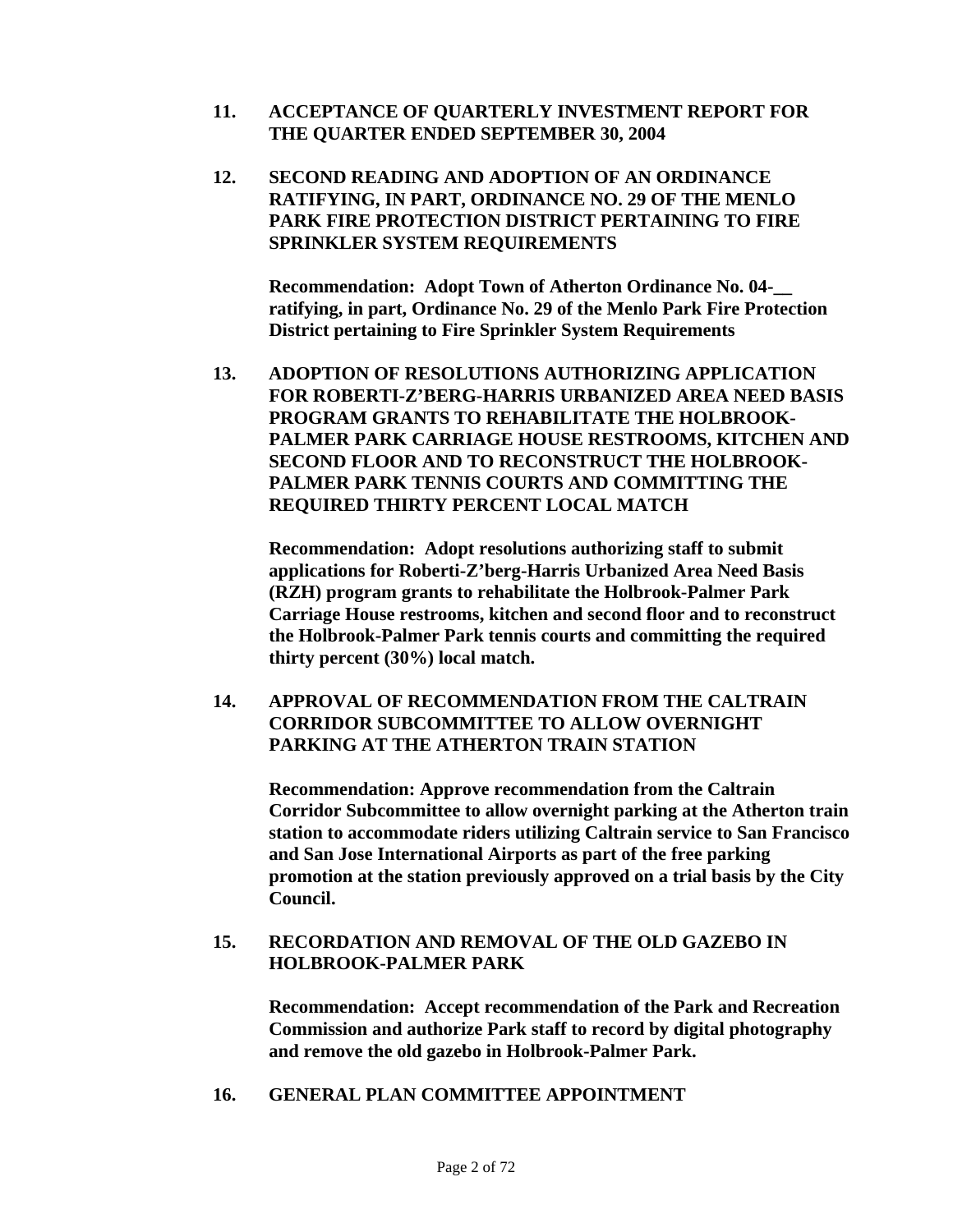**Recommendation: Approve the recommendation of the Screening Committee to appoint a resident to the Arts Committee.** 

**8:15 P.M. REGULAR AGENDA (Items 17 - 19)** 

### **8:15 P.M. 17. CONSIDERATION OF REQUEST FOR DRAINAGE IMPROVEMENTS AT 401 FLETCHER DRIVE**

**Recommendation: Consider request from Mr. Frank Novak at 401 Fletcher Drive and provide appropriate direction to staff.** 

### **8:45 P.M. 18. CONSIDERATION OF FINANCE COMMITTEE RECOMMENDATIONS REGARDING REVENUE ENHANCEMENT OPTIONS – DISCUSSION AND POSSIBLE ACTION REGARDING SPECIAL MUNICIPAL ELECTION**

**Recommendation: Depending upon the Council's preference regarding proceeding with a Special Election, the actions specified in Agenda Item No. 19 may be required.** 

### **9:15 P.M. 19. DISCUSSION AND CONSIDERATION OF A SPECIAL MUNICIPAL ELECTION ON MARCH 8, 2005**

**Recommendation: Should the Council wish to pursue a Special Election to submit to the voters an amendment to the business license tax ordinance, the following actions would be required:** 

- **1. Motion adopting a Resolution Declaring a Fiscal Emergency**
- **2. Motion to introduce, read by title only, waive further reading, and adopt an Ordinance Calling an Election to Submit to the Voters an Ordinance Amending Sections 5.12.150, 5.12.160 5.12.080 and 5.12.140 of the Atherton Municipal Code Relating to the Business License Tax**
- **3. Motion adopting of a Resolution setting priorities for filing written arguments regarding a City Measure and directing the City Attorney to prepare an impartial analysis**

### **OR**

**Recommendation: Should the Council wish to submit the renewal of the parcel tax to the voters, the following action would be required:** 

**1. Motion adjourning the present Regular City Council meeting to a time on Thursday, December 9, 2004, which would allow for a 15-day public notice to take place and a public hearing to**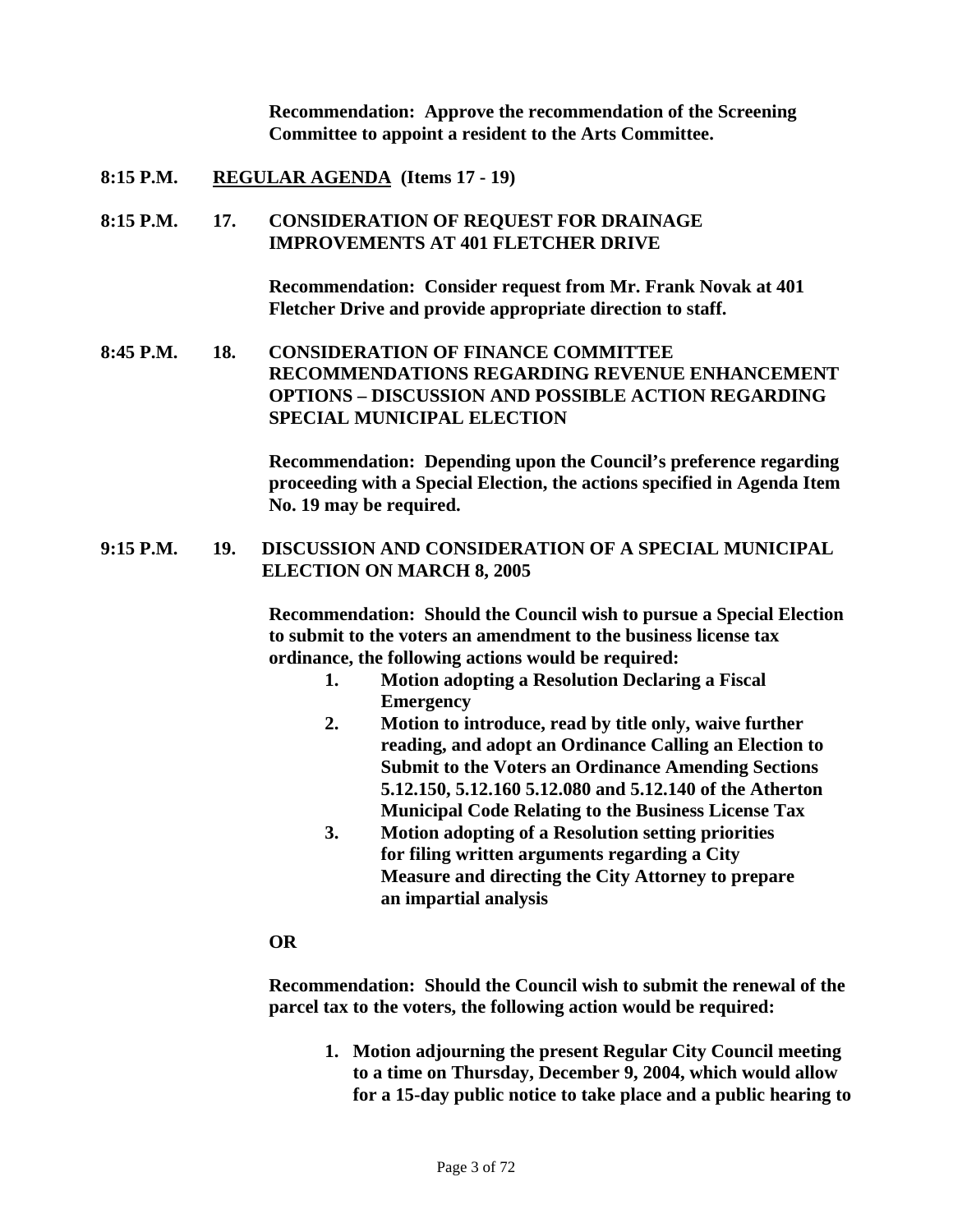**occur on December 9, 2004 in advance of the December 10, 2004 deadline to adopt an ordinance calling a Special Election on March 8, 2005 to submit to the voters an ordinance adopting a Parcel Tax for Fiscal Years 2005-06 through 2008- 2009.** 

#### **10:00 P.M. 20. PUBLIC COMMENTS**

### **10:15 P.M. 21. ADJOURNMENT**

#### *Agendas and staff reports may be accessed on the Town website at: [www.ci.atherton.ca.us](http://www.ci.atherton.ca.us/)*

#### ) *Please contact the City Clerk's Office at 650.752.0529 with any questions*

Pursuant to the Americans with Disabilities Act, if you need special assistance in this meeting, please contact the City Clerk's Office at (650) 752-0529. Notification of 48 hours prior to the meeting will enable the City to make reasonable arrangements to ensure accessibility to this meeting. (29 CRF 35.104 ADA Title II)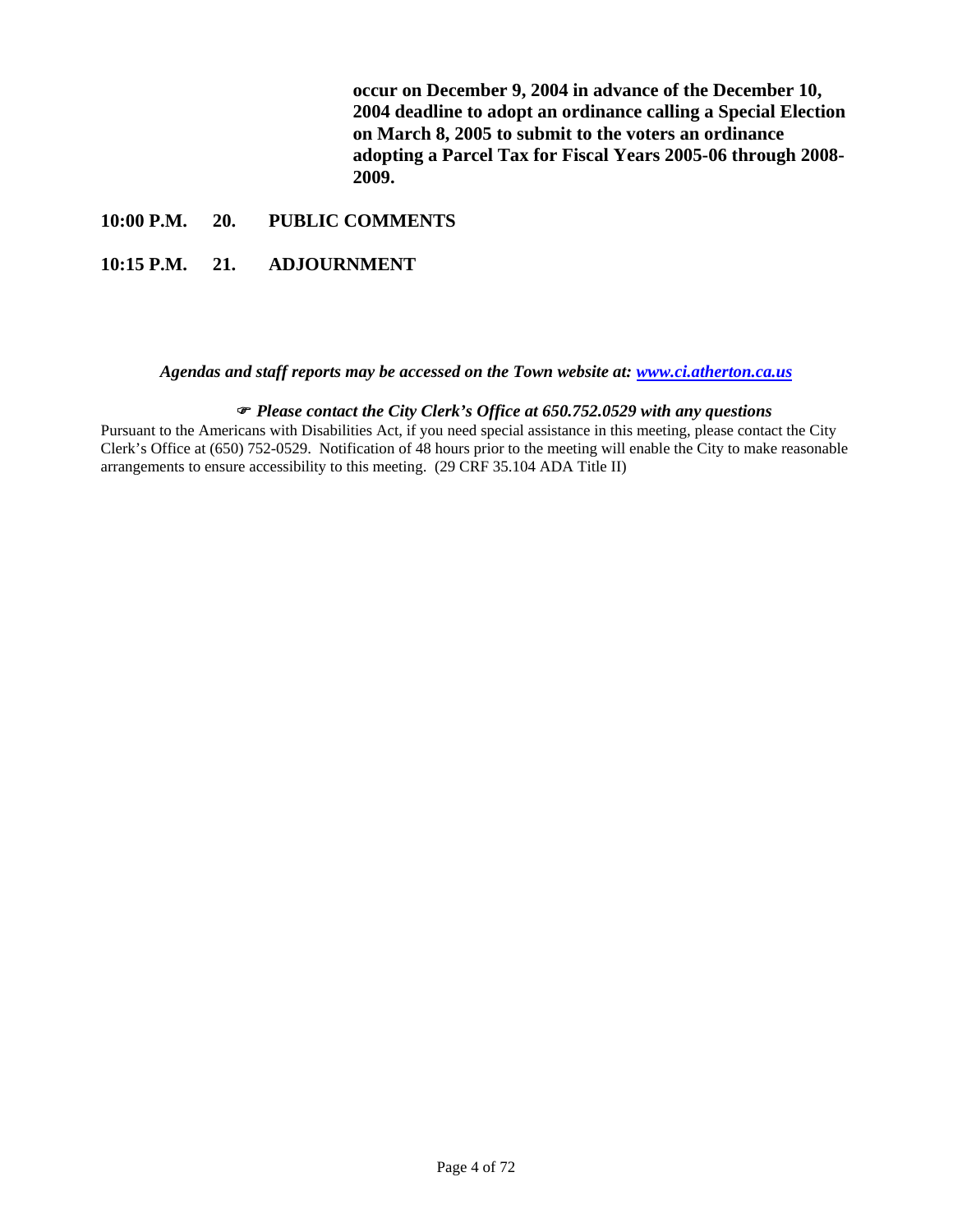# *Proclamation*

# America Recycles Week - November 14-20, 2004

- **WHEREAS, each year, Americans generate more than 217 millions tons of municipal solid waste, which is more than 4.4 pounds per person per day. While the nation has reached an overall recycling rate of more than 28 percent, much more can be done, especially in closing the loop and purchasing products made with recycled content; and**
- WHEREAS, focusing the nation's attention on the importance of recycling and closing the loop, businesses, industries, government agencies, nonprofit organizations, and individuals have joined together to celebrate America Recycles Week and are encouraging their employers, staff, customers, membership, and all citizens to pledge to buy more recycled-content products; and
- WHEREAS, state community leaders need to spread the word about the excellent recycling programs they have established, the growth of markets for recyclable materials, the importance of buying recycled products; and
- WHEREAS, Town of Atherton residents generated more than 2,492 tons of trash in 2003, and this trash is buried in a landfill; and
- WHEREAS, Town of Atherton residents recycled more than 5,443 tons in 2003 through Town of Atherton curbside recycling programs; and
- WHEREAS, recycling saves precious energy, conserves valuable natural resources, protects the environment, reduces landfill needs and has a positive economic impact; and
- WHEREAS, participating in America Recycles Week is one way citizens can help raise awareness about the need to reduce waste by reusing, recycling, and buying recycled products; and
- WHEREAS, residents are encouraged to "Make Every Day America Recycles Day."

NOW, THEREFORE, BE IT RESOLVED BY THE Town of Atherton, California, THAT November 14-20, 2004, is hereby proclaimed as **AMERICA RECYCLES WEEK** in the Town of Atherton.

> IN WITNESS WHEREOF, I have hereunto set my hand and caused the seal of the Town of Atherton to be affixed this 17th day of November, 2004.

Kathleen McKeithen, Mayor Town of Atherton

\_\_\_\_\_\_\_\_\_\_\_\_\_\_\_\_\_\_\_\_\_\_\_\_\_\_\_\_\_\_\_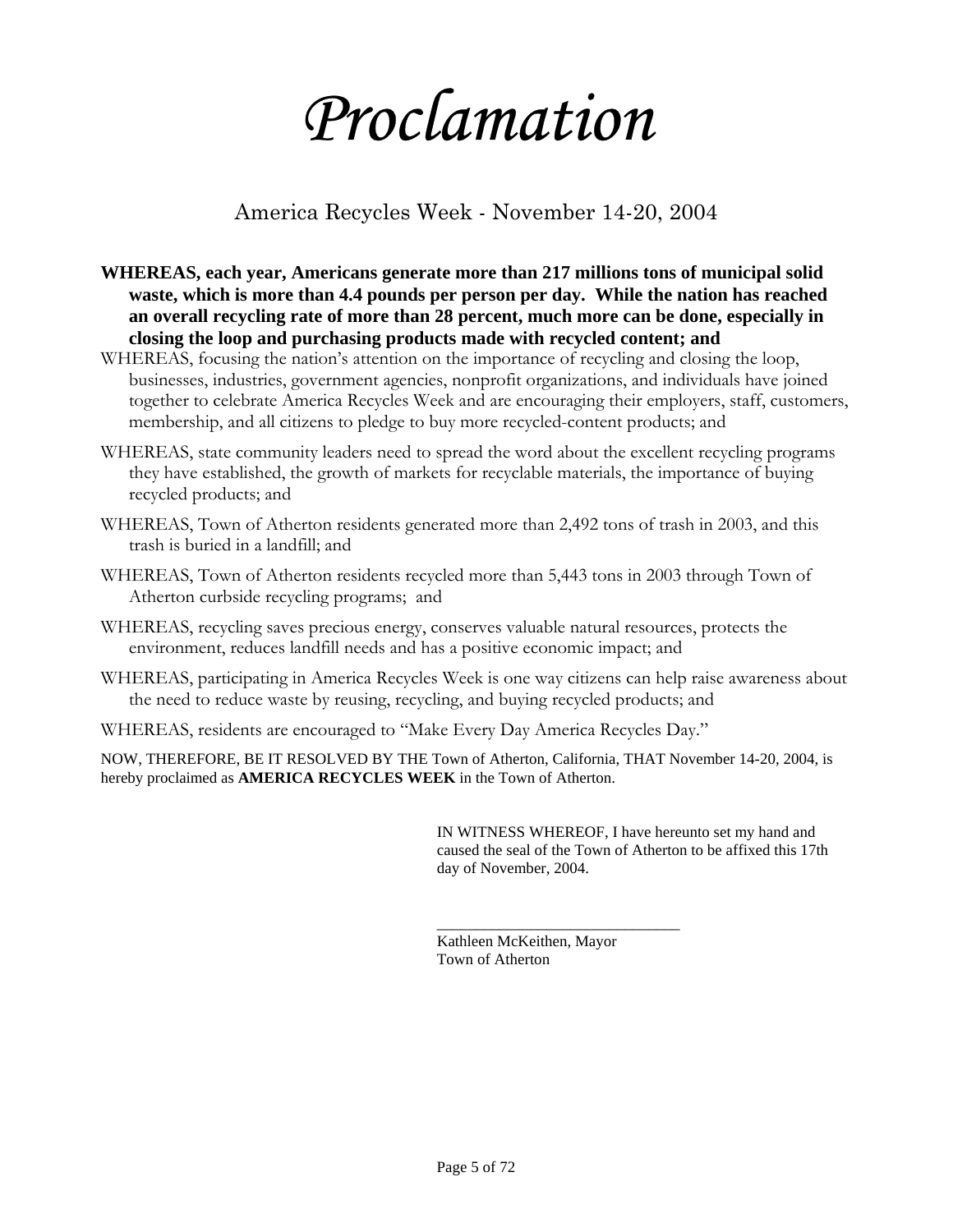

*Draft* **MINUTES Town of Atherton CITY COUNCIL/ATHERTON CHANNEL DRAINAGE DISTRICT October 20, 2004 6:00 P.M. Meeting Room Town Administrative Offices**  91 Ashfield Road Atherton, California

# **Special Meeting**

**The meeting was called to order at 6:00 p.m.** 

**ROLL CALL** 

**PRESENT: James R. Janz, Charles E. Marsala Alan B. Carlson Kathy McKeithen William R. Conwell** 

### **PUBLIC COMMENTS**

**There were no public comments.** 

### **CLOSED SESSION**

**A. CONFERENCE WITH LEGAL COUNSEL – ANTICIPATED LITIGATION - - Initiation of litigation pursuant to subdivision (c) of Government Code Section 54956.9** 

**Three (3) potential cases** 

### **RECONVENE TO OPEN SESSION**

**Report of action taken.** 

**No reportable action was taken.**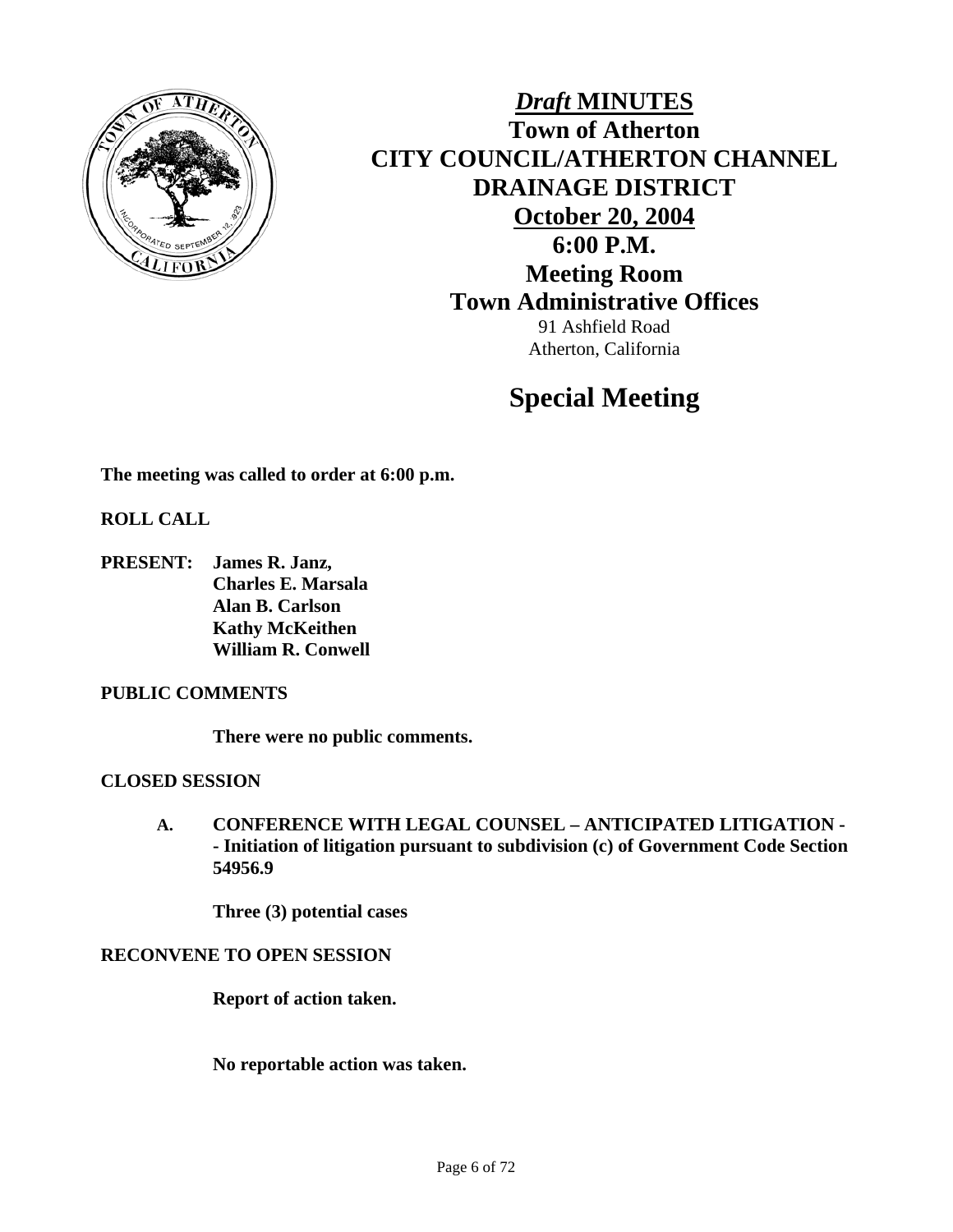### **ADJOURN**

**The meeting adjourned at 6:25 p.m.** 

**Respectfully submitted:** 

**\_\_\_\_\_\_\_\_\_\_\_\_\_\_\_\_\_\_\_\_** 

**Kathy McKeithen MAYOR**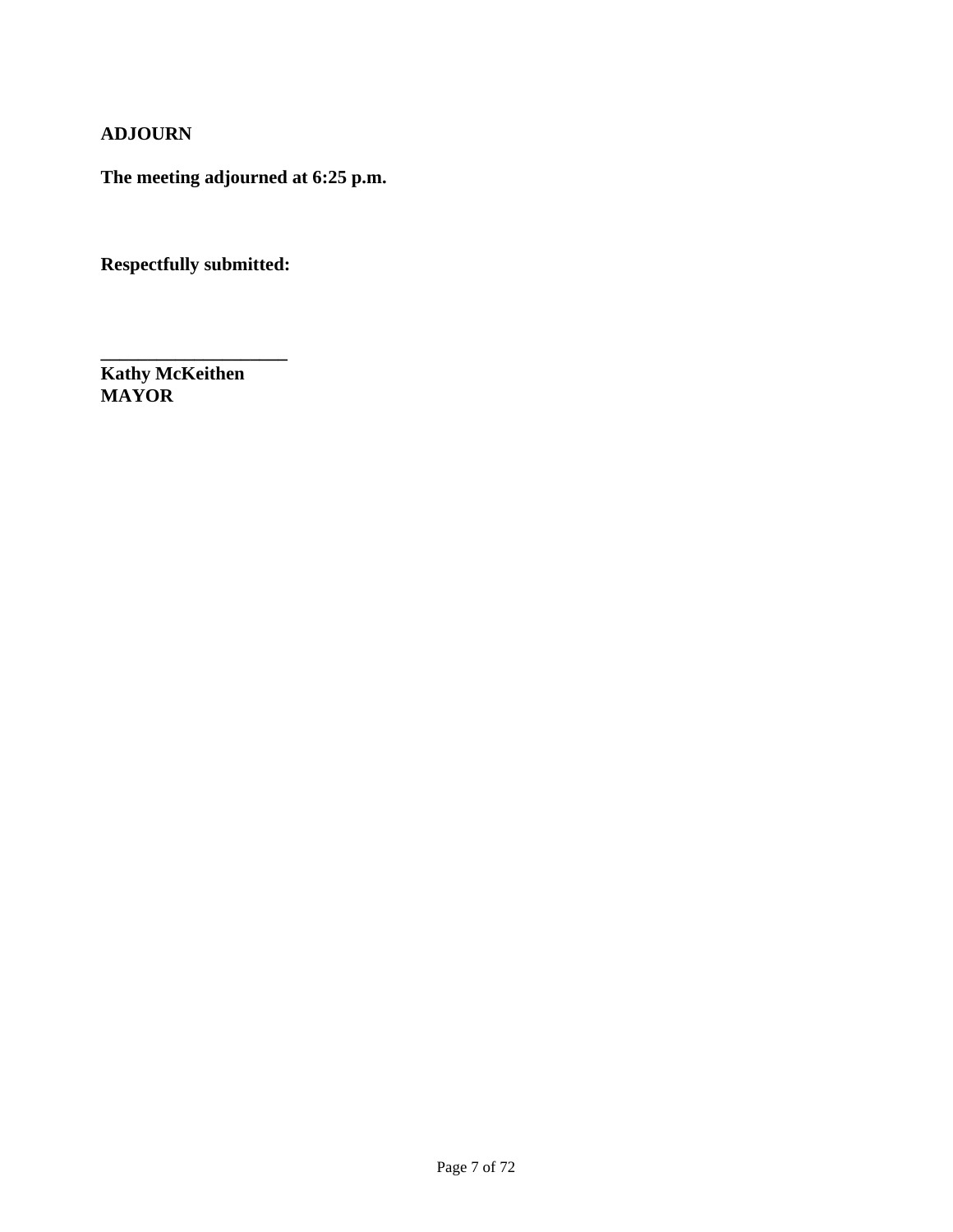

# *Draft* **MINUTES Town of Atherton CITY COUNCIL/ATHERTON CHANNEL DRAINAGE DISTRICT October 20, 2004 7:00 p.m. TOWN COUNCIL CHAMBERS** 94 Ashfield Road Atherton, California

### **REGULAR MEETING**

**Mayor McKeithen called the meeting to order at 7:02 p.m.** 

- **1. PLEDGE OF ALLEGIANCE**
- **2. ROLL CALL**

**PRESENT: James R. Janz** 

 **Charles Marsala Alan B. Carlson Kathy McKeithen William R. Conwell** 

### **3. PRESENTATIONS**

**A. Presentation of Annual Tree Awards – Atherton Tree Committee** 

**Denise Kupperman, Atherton Tree Committee Chair, and Kathy Hughes Anderson, Town Arborist, presented the 2004 Annual Tree Awards to the following residents:** 

**Kenneth and Virginia Frederick Alex and Antonia Cross Mario and Danelle Rosati Marsha Gustafson** 

### **4. COUNCIL REPORTS**

• **Council Member Janz stated that he met with Finance Director John Johns regarding revenue enhancement and cost savings options that would be discussed later that evening. He attended the Menlo Park City Council meeting**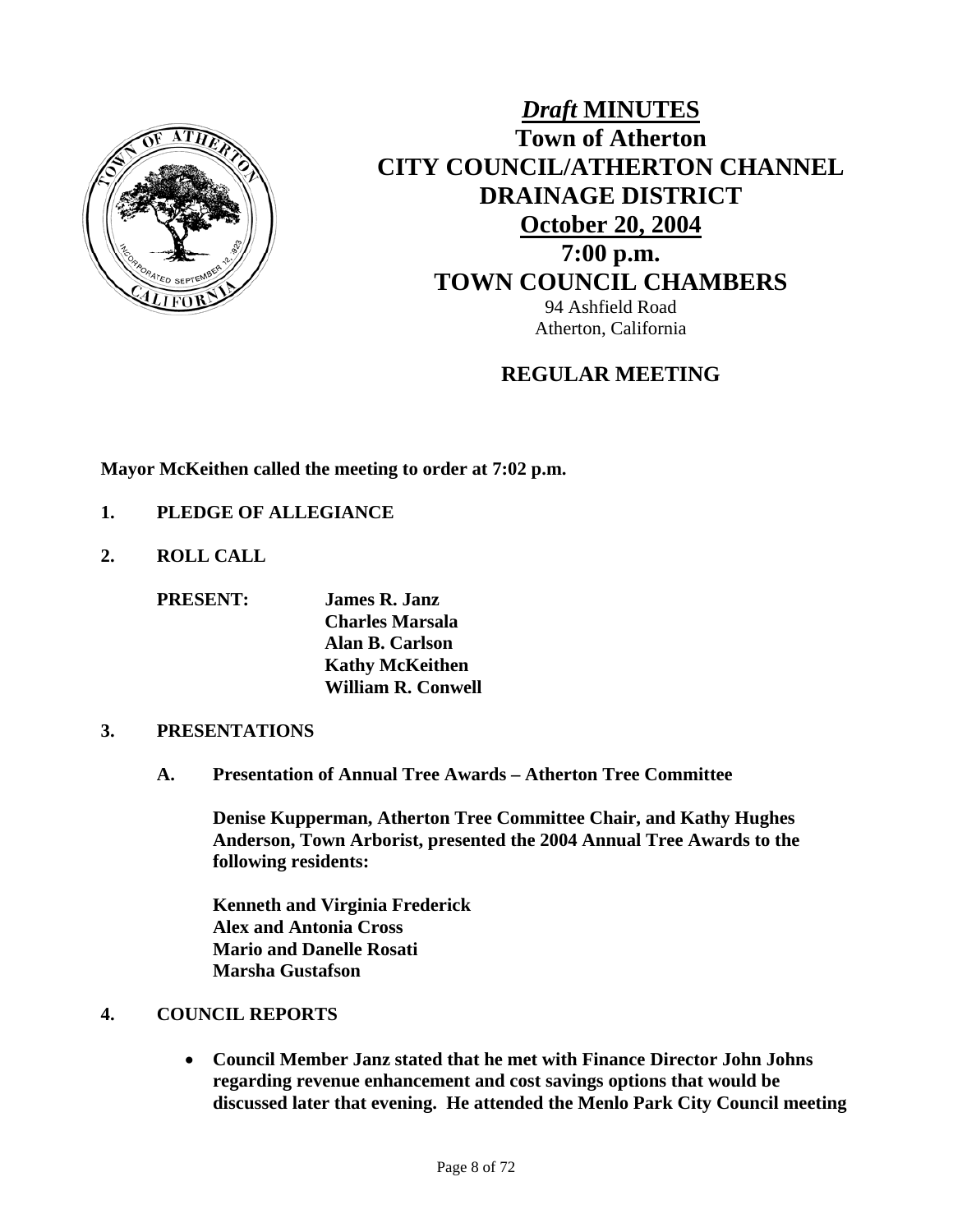**the previous night, along with Council Member Carlson, City Manager Jim Robinson, Public Works Director Duncan Jones, and several members of the Caltrain Corridor Subcommittee. A presentation was given on a feasibility study for grade separations in Menlo Park. An ordinance was passed that said, in essence, that staff from Menlo Park would work with staff from Atherton and other cities on the Peninsula to discuss various perspectives on electrification, high-speed rail, grade separations, etc. Council Member Janz announced on October 26, 2004, from 10:30 a.m. to Noon, in the Menlo Park City Council Chambers, the Menlo/Atherton Branch of the American Association of University Women (AAUW) and the League of Women Voters of South San Mateo County were sponsoring an impartial panel to present the pros and cons of ballot measures for the upcoming November 2, 2004, election.** 

- **Council Member Marsala reported the Holbrook-Palmer Park Foundation and Atherton Dames sponsored a Town barbeque the past weekend that was a great success. He attended the Lindenwood Homeowners' Association (HOA) meeting and a Selby Lane School fundraiser for "Yes" Reading. Council Member Marsala and Council Member Janz spoke at a parcel tax neighborhood meeting on October 18.**
- **Council Member Carlson also attended the Lindenwood HOA meeting and the Menlo Park City Council meeting. The study of railroad crossings was presented with overlays on the intersections depicting the disruptions the grade crossings would cause, e.g., making adjoining properties virtually inaccessible. In order to have any control over the future of what happened in the corridor, he believed all cities must come together. The idea of grade crossings and highspeed rail would be a disaster for the whole Peninsula.**
- **Vice Mayor Conwell had no report from the San Francisco Airport Roundtable. At the City/County Association of Governments (C/CAG) meeting, the significant topic was airport influence areas. In the future, homeowners must disclose to prospective buyers that the home was located in an airport influence area. A presentation was given at the Criminal Justice Council that day regarding the Private Defender program which cost San Mateo County \$15 million a year. A high profile and most expensive case was the Billionaire Boys Club at a cost of \$4 million. Vice Mayor Conwell noted that the Criminal Justice Council, in conjunction with the Council of Cities, would hold its annual awards dinner in Pacifica on Friday, October 22, to honor those who went above and beyond to help people who were unable to help themselves. On Sunday, October 17, he attended the 100th Anniversary of the Los Lomitas School where he presented a proclamation on behalf of Mayor McKeithen.**
- **Mayor McKeithen attended the Lindenwood HOA meeting. She attended a meeting to inform residents regarding Measure O and authored an article for**  *The Almanac* **supporting Measure O. The Transportation Committee met last Tuesday where the following items were discussed: 1) completion of the DeBell Drive centerline striping project; 2) the Caltrans ECR Selby Lane left pocket issue which was not going forward due to the discovery of environmentally unsound earth and no federal monies being available; 3) the Safe Route to School grant for Selby Lane (pending); 4) installation of a warning sign, "Cross Traffic Does Not Stop," was approved at the corner of Alejandro Avenue,**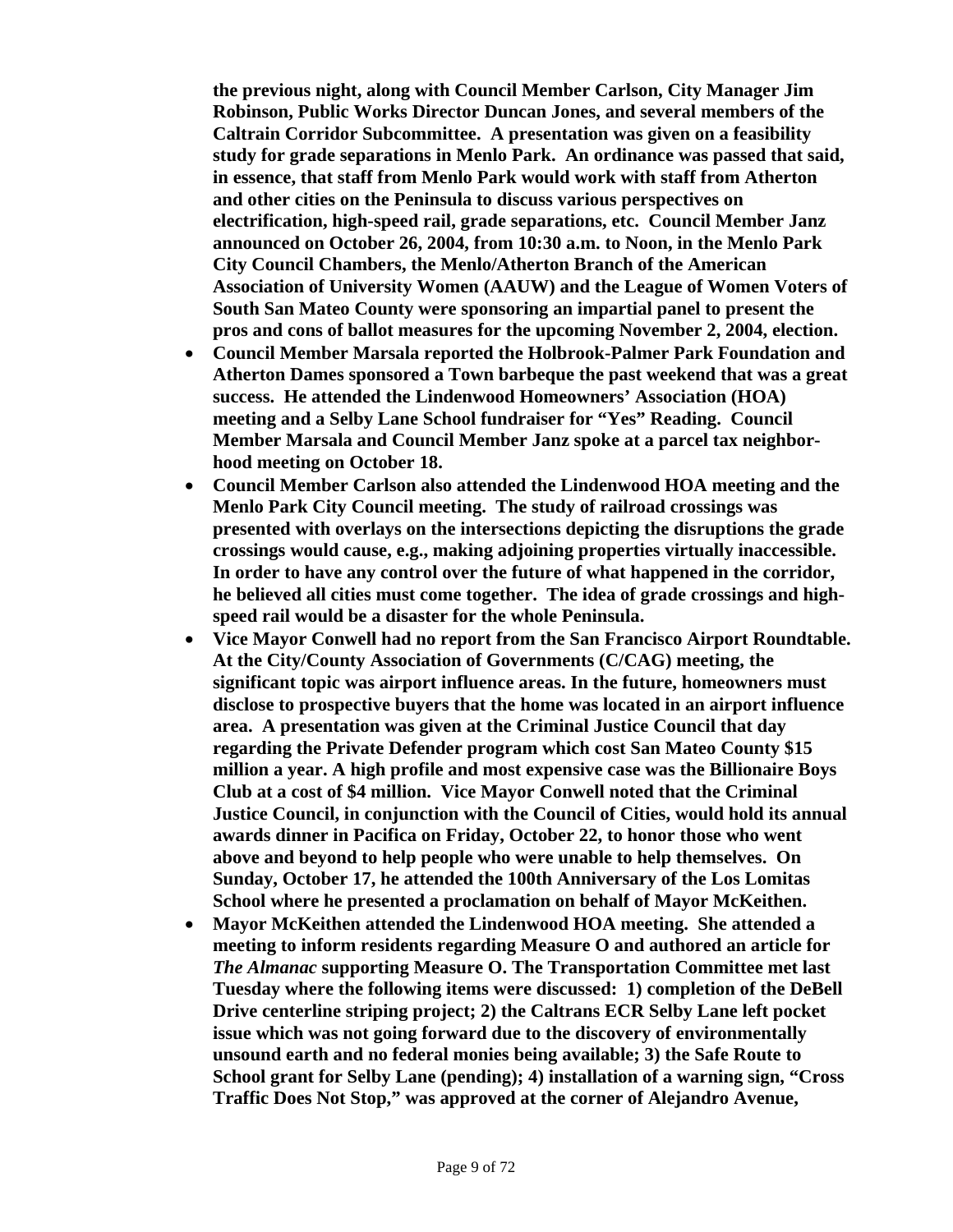**Britton Avenue, and Emilie Avenue and would be placed below the stop sign on Emilie; 5) the "No Parking Zone" on Park Avenue was well received and no problems were reported; 6) a "Safe Driving" banner was placed at the end of Marsh Road where it connects to Middlefield Road and "Keep Kids Alive" bumper stickers were available; 7) a problem was reported regarding SamTrans bus turnouts on Middlefield Road, traffic was unable to pass the bus; however, widening the pocket was not a possibility; 8) a request from a resident for a traffic signal at Middlefield Road and Glenwood Avenue was denied; 9) a discussion on a channelization plan for the intersection of Greenoaks Drive and Acorn Way proposed three large islands to be installed, and the Lindenwood HOA was asked to consider whether it would be willing to maintain any new vegetation that might be planted. On September 23, the San Mateo County Sheriff's Office of Emergency Services (OES) met. The third edition of the Portable Water Procurement and Distribution Annex Report was available. Two gallons of water per day, per person were needed in the event of an emergency. If a major event occurred with Hetch Hetchy, an estimate of 60 days would be needed to repair it. Increased alert levels would occur on a regional basis. The transit system was most at risk and concern for the time period just prior to the election was heightened. A draft emergency alert system protocol was in place, tune to KCBS radio, and translators were also available. Genentec wanted to partner with the County to store diesel fuel and was negotiating, along with Nelo Oil Company, to reserve fuel storage capacity. The OES had 18,000 radios for schools to inform them of catastrophic events and were available at the Redwood City office.** 

### **5. PUBLIC COMMENTS**

**Jim Dobbie, Atherton, commented on street renovation delays on James Avenue and Greenoaks Drive.** 

**Staff responded to Council questions. After a brief discussion, Mayor McKeithen requested an item be placed on the next General Plan Agenda regarding the issue of limits to be placed on building permits with a report including other jurisdictions with limits, how they work, and staffing requirements.** 

**Jerry Carlson, Atherton, Atherton Civil Interest League (ACIL) President, gave an update on Selby Lane School. The ACIL Board endorsed Measure O and Proposition 1A. He offered his comments on Caltrain issues.** 

**John Sisson, Atherton, spoke regarding cable lines in his neighborhood, zoning of elementary school districts, and complimented the Council on its public relations campaign for Measure O.** 

 **Bob Jenkins, Atherton, spoke regarding Measure O and the possibility of a telemarketing campaign.**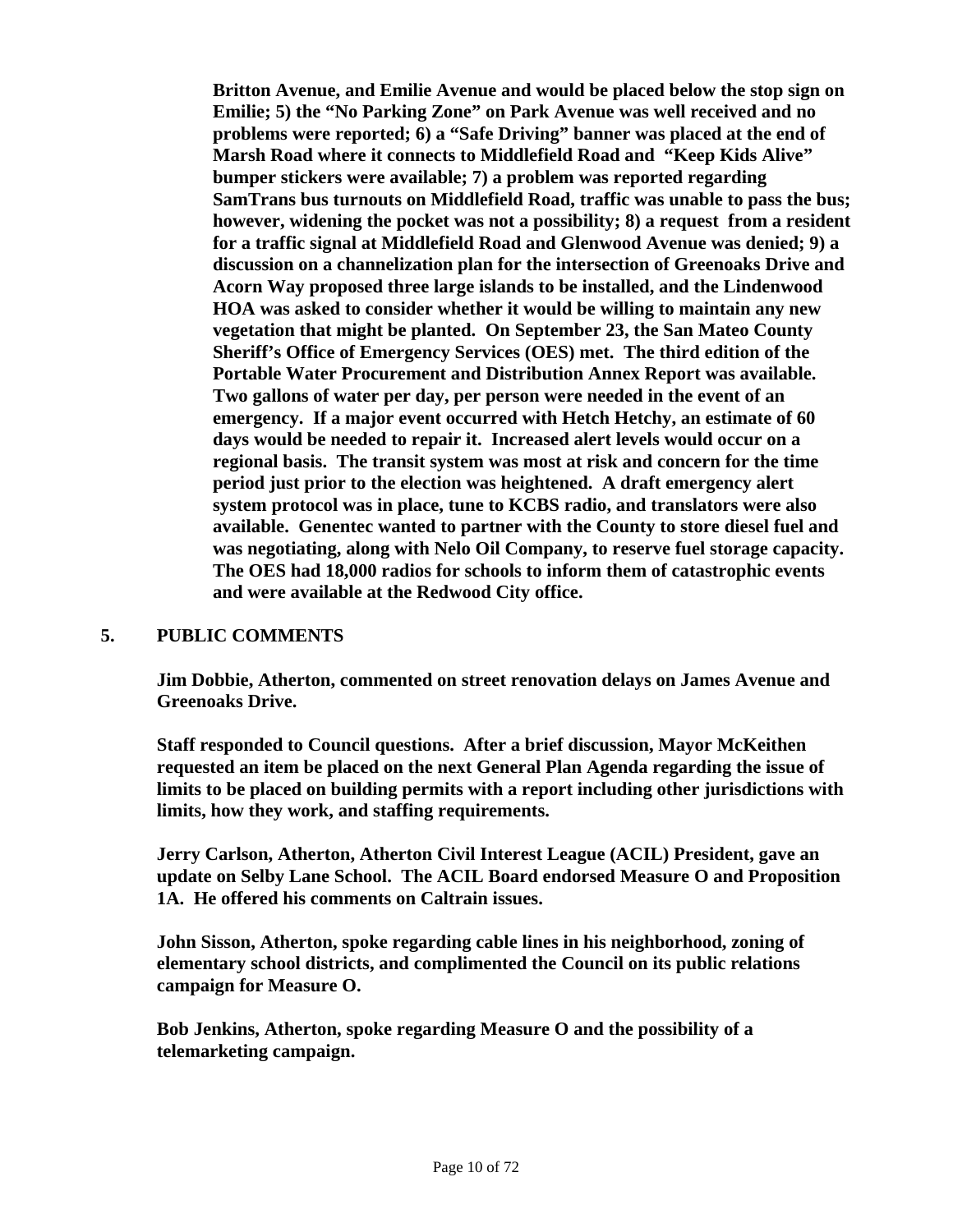### **6. STAFF REPORTS**

- **City Attorney Marc Hynes stated no reportable action was taken as a result of the 6 p.m. Closed Session. The three potential litigation cases involved a City Attorney report on code enforcement actions relative to the Heritage Tree ordinance.**
- **City Manager Jim Robinson announced the fall** *Athertonian* **would be mailed on Friday, October 22. A letter was received from the Heritage Foundation noting that the cost to rebuild the gazebo at Holbrook-Palmer Park was prohibitive. A report would be scheduled for the City Council meeting of November 17, 2004.**
- **Police Chief Bob Brennan reported State Fish and Game made a decision that the mountain lion would not be deemed a public safety threat at the present time. Warning signs were posted in the area. The Town Hall meeting would be held at St. Joseph's School on November 4 at 7 p.m. State Fish and Game would be present to answer questions.**
- **Public Works Director Duncan Jones reported the projects at Valley Road and Walsh Road received their federal permits for installing erosion control. A problem with insurance held up the encroachment permit; however, the permit was ready to be issued the next day. Regarding the pavement project, staff was working with the contractor to defer the project on Alta Vista until spring due to the steepness of the street. A resident complained that a contractor for the Fair Oaks Sewer District, with no identification, was putting rat poison in sewers. Public Works Director Jones indicated he would remind utility companies at the annual meeting in January of the need to notify residents when work was to be done and that identification was needed.**

### **7. COMMUNITY ORGANIZATION ROUNDTABLE REPORT**

 **No report scheduled.** 

### **CONSENT CALENDAR (Items 8 - 19)**

 **Council Member Marsala had questions regarding Item No. 15. Mayor McKeithen requested that Item Nos. 14 and 15 be removed and placed on the Regular Agenda for discussion.** 

**Mayor McKeithen announced that in regard to Item No. 12, the Screening Committee recommended that Betty Ulman be appointed to serve on the Arts Committee.** 

**MOTION - to approve the Consent Agenda with the exception of Item Nos. 14 and 15 which were moved to the Regular Agenda for discussion.** 

**M/S Carlson/Janz Ayes: 5 Noes: 0 Absent: 0 Abstain: 0** 

**8. APPROVED MINUTES OF SPECIAL MEETING OF SEPTEMBER 9, 2004; SPECIAL CLOSED SESSION AND REGULAR MEETINGS OF SEPTEMBER 15, 2004; SPECIAL MEETING OF SEPTEMBER 27, 2004; AND SPECIAL JOINT**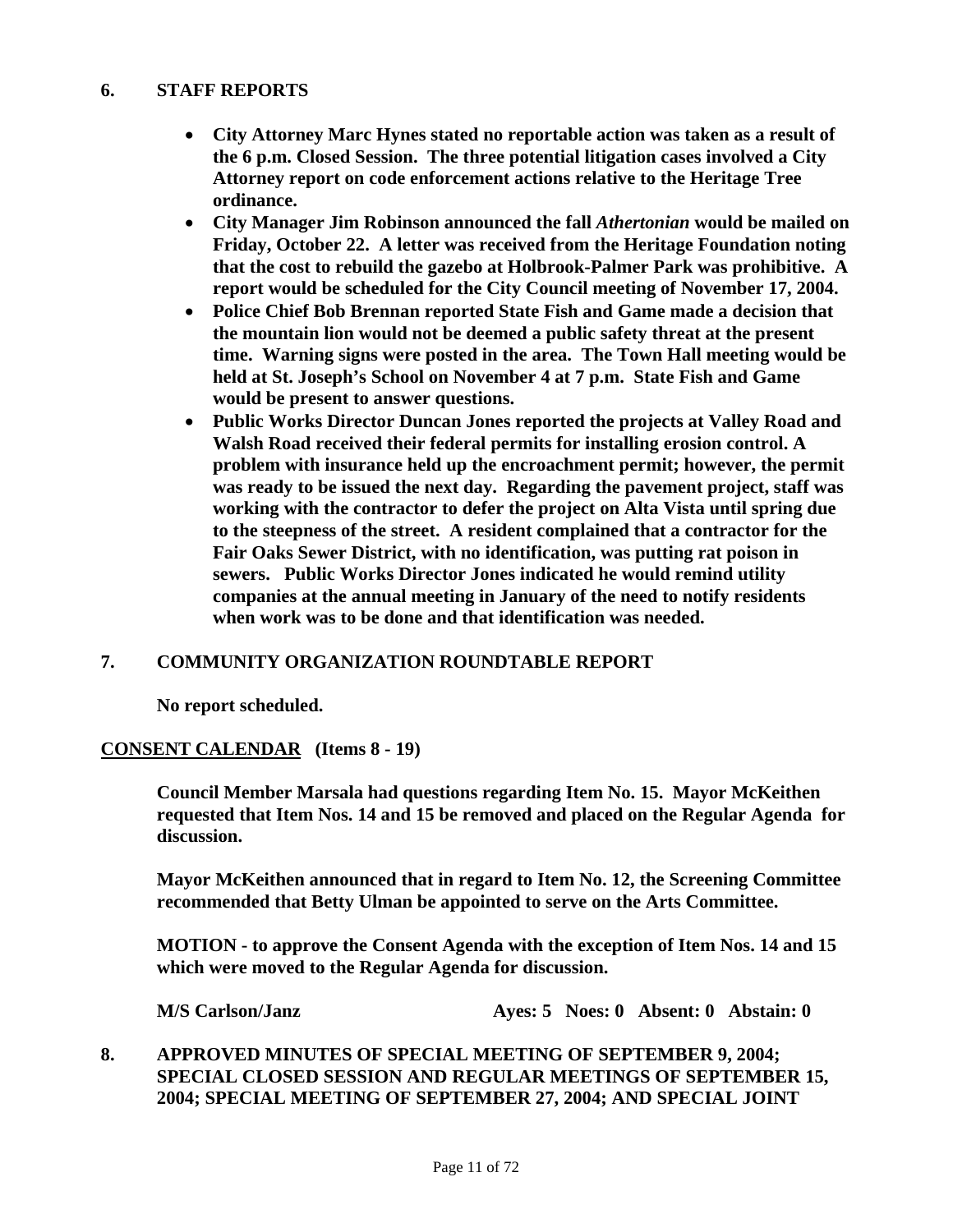**MEETING WITH THE PARK AND RECREATION COMMISSION OF OCTOBER 6, 2004** 

- **9. APPROVED BILLS AND CLAIMS FOR SEPTEMBER 2004 IN THE AMOUNT OF \$751,953**
- **10. ACCEPTED MONTHLY FINANCIAL REPORT FOR SEPTEMBER 2004**
- **11. APPROVED REVISED CORE NATURAL GAS SALES AND AGGREGATION AGREEMENT WITH ABAG POWER**

 **Approved the revised Core Natural Gas Sales and Aggregation Agreement with ABAG POWER.** 

**12. APPOINTMENT TO ATHERTON ARTS COMMITTEE** 

 **Approved the recommendation of the Screening Committee to appoint Betty Ulman to the Arts Committee.** 

**13. ACCEPTED THE WORK, AUTHORIZED RECORDATION OF A NOTICE OF COMPLETION AND APPROVED CONTRACT CHANGE ORDERS IN THE AMOUNT OF \$3,027.81 FOR THE HOLBROOK-PALMER PARK RESTROOM EXPANSION PROJECT NUMBER 03-008** 

 **Accepted work, authorized recordation of a notice of completion and approved contract change orders in the amount of \$3,027.81 for the Holbrook-Palmer Park Restroom Expansion Project Number 03-008 project.** 

- **14.** *REMOVED AND PLACED ON REGULAR AGENDA FOR DISCUSSION*  **AWARDED CONTRACT FOR THE 2004 STREET CAPE SEAL PROJECT, PROJECT NUMBER 04-003 TO GRAHAM CONTRACTORS, INC. FOR \$69,678.50**
- **15.** *REMOVED AND PLACED ON REGULAR AGENDA FOR DISCUSSION*  **ADOPTION OF RESOLUTIONS AUTHORIZING APPLICATION FOR A YOUTH SOCCER AND RECREATION DEVELOPMENT PROGRAM GRANT TO REHABILITATE AND EXPAND THE HOLBROOK-PALMER PARK SOUTH MEADOW AND A STATE URBAN PARKS AND HEALTHY COMMUNITIES PROGRAM GRANT TO RECONSTRUCT THE HOLBROOK-PALMER PARK TENNIS COURTS AND COMMITTING THE REQUIRED TWENTY-FIVE PERCENT LOCAL MATCH**
- **16. ADOPTED A RESOLUTION AUTHORIZING THE FILING OF AN APPLICATION FOR FEDERAL SURFACE TRANSPORTATION PROGRAM FUNDING FOR THE VALPARAISO AVENUE RECONSTRUCTION PROJECT AND COMMITTED THE NECESSARY NON-FEDERAL MATCH FOR THE PROJECT AND STATED**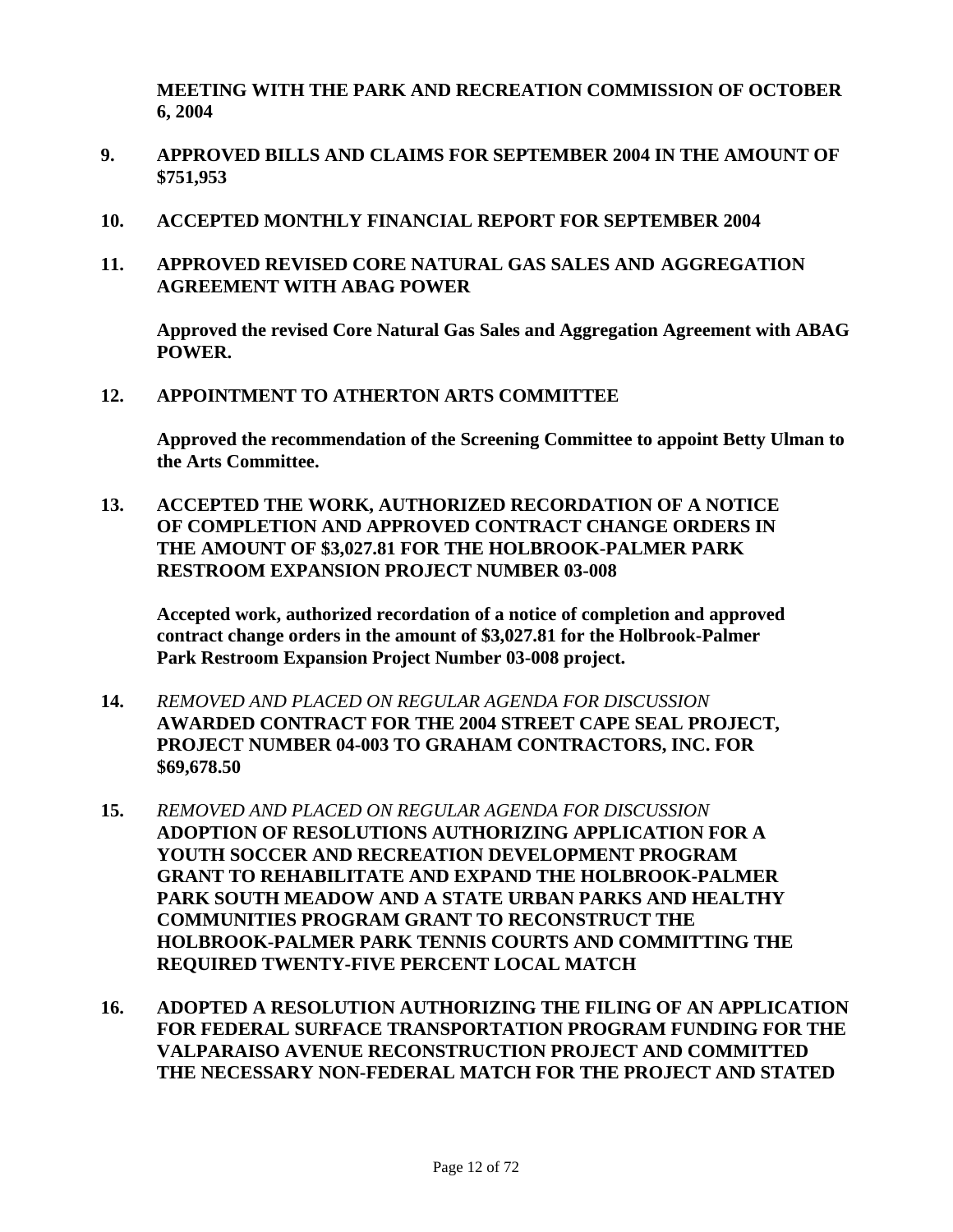### **THE ASSURANCE OF THE TOWN OF ATHERTON TO COMPLETE THE PROJECT**

 **Adopted Resolution No. 04-19 authorizing staff to submit an application for Surface Transportation Program (STP) grant funds to reconstruct Valparaiso Avenue, committing the required local match, and stating the assurance of the Town to complete the project.** 

**17. ACCEPTED STATUS REPORT ON HETCH-HETCHY RIGHT-OF-WAY ISSUES – CONSIDERED AN AMENDMENT TO THE ZONING ORDINANCE (FROM THE MEETING OF SEPTEMBER 15, 2004)** 

 **Received and filed status report, which was for information only.** 

**18. ACCEPTED FISCAL YEAR 2003-2004 AUDITED FINANCIAL STATEMENTS** 

 **Accepted the basic financial statements and independent auditor's report for year ending June 30, 2004.** 

**19. ACCEPTED AUDIT COMMITTEE AND STAFF RECOMMENDATION TO AUTHORIZE CONTRACT EXTENSION WITH CAPORICCI & LARSON FOR INDEPENDENT AUDIT SERVICES FOR A THREE-YEAR PERIOD** 

 **Approved a three-year extension to the contract for Independent Audit Services with Caporicci & Larson, Certified Public Accountants.** 

### **REGULAR AGENDA**

**Item Nos. 14 and 15 were removed from the Consent Agenda and placed on the Regular Agenda for discussion.** 

**14. AWARDED CONTRACT FOR THE 2004 STREET CAPE SEAL PROJECT, PROJECT NUMBER 04-003 TO GRAHAM CONTRACTORS, INC. FOR \$69,678.50** 

 **Awarded the contract for 2004 Street Cape Seal Project, Project Number 04-003, to Graham Contractors, Inc., the low bidder of the October 14, 2004 bids, for \$69,678.50.** 

**In response to Mayor McKeithen, Public Works Director Duncan Jones said a cape seal consisted of a three-layer pavement rehabilitation, was being used for the first time in the Town on low-traffic streets, and could be used in the future in place of overlays. Slurry seals were used on streets in good condition.** 

**Mayor McKeithen noted the bid was 22% below the engineer's estimate of \$85,000.** 

### **15. ADOPTION OF RESOLUTIONS AUTHORIZING APPLICATION FOR A YOUTH SOCCER AND RECREATION DEVELOPMENT PROGRAM GRANT TO**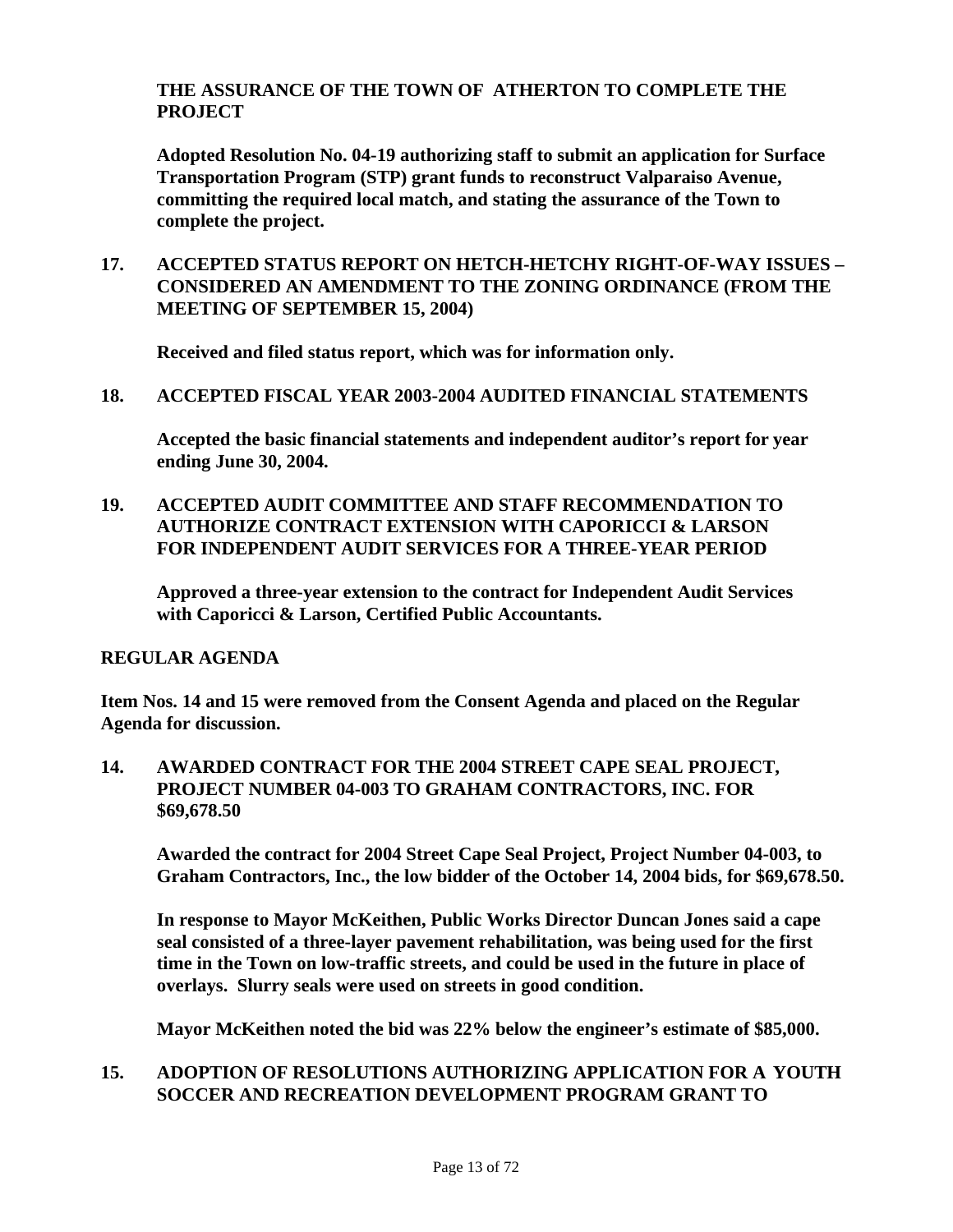### **REHABILITATE AND EXPAND THE HOLBROOK-PALMER PARK SOUTH MEADOW AND A STATE URBAN PARKS AND HEALTHY COMMUNITIES PROGRAM GRANT TO RECONSTRUCT THE HOLBROOK-PALMER PARK TENNIS COURTS AND COMMITTING THE REQUIRED TWENTY-FIVE PERCENT LOCAL MATCH**

 **Adopted Resolution No. 04-21 authorizing staff to submit an application for Youth Soccer and Recreation Development (YSRD) program grant to rehabilitate and expand the Holbrook-Palmer Park south meadow and Resolution No. 04-20 for a State Urban Parks and Healthy Communities (SUPHC) program grant to reconstruct the Holbrook-Palmer park tennis courts and committing the required local match of 25%.** 

 **Council Member Marsala asked whether Atherton was at a disadvantage to receive the grants and whether other grants were available.** 

**City Manager Jim Robinson noted the Park and Recreation Commission reviewed the grant applications and recommended approval by the City Council. The grants were competitive and contingent upon approval and inclusion in the long-term Capital Improvement Program. Approval was indicative of support for the project and a commitment to provide supplemental funding if funds were available.** 

**Public Works Director Duncan Jones said a total of three grants were available for the tennis courts. The Town could receive only one grant from the State with a commitment of matching funds from another non-State source.** 

**Mayor McKeithen was concerned with making a commitment of \$225,000 at the present time for turf remediation, new irrigation and drainage, without knowing whether the parcel tax had passed.** 

**Public Works Director Jones stated the irrigation system was inadequate, the system needed to be redone, and the original turf was not intended for a real playing field. Having the whole field rebuilt through the grant, might be the most cost-effective method.** 

**City Manager Robinson stated even though a commitment was being made in the resolution, the opportunity could be declined if the application were granted. Staff would provide each project on a list that Council could prioritize to determine which, if any, project to pursue.** 

**Council Member Marsala believed the matching funds could be raised through donations and the user groups should be asked to participate in that effort.** 

**Council Member Janz said the potential for a major restoration of the Park to be done quickly was a possibility. Applying for a grant that provided 75% of the funds from the State should be attempted.** 

**MOTION— to approve Item Nos. 14 and 15 as presented**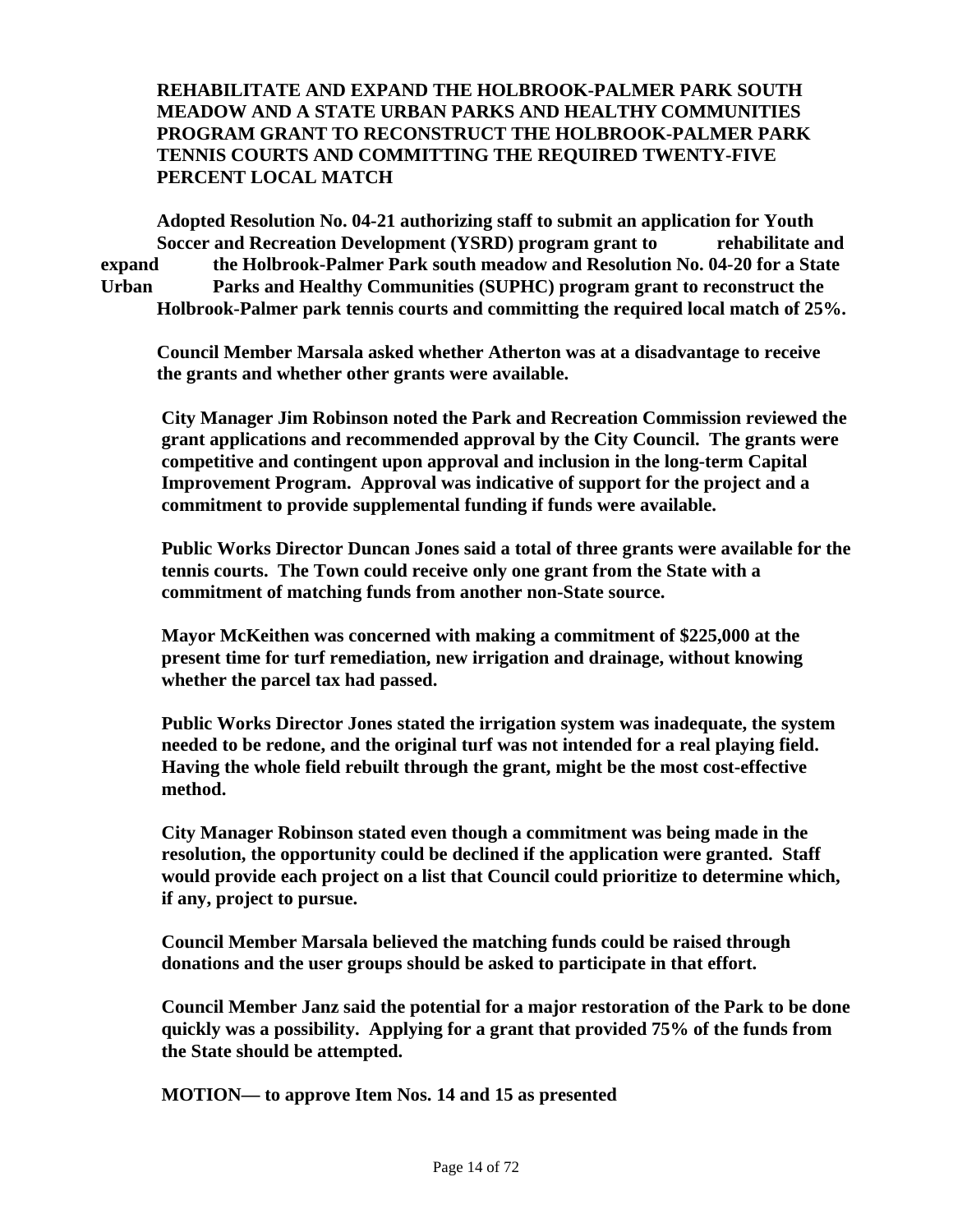### **20. HOLD FIRST READING OF AN ORDINANCE RATIFYING, IN PART, THE MENLO PARK FIRE PROTECTION DISTRICT FIRE SPRINKLER SYSTEM REQUIREMENTS**

 **City Manager Jim Robinson stated Council's action that evening was to introduce the ordinance ratifying, in part, the Menlo Park Fire Protection District Fire Sprinkler System Requirements based on conditions that were considered at the City Council Meeting of September 15, 2004.** 

**MOTION – to approve the first reading of an ordinance ratifying, in part, Ordinance No. 29 of the Menlo Park Fire District amending District Fire Prevention Code pertaining to automatic fire sprinkler system requirements** 

**M/S McKeithen/Janz Ayes: 5 Noes: 0 Absent: 0 Abstain: 0** 

### **21. CONSIDERATION AND POSSIBLE ACTION ON ALTERNATIVES RELATIVE TO SPECIAL MUNICIPAL TAX FOR SUPPORT OF OPERATING AND CAPITAL EXPENDITURES AND EVALUATION OF REVENUE ENHANCEMENTS AND COST-SAVING OPTIONS**

 **Finance Director John Johns presented the staff report. Recommendations in the report presented the Council with cost reductions/revenue enhancements that would close the gap between expected expenses and revenues over the next several years. Secondly, from the various revenue enhancements strategies identified, Council was being asked to select one of the four options to pursue for the long term. Additionally, changes were being recommended to the Intermediate Financial Plan that included a combination of cost savings and revenue enhancements representing the most promising targets.** 

 **Staff responded to Council questions. Finance Director Johns stated with regard to a surcharge on excavation permits, staff was being conservative in its expectations of a \$200,000 increase in the operating transfer from road impact fees. After preliminary discussions with a consultant, staff believed generating \$400,000 per year was reasonable; however, splitting the surcharge between ongoing operations and maintenance and long-term capital projects was more prudent.** 

 **Mayor McKeithen noted that major landscaping needed to be included, as well as expanding on the excavation permit terminology to include "fill."** 

 **City Manager Jim Robinson stated the focus of the consultant would be to look at the existing fees and new fees as related to the issues raised by the Council.**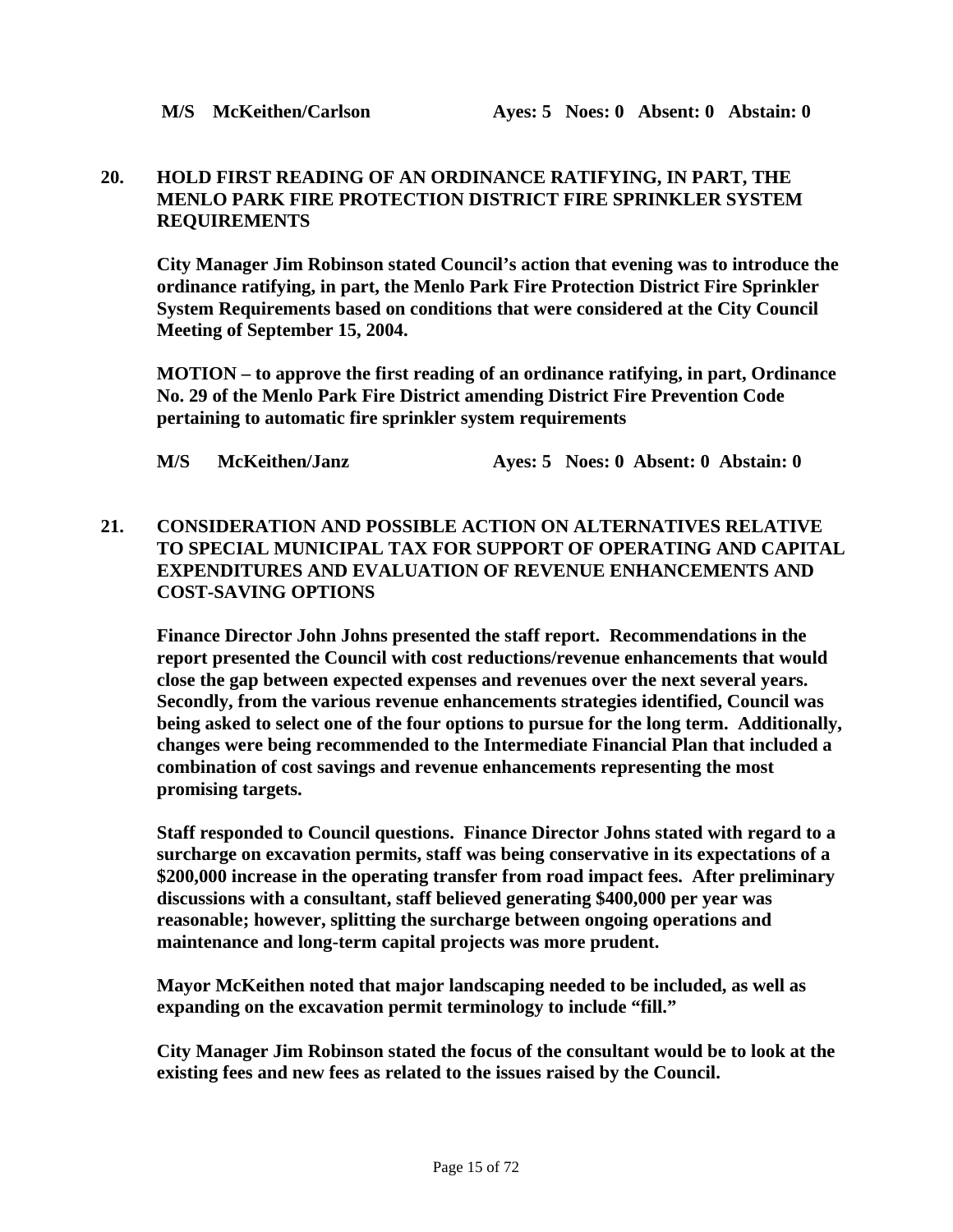**In response to Council Member Janz, Finance Director Johns said if the consultant's fee was less than \$15,000, staff would execute a purchase order; however, if the scope of work was greater that \$15,000, staff would bring the item to the City Council for approval. Once the consultant was secured, staff anticipated a report within 8 to 12 weeks. Additionally, Council was being asked to 1) authorize staff to implement the cost savings/revenue enhancement options as presented on Page 2 of the staff report; and 2) choose among the long-term revenue enhancements strategies as presented on Page 3. Staff was concentrating on amending the business license ordinance as the primary vehicle for providing a supplemental source of revenue.** 

 **Council Member Carlson preferred deferring action until after the November 2, 2004, parcel tax election.** 

 **Discussion ensued regarding the elimination of funding for two full-time equivalent positions in the Police Department and one full-time position in Administration. The information was being presented to show the cost savings of making those positions permanently vacant.** 

 **In response to Mayor McKeithen, Finance Director Johns said the paying down of unfunded pension liabilities would begin in fiscal year 2006-07 as part of the budget process.** 

 **Council Member Carlson clarified the recommendations were guidelines for the next budget and future budgets. The assumptions in the box on Page 2 of the staff report were the items to be changed and incorporated into the next budget.** 

 **MOTION (McKeithen) -- to conceptually change the way the budget is prepared to incorporate the recommended actions on Page 2 of the staff report dated October 20, 2004, with the addition of implementing a surcharge not only for excavation permits but also for landscaping permits, fill permits, and other related activities. In addition, to incorporate a consultant who costs less than \$15,000 or will return to Council for review and approval, to review the gross receipt basis for business license tax for construction and real estate trades to include recommended amounts in accordance with the four criteria set forth on Page 3 of the staff report (equitability, consistency with other communities, set annually through the budget process, and set at a level to offset a catastrophic loss of discretionary revenues). Further, staff is to prepare a recommended phase-in over the next four years, depending upon the need, with various alternatives from year to year, as well as what happens with the parcel tax on November 2, 2004.** 

 **Council Member Janz had requested that the analysis of potential revenue enhancements include all the items Council had discussed and displayed in one table.** 

 **Council Member Carlson thought the motion should be separated by 1) the assumptions in the box on Page 2; and 2) by the revenue enhancement measures on Page 3.**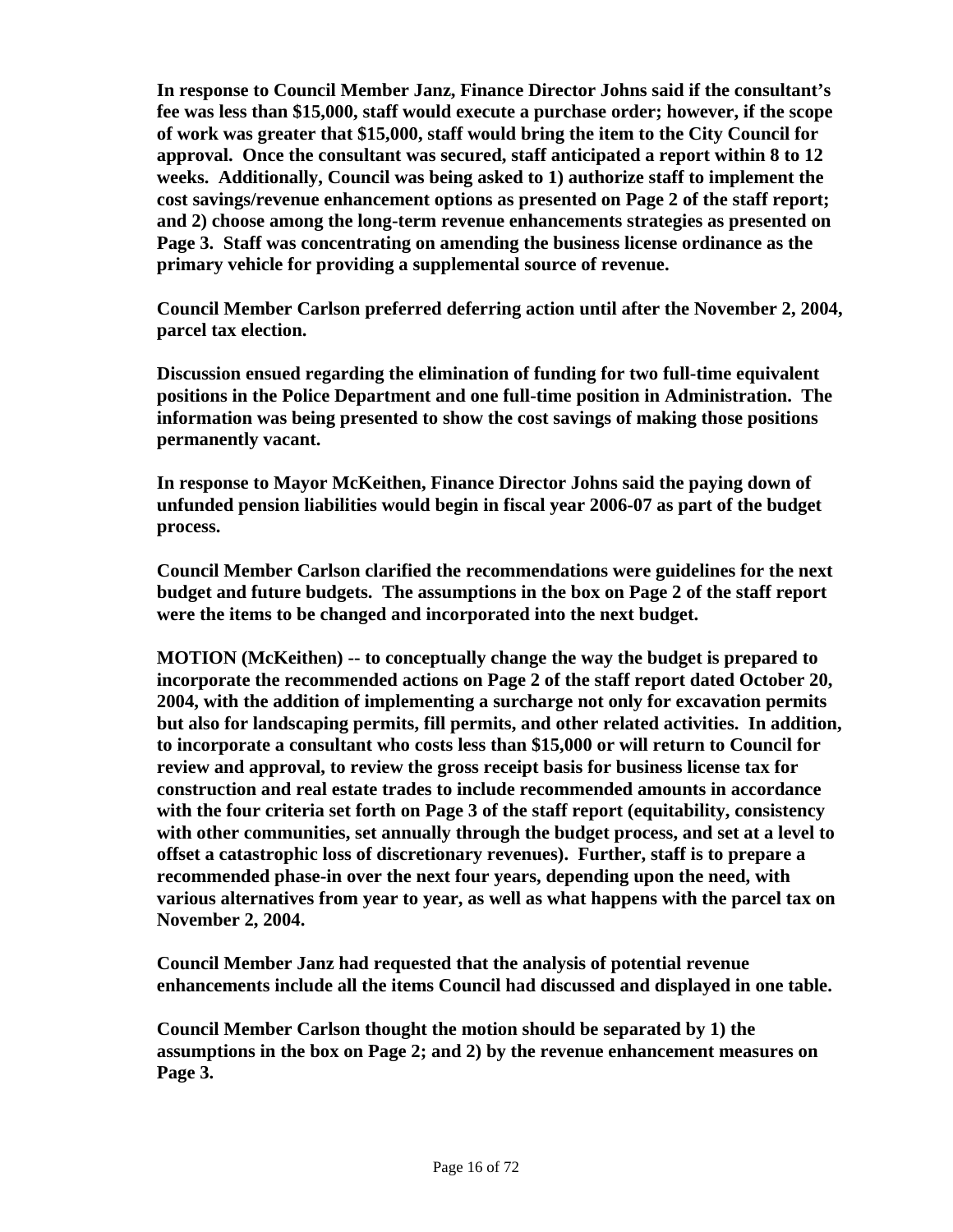**Finance Director Johns addressed Council Member Janz' concern regarding the omission of a table and indicated that any one of the four long-term revenue enhancement opportunities could generate between \$500,000 and \$2.1 million, relatively equivalent to one another. Staff believed Council should focus on one strategy rather than a combination because each one would require voter approval.** 

 **Mayor McKeithen believed Council had discussed all the options over the past few weeks and the time had come to finally make a decision and take action.** 

 **Council Member Carlson agreed; however, until the parcel tax either passed or failed, the philosophical questions of whether the measures were supplemental to or supplanting the parcel tax could not be answered. He believed action should be deferred until the City Council Meeting of November 17, 2004, when Council could determine the goal.** 

 **Council discussion continued on the pros and cons of deferral, the merits of looking at the four criteria to determine a formula, and the need for a list of all alternatives presented in a table format for future Councils or other organizations.** 

 **Vice Mayor Conwell believed the most influential item was the passage of the parcel tax that would generate \$1.8 million. Council should defer action until after the election.** 

 **Mayor McKeithen said Council made a promise in the language of Measure O and was troubled by deferring action.** 

 **Council Member Carlson disagreed and believed Council had accomplished a great deal during the many special meetings and study sessions. The time had come to give firm direction to staff on what goals Council wanted to achieve. Council would be better able to determine the goals after the election.** 

### **MAIN MOTION DIED FOR LACK OF A SECOND**

 **SUBSTITUTE MOTION-- to approve the proposed revenue enhancements and cost reduction actions as presented on Page 2 of the staff report dated October 20, 2004, and to defer other action until after the election on November 2, 2004.** 

 **Council Member Janz believed the action, combined with the parcel tax, had fulfilled Council's promise to the electorate. Future actions would be for a particular purpose, either to supplement or supplant the parcel tax.** 

 **Council Member Marsala believed by limiting the action, people would not be confused before the passage of Measure O.** 

 **City Manager Robinson clarified the cost savings and revenue enhancements that were identified in the staff report represented an action that would be realized in next year's budget. The study of road impact fees and other related issues was also in place. What**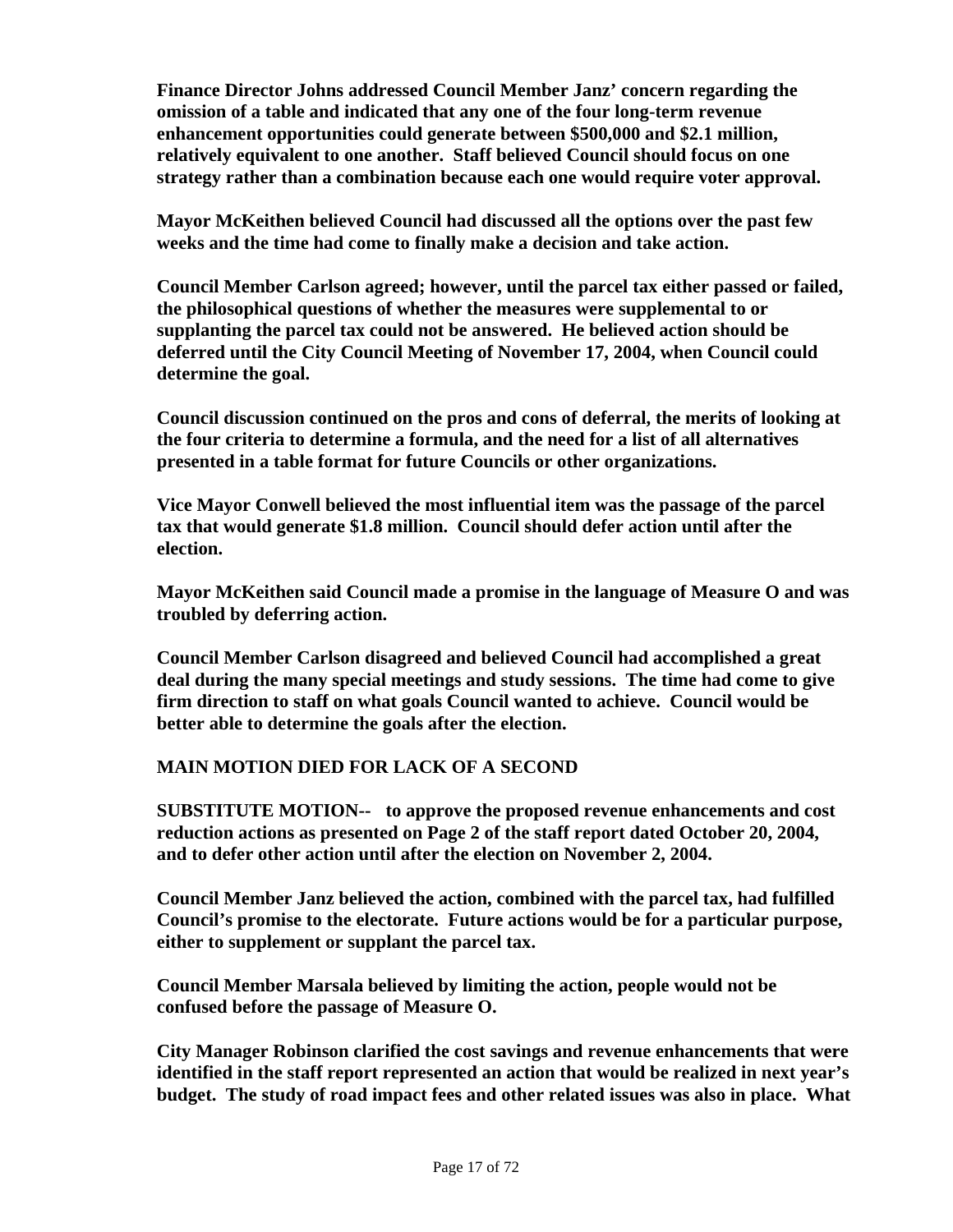**remained were the revenue enhancement measures to supplement/supplant the parcel tax. Council needed to provide direction to staff on which measures to pursue and by what timeline.** 

 **Mayor McKeithen wanted to take action that evening for staff to pursue the options. Whether the parcel tax passed or not was not an issue.** 

 **Council discussion continued on the merits of requesting staff to pursue the options or defer the action until after the election when the goal could be determined. Council Members Janz and Marsala agreed to work with Finance Director Johns to develop a list of all alternatives with the relevant numbers and presented in a table format. The majority of Council favored approving the proposed revenue enhancements and cost reduction actions and deferring other action until after the election.** 

 **SM/S Carlson/Conwell Ayes: 4 Noes: 1 (McKeithen) Absent: 0 Abstain: 0** 

### **22. DISCUSSION OF MUNICIPAL CODE SECTION 12.06.100 - STANDARDS FOR WORK IN THE PUBLIC RIGHT OF WAY**

**Director of Public Works Duncan Jones presented the staff report summarizing the current status of Municipal Code Section 12.06.100 passed in 1999 that provided guidelines and was applicable specifically for new landscaping and new construction projects. If existing landscaping was determined to be hazardous or posed a physical obstruction, abatement was subject to being deemed a public nuisance on a complaintbased basis. Most people complied upon receipt of the first notice; a small percentage of complaints were actually referred to the city attorney. The question for discussion was whether a different level of activity should be undertaken, such as inspection of all streets to actively look for hazards, or a modification of the current ordinance to incorporate existing landscaping.** 

**City Manager Jim Robinson clarified the item was before Council as a result of a public comment from the previous meeting. Staff wanted to explain the rules and past practice and determine whether Council wanted to pursue the issue.** 

**Council Member Janz recalled when the item was discussed at the General Plan Committee in 1999. He believed if the ordinance was going to be revised, it should be referred to the General Plan Committee.** 

**Discussion centered on the issue of enforcement. The question was whether the problem had become severe enough that the Town needed to take action to clear the right-of-way.** 

**City Attorney Marc Hynes stated the ordinance was written to proceed on a complaint-based, case-by-case basis. If a situation existed where rocks and logs were creating a safety hazard, then action was taken on that particular property.** 

**Council Member Carlson believed in extreme cases, the Police Department could notify the Public Works staff of traffic hazards.**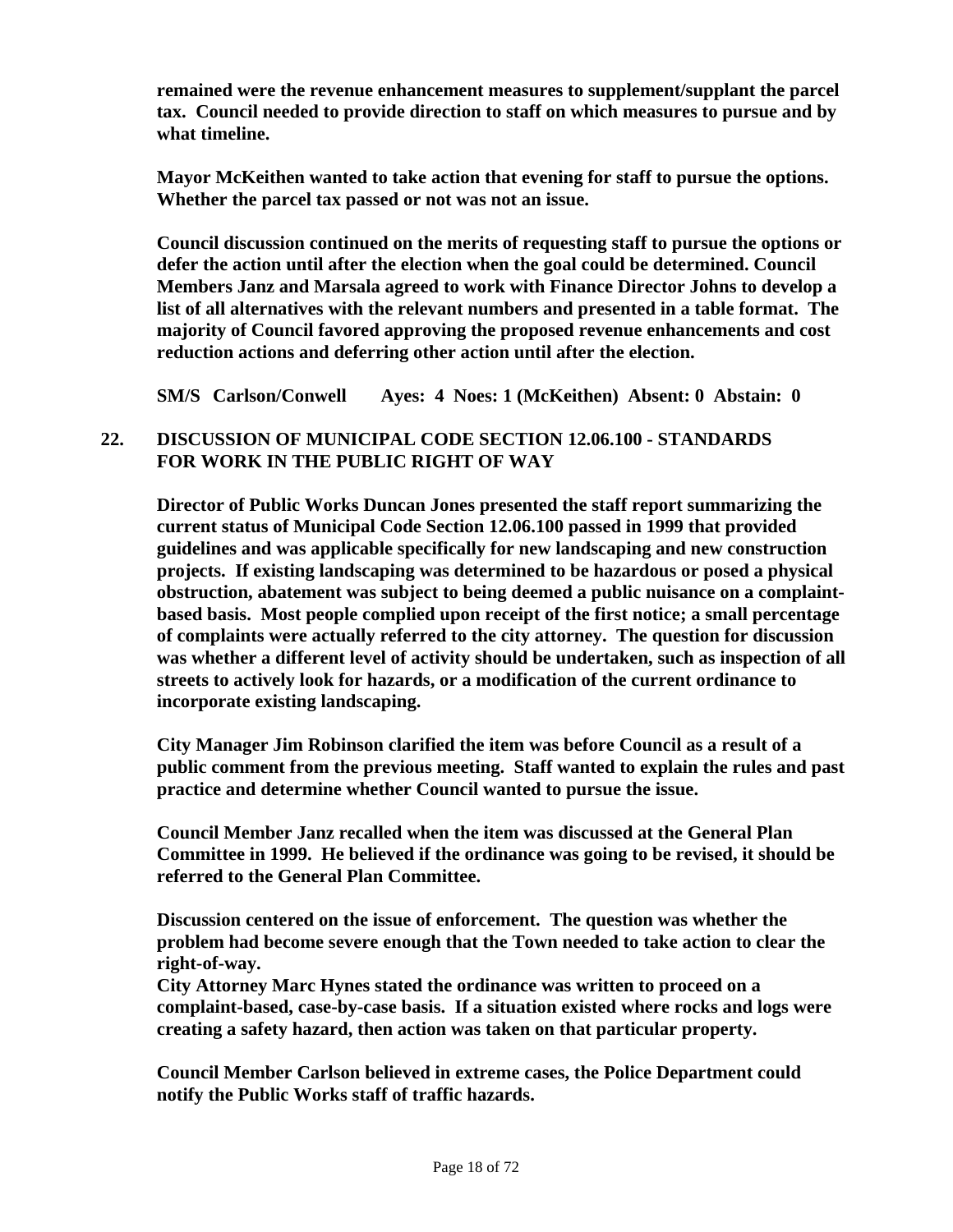**City Manager Robinson said staff removed obvious obstacles on a weekly basis. He noted part of the problem was residents' perception of what the actual rules were. Some believed nothing should be within 3' of the curb; and in actuality, the rules said 5" high for vegetation and abutting the pavement was acceptable.** 

**Mayor McKeithen believed the real issue was that nothing was being done to enforce the ordinance. Discussion continued on the merits of the ordinance as it was written.** 

**City Attorney Hynes said unless Council wanted to revisit authorizing a Code Enforcement Officer, having a complaint-based ordinance was common for smaller jurisdictions and was a cost-controlled measure.** 

**Mayor McKeithen said a two-pronged test was necessary: 1) was there a safety hazard; and 2) was there a complaint. The community needed to know what was required and what the criteria were.** 

**City Manager Robinson stated every city struggled with the issue of compliance. Council needed to establish the standards and what level of enforcement was required.** 

**Mr. John Worthing, Atherton, believed the pavement should be clear within 3 feet. He was concerned that the Building Department, Police Department, and Public Works Department were not adequately enforcing or informing people regarding the Municipal Code.** 

**Phil Lively, Atherton, explained when the ordinance was crafted, the Lindenwood area was a developed community with extensive existing landscaping. The ordinance was developed for new landscaping and existing landscaping was "grandfathered." The Lindenwood Homeowners' Association notified those residents, on an annual basis, whose landscaping posed obstructions and/or safety hazards.** 

**Council discussion continued on whether any action was necessary, whether the Police Department should be involved in enforcing the ordinance, and the Building Department's responsibility for informing/enforcing the ordinance for new construction.** 

**City Manager Robinson restated the issues: 1) amend the ordinance as it related to vegetation 5" high and abutting the pavement; 2) continue to enforce the ordinance on a complaint basis and ensure follow-up by staff; 3) ensure new construction complied with the ordinance.** 

**No action was taken.** 

**Mayor McKeithen called for a recess at 10:05 p.m. The meeting reconvened at 10:12 p.m.**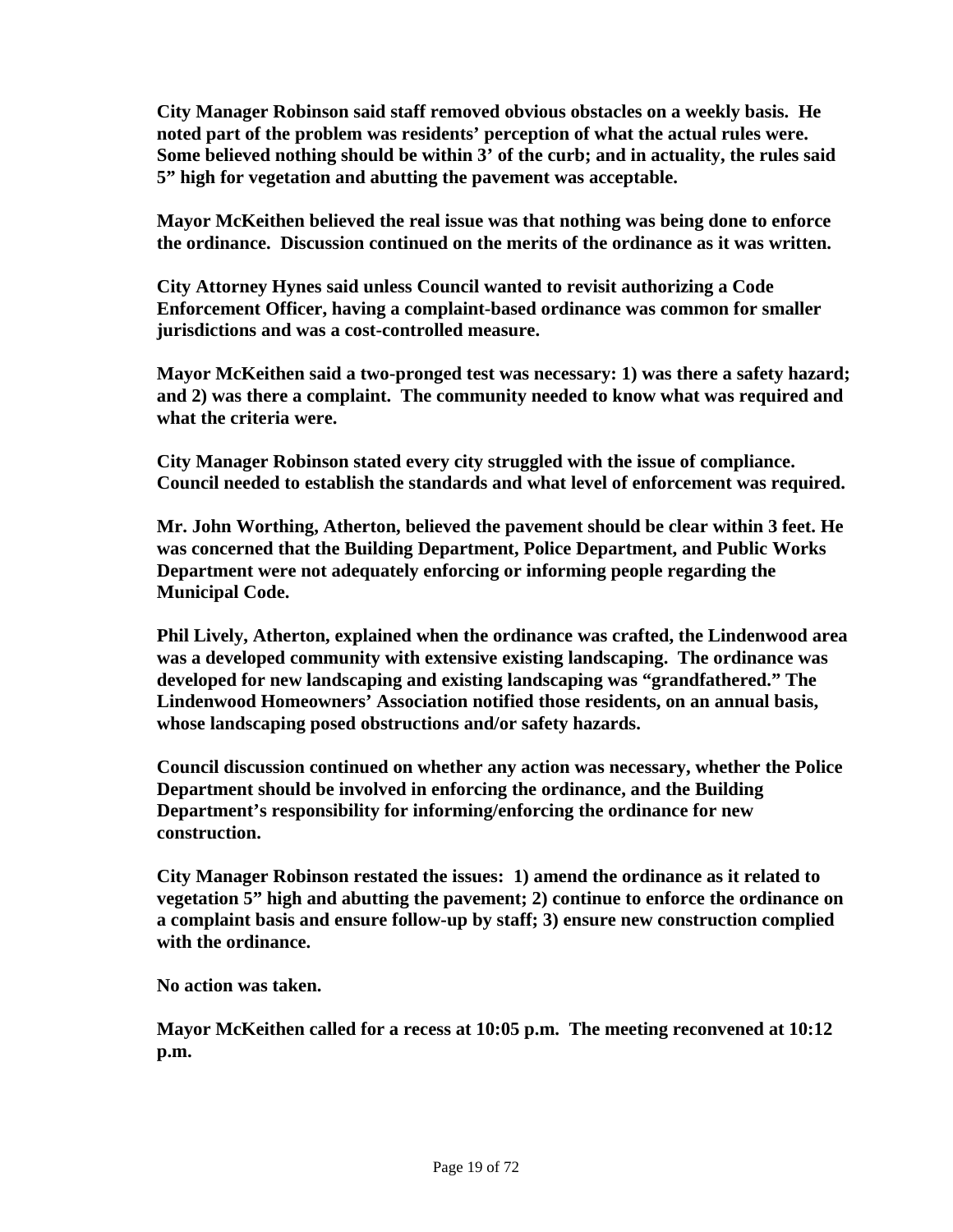**23. CONSIDERATION OF A RESOLUTION SUPPORTING PROPOSITION 1A, "PROTECTION OF LOCAL GOVERNMENT REVENUES," A BALLOT INITIATIVE ON THE NOVEMBER 2, 2004 STATEWIDE BALLOT TO RESTRICT THE STATE LEGISLATURE'S ABILITY TO TAKE LOCAL GOVERNMENT FUNDING** 

 **City Manager Jim Robinson stated Proposition 1A was supported by the Governor; Menlo Park Fire Protection District; and the cities of Redwood City, Burlingame, Foster City, San Carlos, Belmont, San Bruno, and Daly City. The proposition, in essence, would restrict the State's ability to utilize cities, counties, and school districts as sources of income to bail out its own revenue shortfalls. There had been some opposition as well as a bipartisan effort to put the issue on the ballot. Council was being asked to adopt a resolution to indicate its support of Proposition 1A.** 

**Mayor McKeithen stated Proposition 1A, more than any other proposition, directly affected the Town of Atherton and moved to adopt the resolution.** 

**Council Member Marsala wrote an article in support of Proposition 1A for** *The Almanac* **and was in attendance when the Governor spoke in support of the proposition at a League of California Cities meeting. Proposition 1A was a compromise agreement with the Governor. Council Member Marsala seconded the motion.** 

**MOTION – to adopt Resolution No. 04-22 supporting Proposition 1A, "Protection of Local Government Revenues" a ballot initiative, to restrict the State Legislature's ability to take local government funding.** 

**Council Member Janz believed a better, more creative solution should have been crafted by the legislature and considered Proposition 1A to be a missed opportunity to straighten out the funding mechanisms of the State for the various levels of government. The proposition solved one problem and created another by institutionalizing and making permanent a system that was already dysfunctional. He would abstain on the motion.** 

**Vice Mayor Conwell supported the motion although he had concerns about some provisions.** 

- **M/S McKeithen/Marsala Ayes: 4 Noes: 0 Absent: 0 Abstain: 1 (Janz)**
- **24. PUBLIC COMMENTS**

**There were no public comments.** 

 **25. ADJOURNMENT** 

 **The meeting was adjourned at 10:17 p.m.**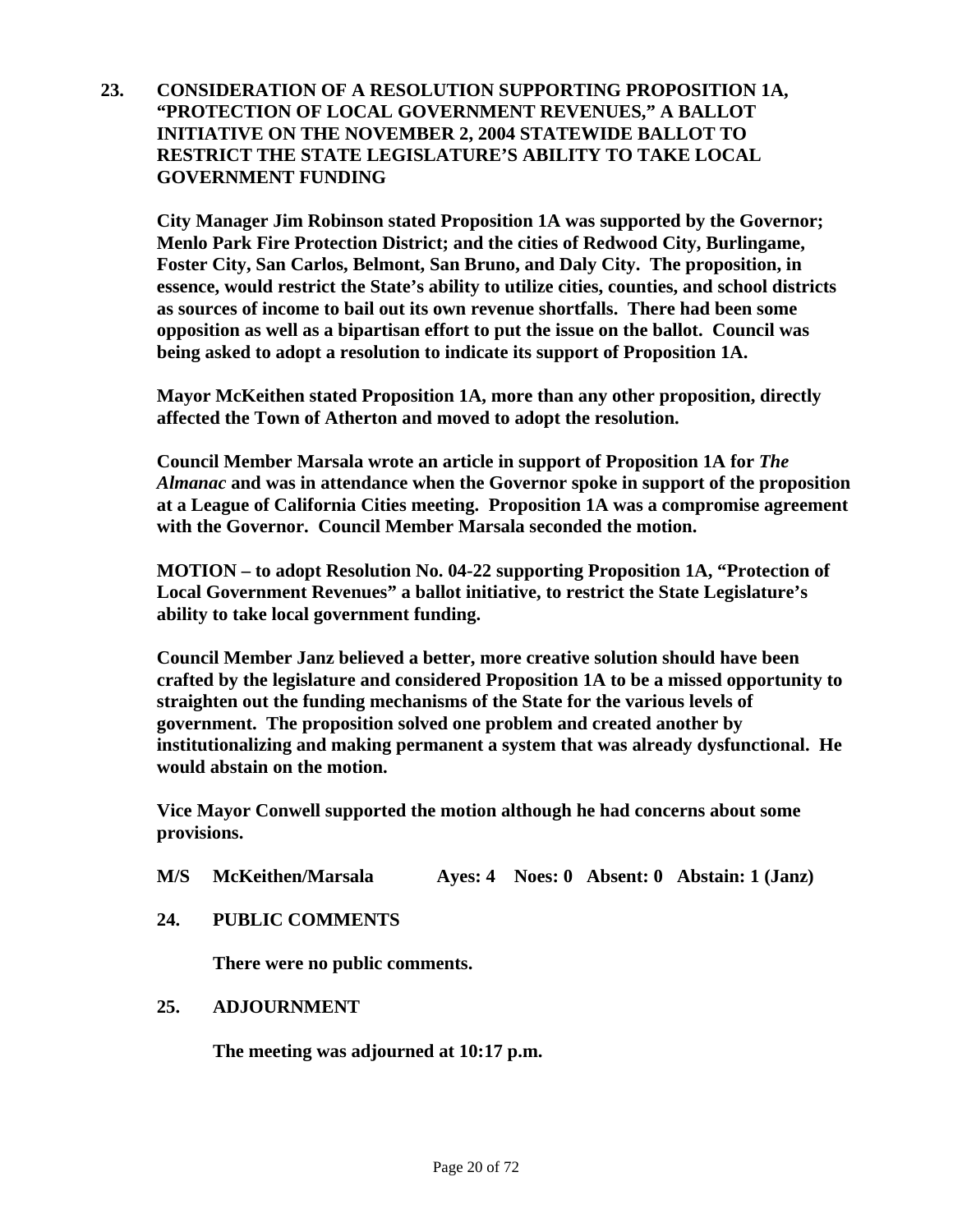**Respectfully submitted,** 

 **Linda Kelly, Acting City Clerk** 

 **Minutes prepared by:** 

 **\_\_\_\_\_\_\_\_\_\_\_\_\_\_\_\_\_\_\_\_\_\_\_\_** 

 **Kathi Hamilton**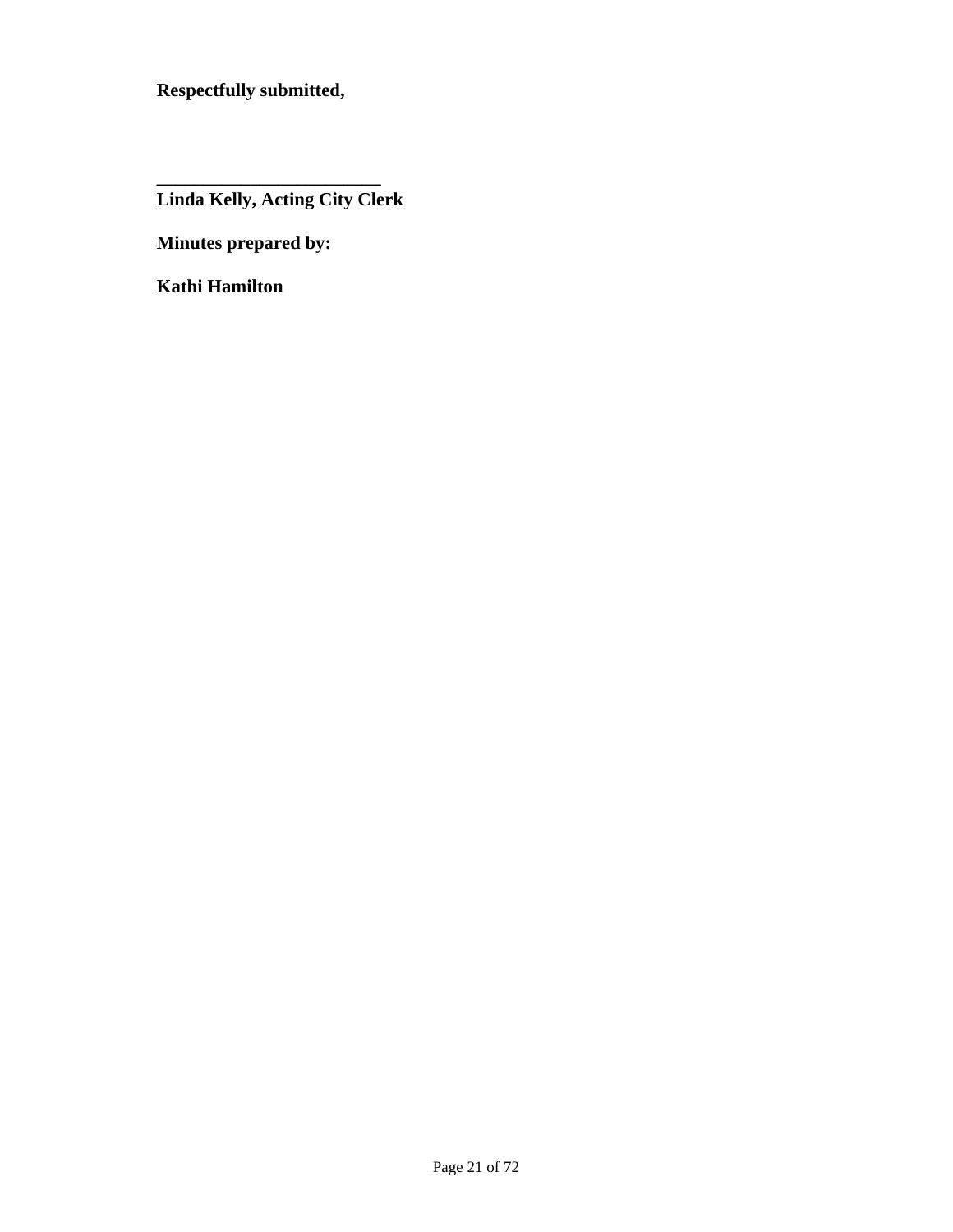# **TOWN OF ATHERTON**

CLAIMS LIST October 2004

Payroll Checks Electronic Transfers 4839 - 5016 \$ 50,201 A/P Checks 18330 – 18869 866,987

398,068

TOTAL \$1,265,056

**I, James H. Robinson, City Manager of the Town of Atherton, do hereby certify under penalty of perjury that the demands listed above, check numbers 4839 – 5016 (payroll) and 18330 – 18869 (accounts payable), and electronic transfers for employees federal payroll taxes and fees, inclusive, amount to \$1,265,055; are true and correct, and that there are sufficient funds for payment.** 

> James H. Robinson City Manager

\_\_\_\_\_\_\_\_\_\_\_\_\_\_\_\_\_\_\_\_\_\_\_\_\_\_\_\_\_\_\_

**The above claims, check numbers 4839 – 5016 (payroll) and 18330 – 18869 (accounts payable), and electronic transfers for employees federal payroll taxes and fees, inclusive, amount to \$1,265,055; are true and correct, and are authorized for payment.** 

> Kathy McKeithen Mayor, Town of Atherton

> > $\blacksquare$

\_\_\_\_\_\_\_\_\_\_\_\_\_\_\_\_\_\_\_\_\_\_\_\_\_\_\_\_\_\_\_

|            | <b>SOURCE OF FUNDS</b>                |            |  |  |  |  |
|------------|---------------------------------------|------------|--|--|--|--|
| <b>101</b> | General Fund                          | 877,829    |  |  |  |  |
| 105        | Tennis Fund                           | <b>200</b> |  |  |  |  |
| <b>201</b> | <b>Special Parcel Tax</b>             | 351,167    |  |  |  |  |
| 202        | Transportation                        |            |  |  |  |  |
| <b>203</b> | Gas Tax Fund                          | 10,854     |  |  |  |  |
| <b>210</b> | Road Construction Impact Fees         |            |  |  |  |  |
| 211        | Park Grants Fund                      | 173        |  |  |  |  |
| 213        | Library Special Revenue Fund          | 956        |  |  |  |  |
| 401        | <b>General Capital Projects</b>       | 19,411     |  |  |  |  |
| 402        | <b>Storm Drainage</b>                 |            |  |  |  |  |
| 403        | <b>Atherton Channel District</b>      | 294        |  |  |  |  |
| 404        | Park Playground Improvement           |            |  |  |  |  |
| 406        | <b>Facilities Construction</b>        |            |  |  |  |  |
| 610        | Vehicle Replacement                   |            |  |  |  |  |
| 611        | Computer Maint. & Replacement         | 2,020      |  |  |  |  |
| 612        | <b>Administrative Services</b>        | 2,110      |  |  |  |  |
| 614        | <b>Workers Compensation Insurance</b> |            |  |  |  |  |
| 715        | <b>Evans Estate</b>                   | 42         |  |  |  |  |
|            | <b>TOTAL</b>                          | 1,265,056  |  |  |  |  |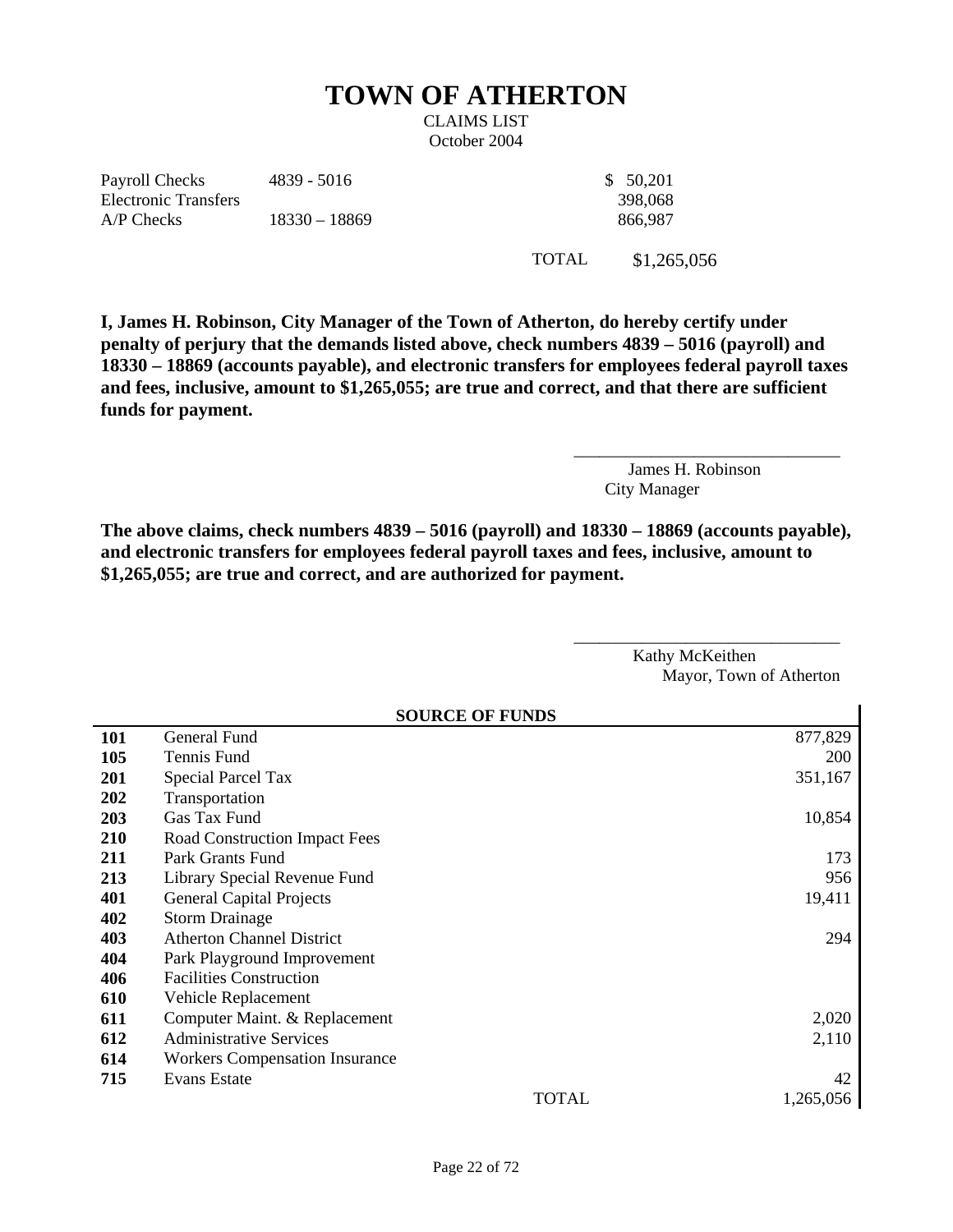

# **Town of Atherton**

### **CITY COUNCIL STAFF REPORT**

**TO: HONORABLE MAYOR AND CITY COUNCIL** 

**FROM: JOHN P. JOHNS, FINANCE DIRECTOR** 

### **DATE: FOR THE MEETING OF NOVEMBER 17 2004**

### **SUBJECT: MONTHLY FINANCIAL REPORT, OCTOBER, 2004**

### **RECOMMENDATION:**

Receive the Monthly Financial Report for October 2004.

### INTRODUCTION:

The attached schedules show revenues and expenditures and fund balance for all funds as of October 31<sup>st</sup>, 2004.

### **HIGHLIGHTS**

General Fund expenditures for the four months ended October  $31<sup>st</sup>$ , 2004, have amounted to \$2,343,375 or 29% of the \$8,046,585 budgeted for the fiscal year. For the four months ended October  $31<sup>st</sup>$ , 2004, General Fund revenues amounted to \$1,257,567 or 16% of the \$7,985,565 estimated for the year.

By comparison, General Fund expenditures amounted to 32% of budgeted expenditures for the four months ended October 31st, 2003. Additionally, General Fund revenues amounted to 17% of estimated revenues for the four months ending October 31st, 2003.

### **FISCAL IMPACT:**

None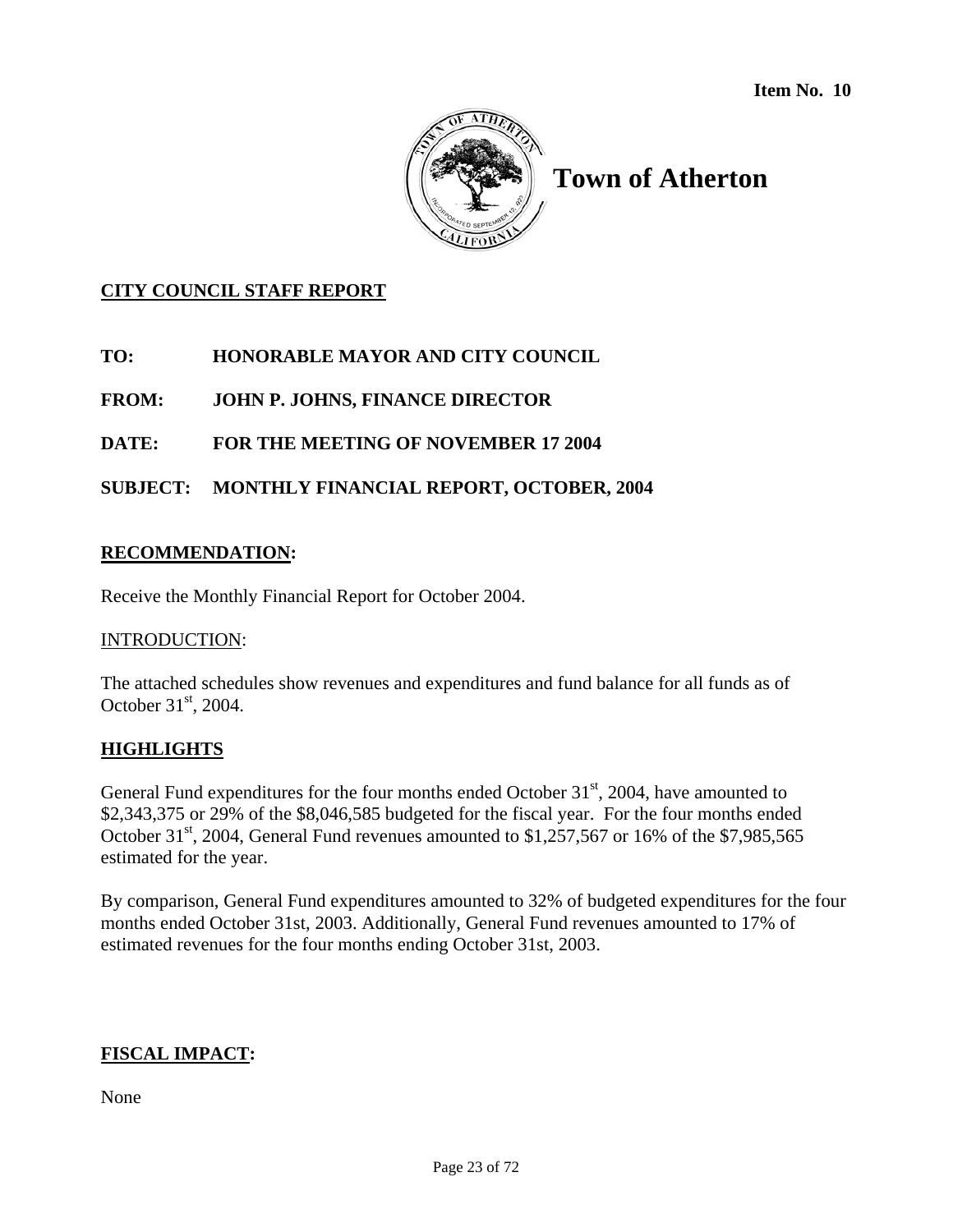Prepared by: Approved by:

\_\_\_\_\_\_\_\_\_\_\_\_\_\_\_\_\_\_\_\_\_\_\_\_ \_\_\_\_\_\_\_\_\_\_\_\_\_\_\_\_\_\_\_\_\_\_\_\_\_

Finance Director

John P. Johns James H. Robinson<br>Finance Director City Manager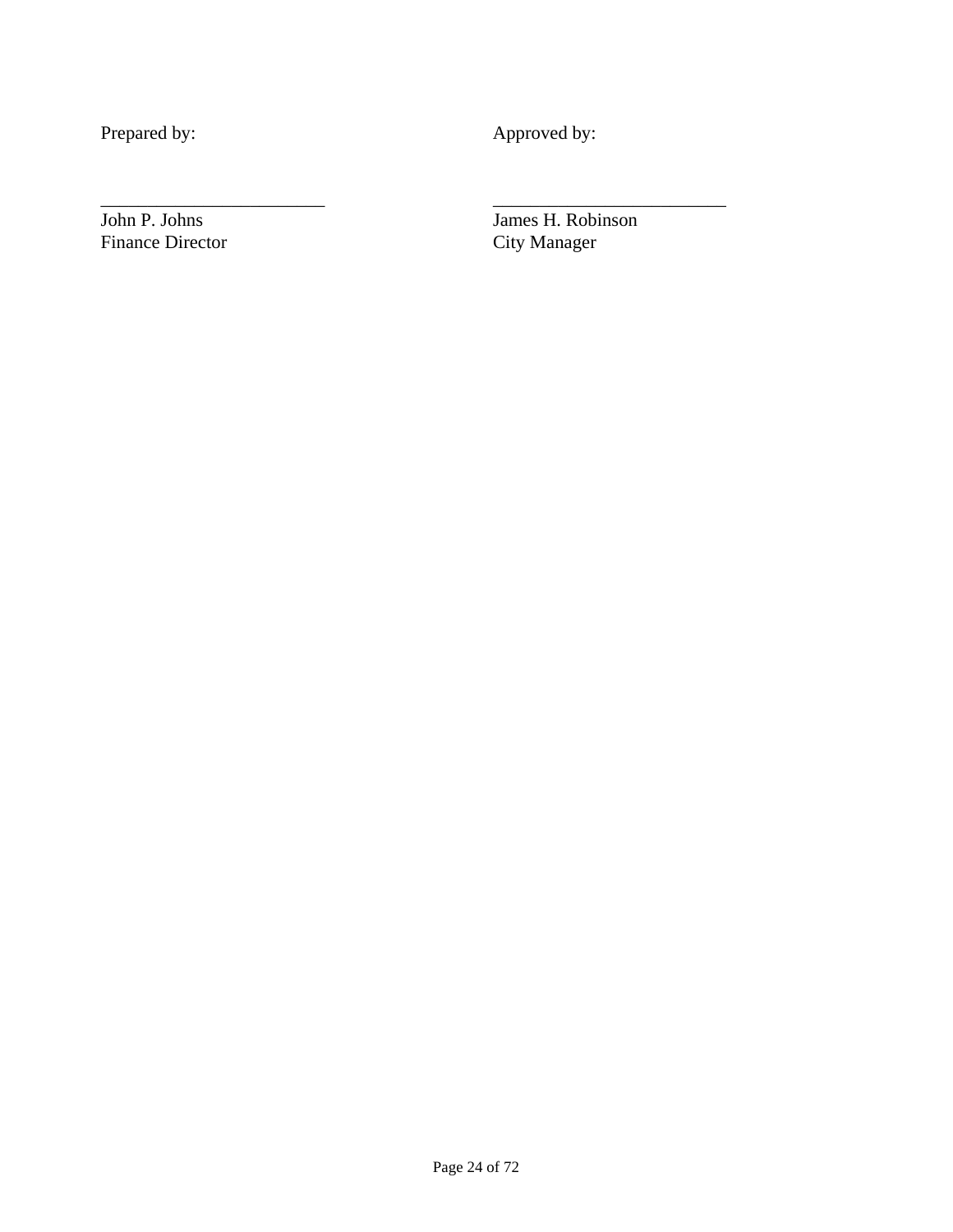# **TOWN OF ATHERTON Revenue Summary For the Month ended October 31st, 2004**

| Fund | <b>Revenue Source</b>              | 2003-04<br><b>Estimate</b> | <b>Current Period</b><br><b>Revenues</b> |               | <b>Year to Date</b><br><b>Revenues</b> | $\frac{0}{0}$<br><b>Received</b> |
|------|------------------------------------|----------------------------|------------------------------------------|---------------|----------------------------------------|----------------------------------|
|      | Property Tax                       | \$<br>3,060,517            | 244,076                                  | $\mathsf{\$}$ | 256,549                                | 8%                               |
|      | Sales and Use Tax                  | 169,906                    | 6,000                                    |               | 37,521                                 | 22%                              |
|      | <b>Other Taxes</b>                 | 893,010                    | 15,785                                   |               | 142,771                                | 16%                              |
|      | Licenses & Permits                 | 1,606,949                  | 123,471                                  |               | 542,209                                | 34%                              |
|      | Fines & Forfeitures                | 50,000                     | 1,490                                    |               | 9,174                                  | 18%                              |
|      | Revenue from Other Agencies        | 144,500                    | $\overline{\phantom{a}}$                 |               | 107,789                                | 75%                              |
|      | <b>Charges for Services</b>        | 354,622                    | 29,693                                   |               | 125,588                                | 35%                              |
|      | Investment & Rental Income         | 401,900                    | 2,498                                    |               | 15,880                                 | 4%                               |
|      | <b>Other Revenues</b>              | 3,000                      | 10,060                                   |               | 20,086                                 | 670%                             |
|      | <b>Total General Fund Revenues</b> | 6,684,404                  | 433,073                                  |               | 1,257,567                              | 19%                              |
|      | Interfund (Operating) Transfers In | 1,301,161                  |                                          |               |                                        | 0%                               |
|      | 101 General Fund Total             | 7,985,565                  | 433,073                                  |               | 1,257,567                              | 16%                              |
|      | <b>Special Revenue Funds:</b>      |                            |                                          |               |                                        |                                  |
| 105  | Tennis                             | 7,010                      | 275                                      |               | 775                                    | 11%                              |
| 201  | Special Parcel Tax                 | 1,858,000                  | $\bar{a}$                                |               | $\overline{a}$                         | 0%                               |
| 202  | Transportation                     | 178,500                    | 14,598                                   |               | 73,034                                 | 41%                              |
| 203  | Street Improvement (Gas Tax)       | 147,000                    | 11,971                                   |               | 51,009                                 | 35%                              |
| 209  | Law Enforcement                    | 100,000                    |                                          |               |                                        | 0%                               |
| 210  | Road Construction Impact Fees      | 400,000                    | 42,676                                   |               | 147,975                                | 37%                              |
| 211  | <b>State Park Grants Fund</b>      | 220,000                    | L.                                       |               | 54,400                                 | 0%                               |
| 213  | Library                            | 200,000                    |                                          |               | 6,867                                  | 3%                               |
|      | Total                              | 3,110,510                  | 69,520                                   |               | 334,060                                | 11%                              |
|      | <b>Capital Project Funds:</b>      |                            |                                          |               |                                        |                                  |
| 401  | Capital Improvement                |                            |                                          |               |                                        |                                  |
| 402  | <b>Storm Drainage</b>              |                            |                                          |               |                                        |                                  |
| 403  | <b>Channel Drainage District</b>   | 48,530                     | 3,500                                    |               | 3,677                                  | 8%                               |
| 404  | Park Playground Improvement        | 2,205                      |                                          |               |                                        | 0%                               |
| 405  | Middlefield Road Grants            | L.                         |                                          |               |                                        |                                  |
| 406  | <b>Facilities Construction</b>     |                            |                                          |               |                                        |                                  |
|      | Total                              | 50,735                     | 3,500                                    |               | 3,677                                  | 7%                               |
|      | <b>Internal Service Funds:</b>     |                            |                                          |               |                                        |                                  |
| 610  | Vehicle Replacement                | 66,000                     |                                          |               |                                        |                                  |
| 611  | <b>Information Technology</b>      | 98,661                     |                                          |               |                                        | 0%                               |
| 612  | <b>Administrative Services</b>     | 285,815                    |                                          |               |                                        | 0%                               |
| 614  | Workers Compensation Insurance     | ÷,                         |                                          |               |                                        |                                  |
|      | Total                              | 450,476                    | ÷                                        |               | $\sim$                                 | 0%                               |
|      | <b>Trust and Agency Funds:</b>     |                            |                                          |               |                                        |                                  |
| 715  | <b>Evans Creative Design</b>       | 45,150                     |                                          |               | 1,720                                  | 4%                               |
|      | Total                              | 45,150                     | $\overline{a}$                           |               | 1,720                                  | 4%                               |
|      | <b>Total Revenues</b>              | 11,642,436                 | 506,093                                  |               | 1,597,024                              | 14%                              |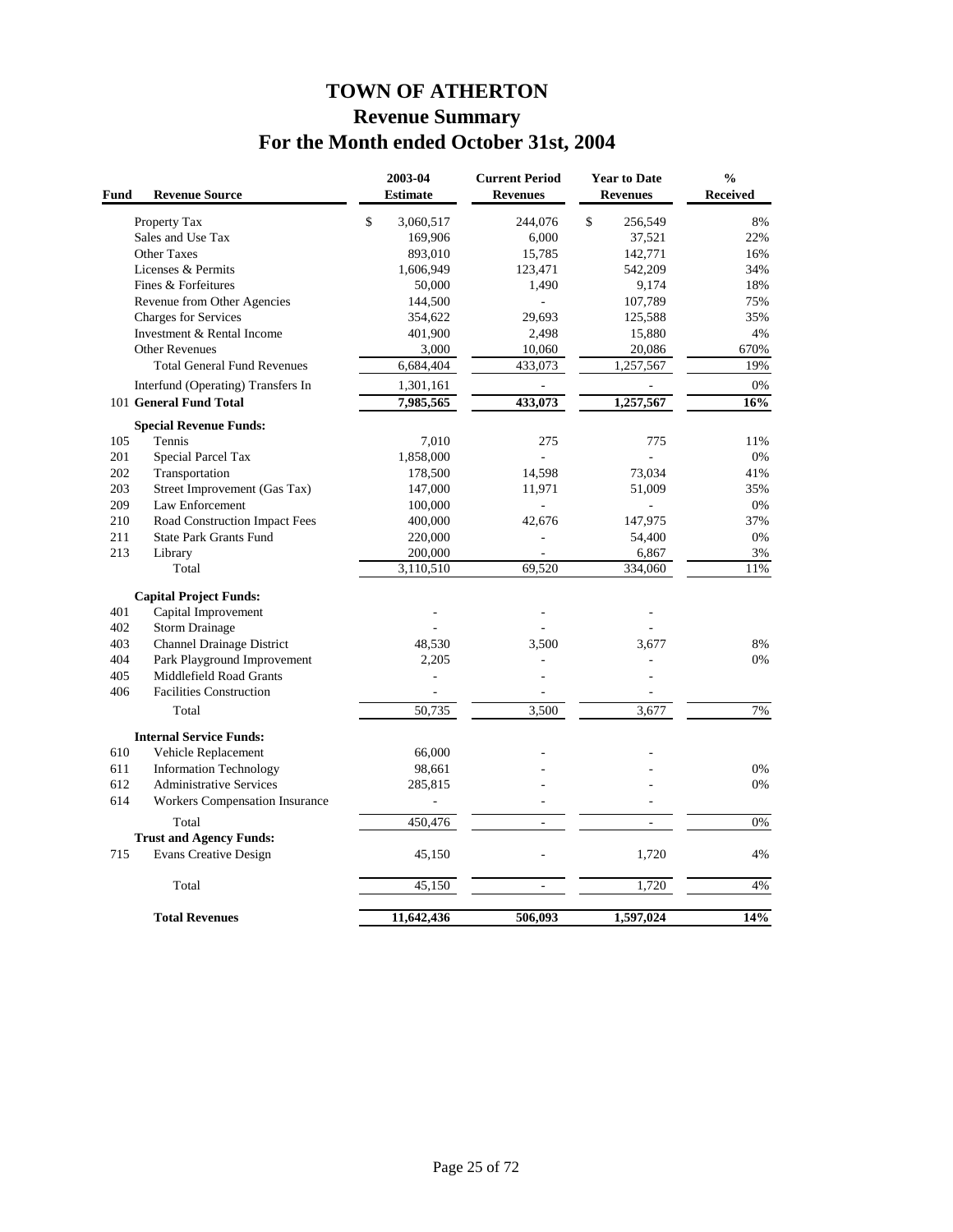# **TOWN OF ATHERTON Expenditure Summary For the Month Ended October 31st, 2004**

| <b>Fund</b> | <b>Description</b>                     | 2004-05         |                                  | <b>Current Period</b> | <b>Year to Date</b> | $\frac{0}{0}$    |
|-------------|----------------------------------------|-----------------|----------------------------------|-----------------------|---------------------|------------------|
|             | <b>Department</b>                      | <b>Budget</b>   |                                  | <b>Expenditures</b>   | <b>Expenditures</b> | <b>Spent</b>     |
| 101         | General Fund                           |                 |                                  |                       |                     |                  |
|             | 11 City Council                        | \$<br>20,204    | \$                               | 555                   | 3,713               | 18%              |
|             | 12 City Manager                        | 509,226         |                                  | 60,518                | 172,870             | 34%              |
|             | 16 City Attorney                       | 176,228         |                                  | 12,936                | 39,528              | 22%              |
|             | 18 Finance                             | 456,797         |                                  | 42,925                | 143,416             | 31%              |
|             | 25 Building                            | 975,249         |                                  | 83,697                | 209,066             | 21%              |
|             | 40 Police                              | 4,002,909       |                                  | 471,206               | 1,247,386           | 31%              |
|             | 50 Public Works                        | 1,805,972       |                                  | 203,245               | 527,396             | 29%              |
|             | Contingency                            | 100,000         |                                  |                       |                     | 0%               |
|             | <b>Total General Fund Expenditures</b> | 8,046,585       |                                  | 875,082               | 2,343,375           | 29%              |
|             | Interfund (Operating) Transfers Out    |                 |                                  |                       |                     | 0%               |
|             | 101 General Fund Total                 | \$<br>8,046,585 | $\overline{\boldsymbol{\theta}}$ | 875,082               | \$2,343,375         | 29%              |
|             | <b>Special Revenue Funds:</b>          |                 |                                  |                       |                     |                  |
| 105         | Tennis                                 |                 |                                  | 1,640                 | 3,932               |                  |
| 201         | Special Parcel Tax                     | 2,591,910       |                                  | 351,167               | 410,329             | 16%              |
| 202         | Transportation                         | 211,120         |                                  |                       |                     | 0%               |
| 203         | Street Improvement (Gas Tax)           | 147,000         |                                  | 10,854                | 33,961              | 23%              |
| 209         | Law Enforcement                        | 100,000         |                                  | 17,751                | 45,677              | 46%              |
| 210         | Road Impact Fees                       | 400,000         |                                  |                       |                     | 0%               |
| 211         | <b>State Park Grants</b>               | 80,000          |                                  | 173                   | 5,942               | 7%               |
| 213         | Library Fund                           | 49,870          |                                  | 546                   | 7,682               | 15%              |
|             | Total                                  | 3,579,900       |                                  | 382,131               | 507,523             | 14%              |
|             | <b>Capital Project Funds:</b>          |                 |                                  |                       |                     |                  |
| 401         | Capital Improvement                    | 367,902         |                                  | 19,411                | 43,135              | 12%              |
| 402         | <b>Storm Drainage</b>                  | 21,394          |                                  |                       |                     | 0%               |
| 403         | <b>Channel Drainage District</b>       | 400,800         |                                  | 294                   | 1,284               | 0%               |
| 404         | Park Playground Fund                   |                 |                                  |                       |                     |                  |
| 405         | Middlefield Road Grants                |                 |                                  |                       |                     |                  |
| 406         | <b>Facilities Construction</b>         |                 |                                  |                       |                     |                  |
|             | Total                                  | 790,096         |                                  | 19,705                | 44,419              | 6%               |
|             | <b>Internal Service Funds:</b>         |                 |                                  |                       |                     |                  |
| 610         | Vehicle Replacement                    | 98,853          |                                  |                       |                     | 0%               |
| 611         | <b>Information Technology</b>          | 104,625         |                                  | 2,020                 | 8,235               | 8%               |
| 612         | <b>Administrative Services</b>         | 287,309         |                                  | 15,719                | 155,612             | 54%              |
| 614         | <b>Workers Compensation Insurance</b>  |                 |                                  |                       |                     |                  |
|             | Total                                  | 490,787         |                                  | 17,739                | 163,847             | 33%              |
|             | <b>Trust and Agency Funds:</b>         |                 |                                  |                       |                     |                  |
| 715         | <b>Evans Creative Design</b>           | 43,287          |                                  | 42                    | 4,959               | 11%              |
|             | Total                                  | 43,287          |                                  | 42                    | 4,959               | 11%              |
|             | <b>Total Expenditures</b>              | 12,950,655      |                                  | 1,294,699             | 3,064,123           | $\frac{1}{24\%}$ |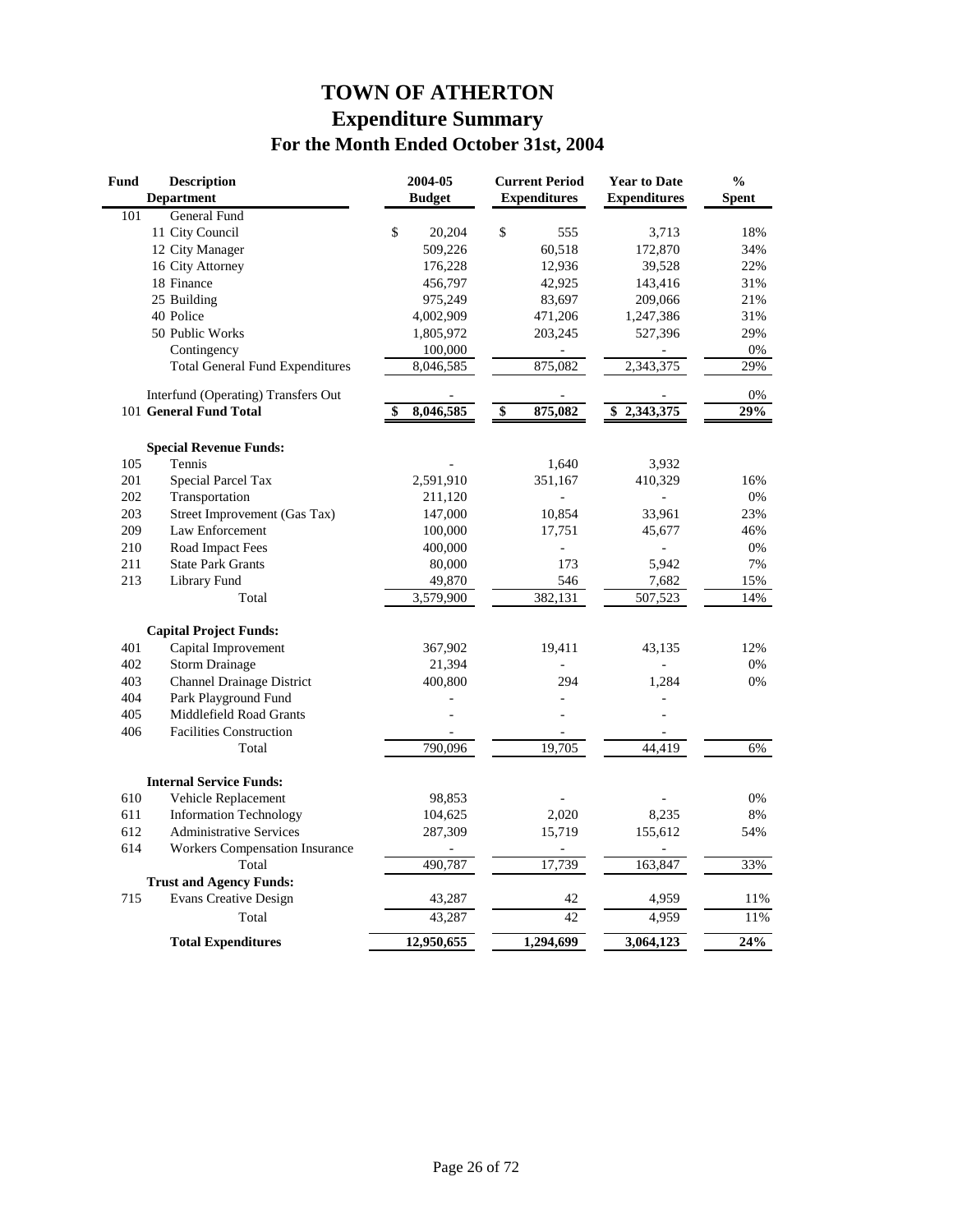# **As of October 31st, 2004 Fiscal Year 2004-05 Budget Summary**

| Fund | <b>Description</b>                    | <b>Beginning</b><br><b>Fund Balance</b><br><b>July 1, 2004</b> | <b>Revenues</b><br>to Date | <b>Transfers</b><br>to Date | <b>Expenditures</b><br><b>To Date</b> | Ending<br><b>Fund Balance</b><br>to Date |
|------|---------------------------------------|----------------------------------------------------------------|----------------------------|-----------------------------|---------------------------------------|------------------------------------------|
|      | 101 General Fund                      | 6.060.452                                                      | 1,257,567                  |                             | 2,343,375                             | 4,974,644                                |
|      | <b>Special Revenue Funds:</b>         |                                                                |                            |                             |                                       |                                          |
| 105  | Tennis                                | 11,867                                                         | 775                        |                             | 3,932                                 | 8.710                                    |
| 201  | Special Municipal Tax                 | 963,223                                                        |                            |                             | 410,329                               | 552,894                                  |
| 202  | Transportation                        | 145,636                                                        | 73,034                     |                             |                                       | 218,670                                  |
| 203  | Street Improvement (Gas Tax)          | 45,050                                                         | 51,009                     |                             | 33,961                                | 62,098                                   |
| 209  | Law Enforcement                       | 12,174                                                         |                            |                             | 45,677                                | (33,503)                                 |
| 210  | Road Construction Impact Fees         | 632,420                                                        | 147,975                    |                             |                                       | 780,395                                  |
| 211  | <b>State Park Grants</b>              | (5,663)                                                        |                            |                             | 5,942                                 | (11,605)                                 |
| 213  | Library Special Revenue Fund          | 1,075,913                                                      | 6,867                      |                             | 7,682                                 | 1,075,098                                |
|      | Sub Total                             | 2,880,620                                                      | 279,660                    | $\overline{\phantom{a}}$    | 507,523                               | 2,652,757                                |
|      | <b>Capital Projects Funds:</b>        |                                                                |                            |                             |                                       |                                          |
| 401  | Capital Improvement                   | 302,895                                                        |                            |                             | 43,135                                | 259,760                                  |
| 402  | <b>Storm Drainage</b>                 | 48,225                                                         |                            |                             |                                       | 48,225                                   |
| 403  | <b>Channel Drainage District</b>      | 404,424                                                        | 3,677                      |                             | 1.284                                 | 406,817                                  |
| 404  | Park Playground Improvement           | 1,309                                                          |                            |                             |                                       | 1,309                                    |
| 405  | Middlefield Road Grants               | 1,514                                                          |                            |                             |                                       | 1,514                                    |
| 406  | <b>Facilities Construction</b>        | 65,382                                                         |                            |                             |                                       | 65,382                                   |
|      | Sub Total                             | 823,749                                                        | 3,677                      | $\overline{a}$              | 44,419                                | 783,007                                  |
|      | <b>Internal Service Fund</b>          |                                                                |                            |                             |                                       |                                          |
| 610  | Vehicle Replacement                   | 449,451                                                        |                            |                             |                                       | 449,451                                  |
| 611  | <b>Information Technology</b>         | 106,856                                                        |                            |                             | 8,235                                 | 98,621                                   |
| 612  | <b>Administrative Services</b>        | 122,618                                                        |                            |                             | 155,612                               | (32,994)                                 |
| 614  | <b>Workers Compensation Insurance</b> | 10,871                                                         |                            |                             |                                       | 10,871                                   |
|      | Sub Total                             | 689,796                                                        | $\overline{a}$             | $\sim$                      | 163,847                               | 525,949                                  |
|      | <b>Trust and Agency Funds</b>         |                                                                |                            |                             |                                       |                                          |
| 715  | <b>Evans Creative Design</b>          | 117,129                                                        | 1,720                      |                             | 4,959                                 | 113,890                                  |
|      | Sub Total                             | 117,129                                                        | 1,720                      | $\overline{\phantom{a}}$    | 4,959                                 | 113,890                                  |
|      | <b>Grand Total</b>                    | 10,571,746<br>\$                                               | 1,542,624<br>\$            | \$<br>$\blacksquare$        | 3,064,123<br>\$                       | \$<br>9,050,247                          |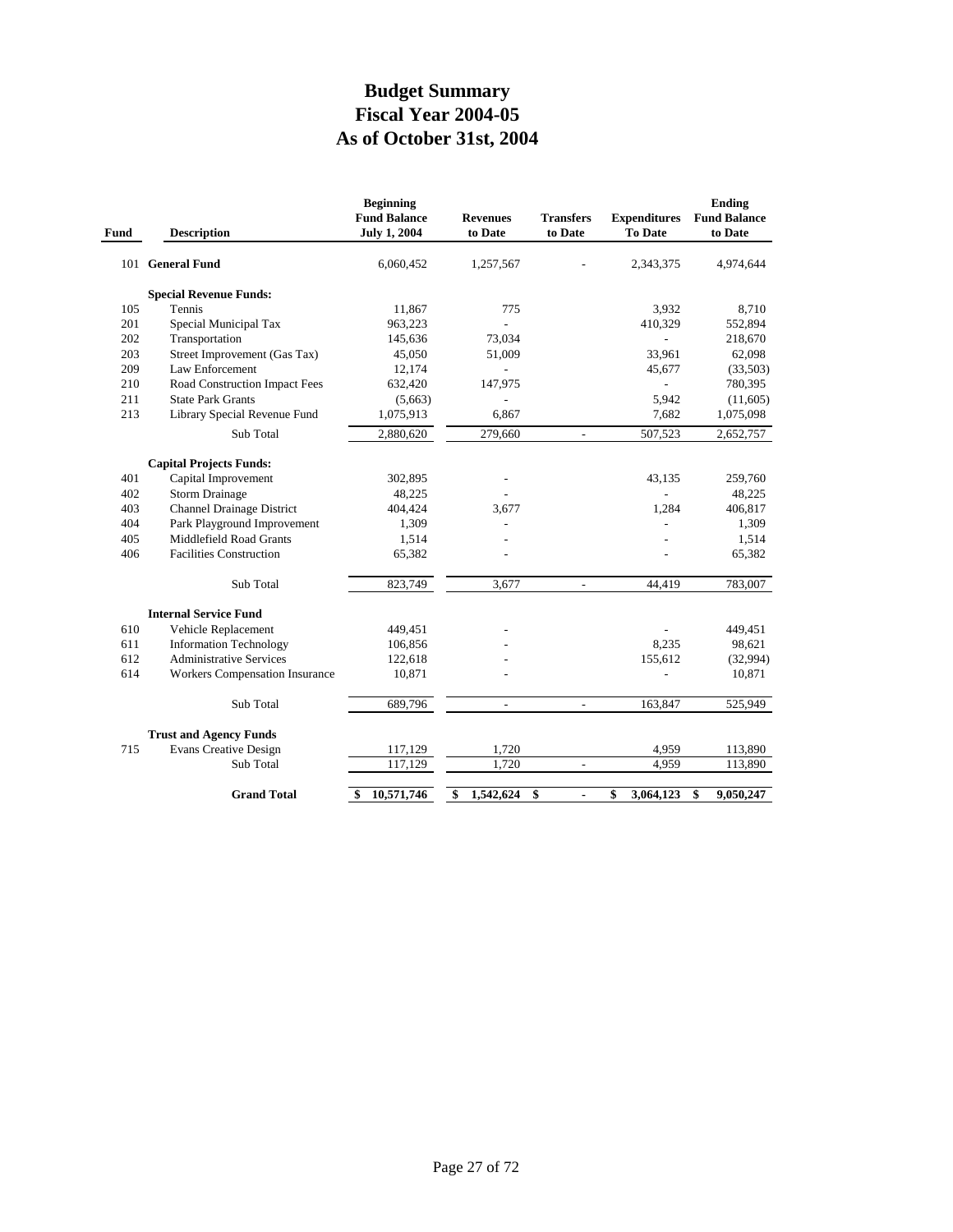**Item No. 11** 



### **CITY COUNCIL STAFF REPORT**

### **TO: HONORABLE MAYOR AND CITY COUNCIL JAMES H. ROBINSON, CITY MANAGER**

**FROM: JOHN P. JOHNS, FINANCE DIRECTOR** 

**DATE: FOR THE MEETING OF NOVEMBER 17, 2004** 

**SUBJECT: QUARTERLY INVESTMENT REPORT, SEPTEMBER, 2004** 

### **RECOMMENDATION:**

Note, receipt and file.

### **INTRODUCTION:**

This is the quarterly status report of the Town's investments in the Local Agency Investment Fund (LAIF) and the San Mateo County Investment Pool (SMCIP) for the quarter ending September  $30<sup>th</sup>$ , 2004.

### **DISCUSSION**

As of September 30, 2004 the Town had a total investment of **\$ 9,850,707.** The total interest earning for the quarter ending September  $30<sup>th</sup>$ , 2004 amounted to **\$58,548**. The funds are invested in the San Mateo County Investment Pool (SMCIP) and the Local Agency Investment Fund (LAIF).

During the third quarter of 2004, the reported effective yield of the LAIF amounted to 1.67 percent. This compares to an average net earnings reported by the San Mateo County Investment Pool of 2.6 percent.

**Investment at SMCIP:** San Mateo County Investment Pool is created and managed by the County Treasurer. As of September 30th, the County's investment pool carried investments with a total par value of \$2.0167 billion and an average duration to maturity of 1.9 years. The Town's investment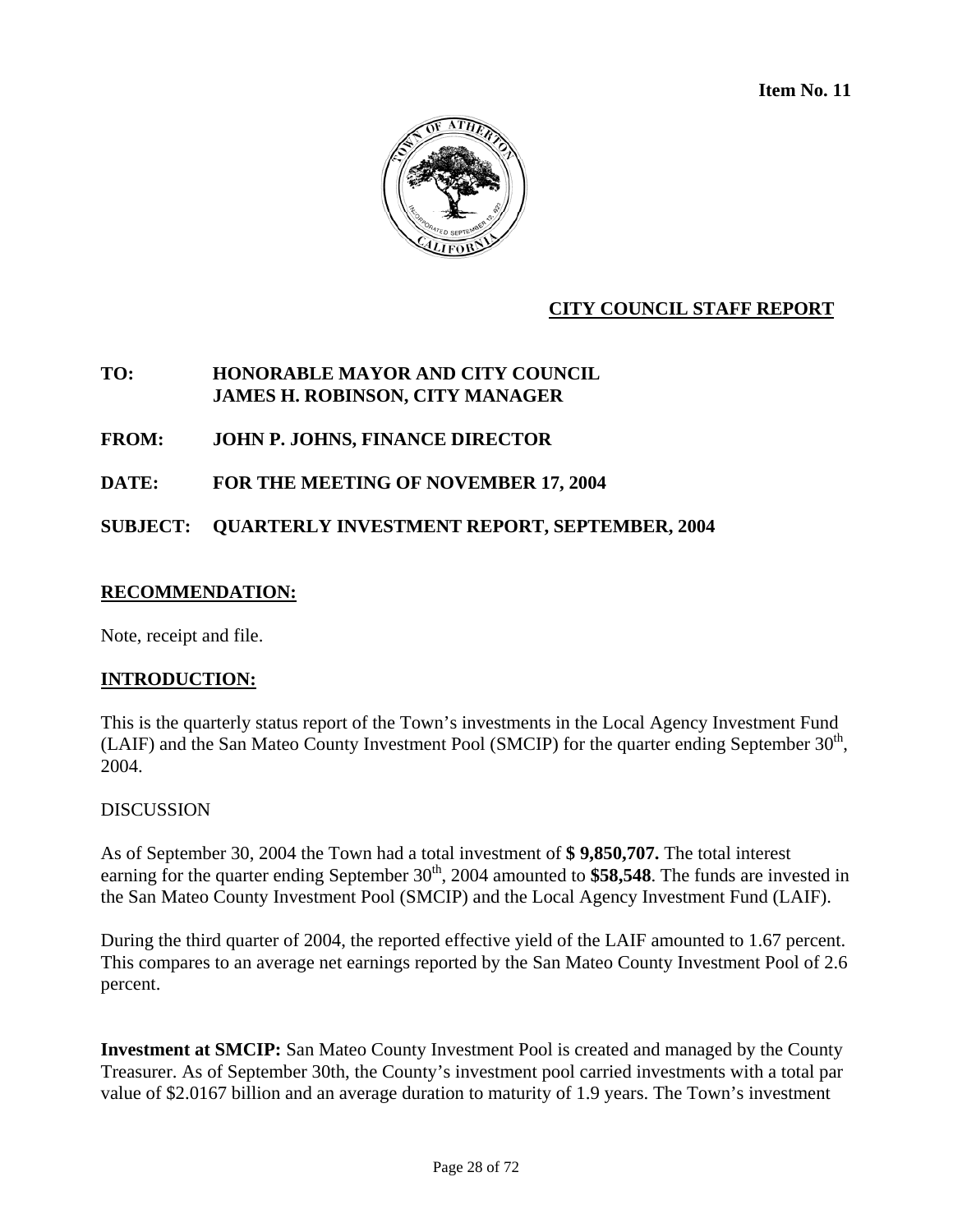with the San Mateo County Investment Pool as of September  $30<sup>th</sup>$  amounted to \$6,619,137 or 67% percent of the town's total investment holdings.

Attachment 1 to this staff report provides a summary of the composition of the San Mateo County Investment Pool according to investment vehicle.

**Investment in LAIF:** Local Agency Investment Fund (LAIF) is created and managed by the California State Treasurer as part of the Treasurers' Pooled Money Investment Account (PMIA). As of August  $31<sup>st</sup>$ , 2004, (the most recent date for which PMIA data was available), the Treasurer's Pooled Money Investment account had total assets of \$50.6 billion and an average duration to maturity of 193 days. The Town's investment with LAIF as of September 30th, 2004 amounted to \$3,231,570 or 33 percent of the total funds invested.

\_\_\_\_\_\_\_\_\_\_\_\_\_\_\_\_\_\_\_\_\_\_\_\_ \_\_\_\_\_\_\_\_\_\_\_\_\_\_\_\_\_\_\_\_\_\_\_\_\_

### **FISCAL IMPACT:**

Informational only.

Prepared by: Approved by:

*/s/ John P. Johns* 

Finance Director City Manager

John P. Johns James H. Robinson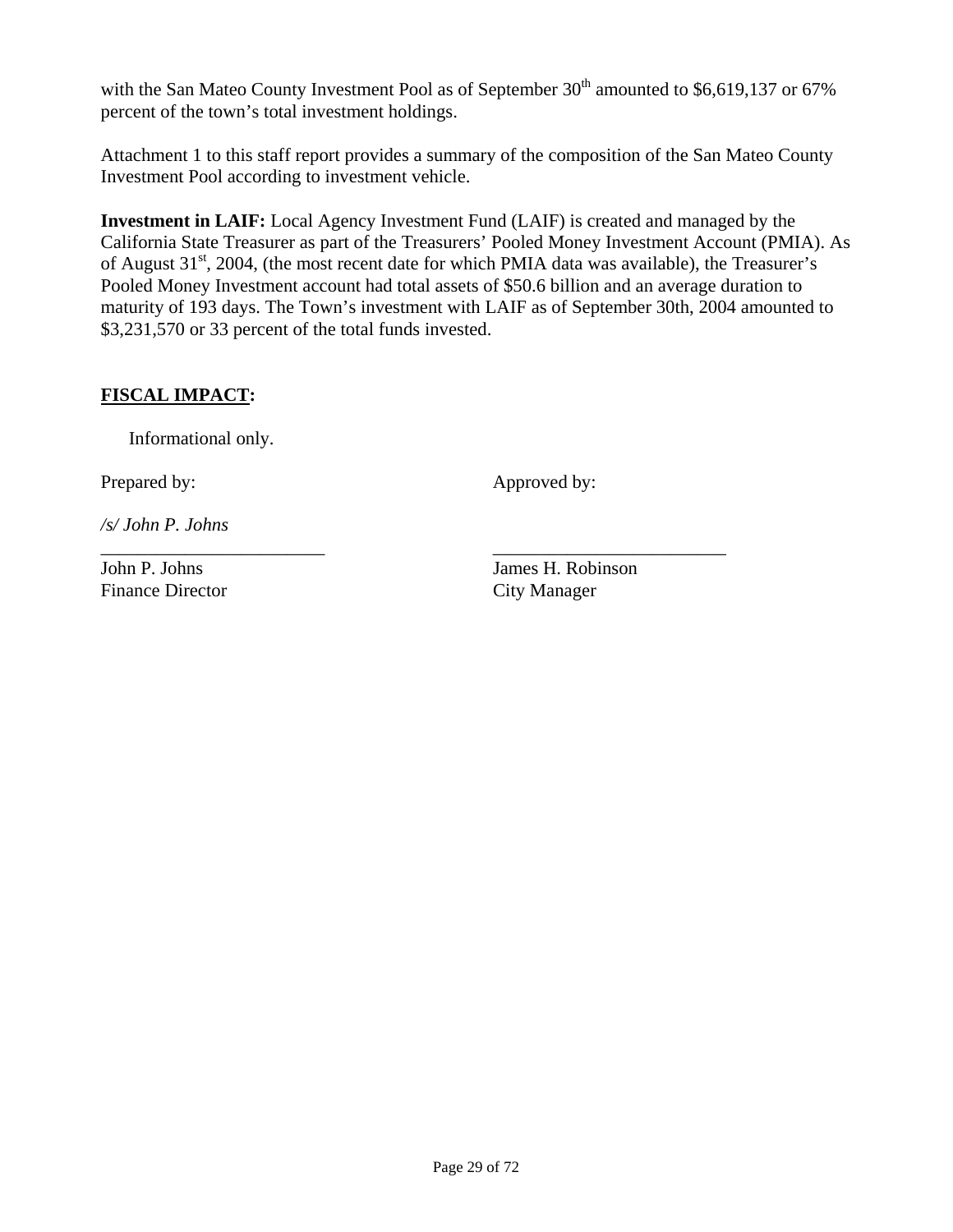# POOLED MONEY INVESTMENT ACCOUNT

### SUMMARY OF INVESTMENT DATA A COMPARISON OF AUGUST 2004 WITH AUGUST 2003 (DOLLARS IN THOUSANDS)

|                                                                                                  |          | AUGUST 2004        |          | AUGUST 2003          |          | CHANGE                  |
|--------------------------------------------------------------------------------------------------|----------|--------------------|----------|----------------------|----------|-------------------------|
| Average Daily Portfolio                                                                          | \$       | 50,462,951         | \$       | 52,329,425 \$        |          | $-1,866,474$            |
| <b>Accrued Earnings</b>                                                                          | \$       | 71,670             |          | 72,327               |          | $-657$                  |
| <b>Effective Yield</b>                                                                           |          | 1.672              |          | 1.632                |          | $+0.04$                 |
| Average Life-Month End (In Days)                                                                 |          | 193                |          | 221                  |          | $-28$                   |
| <b>Total Security Transactions</b><br>Amount<br>Number                                           | \$       | 14,704,996<br>314  | \$       | 17,732,213 \$<br>400 |          | $-3,027,217$<br>$-86$   |
| <b>Total Time Deposit Transactions</b><br>Amount<br>Number                                       | \$       | 2,757,600<br>138   | \$       | 2,750,100 \$<br>137  |          | $+7,500$<br>$+1$        |
| Average Workday Investment Activity \$                                                           |          | 793,754            | \$       | 975,348 \$           |          | $-181,594$              |
| <b>Prescribed Demand Account Balances</b><br><b>For Services</b><br><b>For Uncollected Funds</b> | \$<br>\$ | 817,056<br>132,315 | \$<br>\$ | 1,053,666<br>153,331 | \$<br>\$ | $-236,610$<br>$-21,016$ |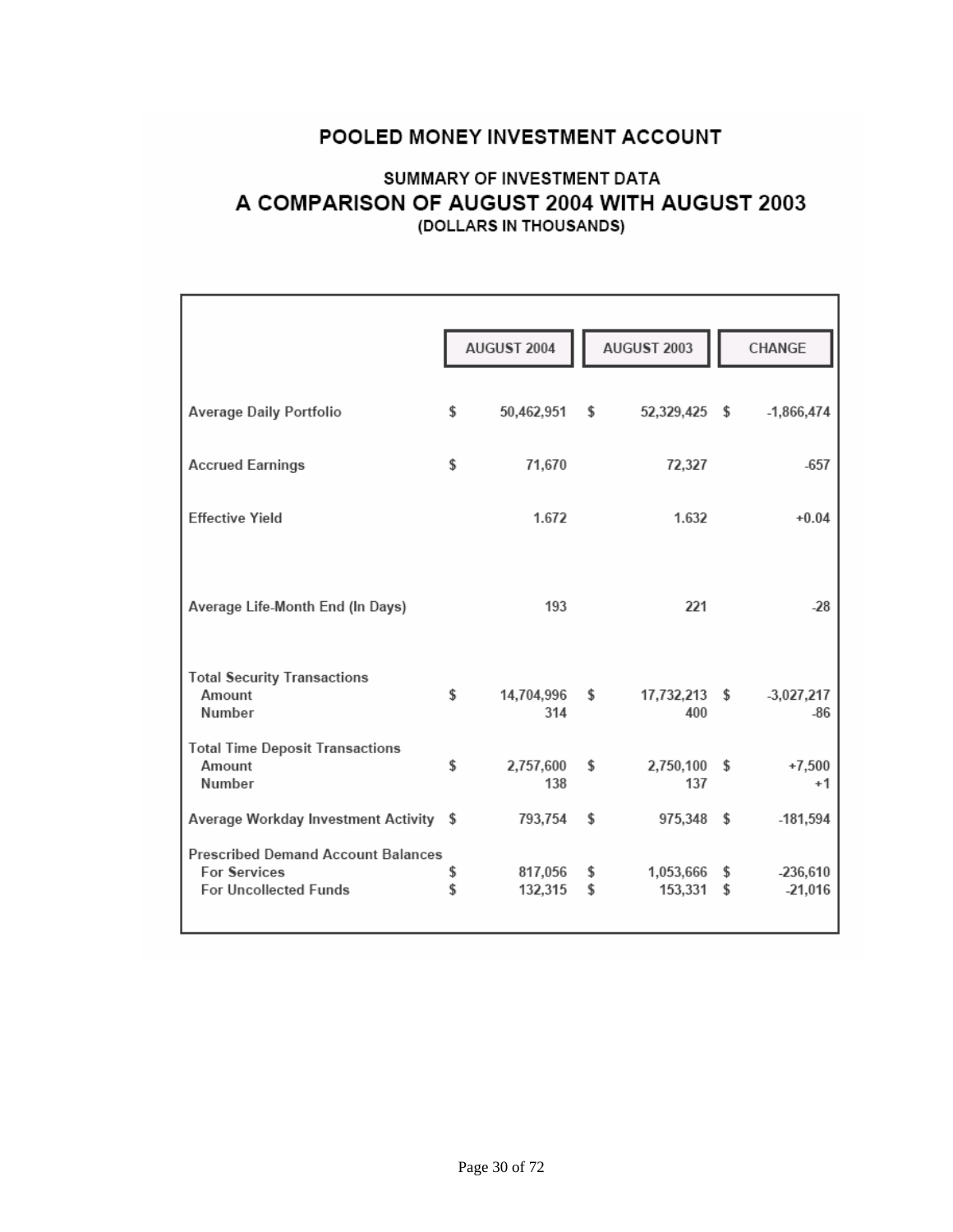### INVESTMENT DIVISION SELECTED INVESTMENT DATA ANALYSIS OF THE POOLED MONEY INVESTMENT ACCOUNT PORTFOLIO (000 OMITTED)

|                                      | August 31, 2004  |            |                      |  |  |
|--------------------------------------|------------------|------------|----------------------|--|--|
|                                      |                  |            | <b>DIFFERENCE IN</b> |  |  |
|                                      |                  |            | PERCENT OF           |  |  |
|                                      |                  | PERCENT OF | PORTFOLIO FROM       |  |  |
| <b>TYPE OF SECURITY</b>              | <b>AMOUNT</b>    | PORTFOLIO  | <b>PRIOR MONTH</b>   |  |  |
| Government                           |                  |            |                      |  |  |
| Bills                                | \$<br>2,464,369  | 4.87       | $+0.84$              |  |  |
| Bonds                                | $\Omega$         | 0.00       | 0.00                 |  |  |
| <b>Notes</b>                         | 4,708,169        | 9.31       | $+0.03$              |  |  |
| <b>Strips</b>                        | 0                | 0.00       | 0.00                 |  |  |
| <b>Total Government</b>              | \$<br>7,172,538  | 14.18      | $+0.87$              |  |  |
| Federal Agency Coupons               | \$<br>4,684,231  | 9.26       | $+0.94$              |  |  |
| <b>Certificates of Deposit</b>       | 8,090,039        | 15.99      | $-1.49$              |  |  |
| <b>Bank Notes</b>                    | 350,000          | 0.69       | $-0.47$              |  |  |
| <b>Bankers' Acceptances</b>          | 0                | 0.00       | $\bf{0}$             |  |  |
| Repurchases                          | $\theta$         | 0.00       | $\theta$             |  |  |
| <b>Federal Agency Discount Notes</b> | 9,911,735        | 19.60      | $-2.64$              |  |  |
| <b>Time Deposits</b>                 | 6,136,795        | 12.13      | $+0.78$              |  |  |
| <b>GNMAs</b>                         | 407              | 0.00       | $\Omega$             |  |  |
| Commercial Paper                     | 5,110,489        | 10.10      | $-3.30$              |  |  |
| FHLMC/Remics                         | 364,302          | 0.72       | $\bf{0}$             |  |  |
| Corporate Bonds                      | 1,522,537        | 3.02       | $+0.21$              |  |  |
| AB 55 Loans                          | 4,731,036        | 9.35       | $+0.14$              |  |  |
| <b>GF Loans</b>                      | 2,509,300        | 4.96       | $+4.96$              |  |  |
| <b>Reversed Repurchases</b>          | 0                | 0.00       | 0.00                 |  |  |
| <b>Total (All Types)</b>             | \$<br>50,583,409 | 100.00     |                      |  |  |

#### **INVESTMENT ACTIVITY**

**Contract** 

|                                      | AUGUST 2004   |   | <b>JULY 2004</b> |               |    |            |
|--------------------------------------|---------------|---|------------------|---------------|----|------------|
|                                      | <b>NUMBER</b> |   | <b>AMOUNT</b>    | <b>NUMBER</b> |    | AMOUNT     |
| Pooled Money                         | 314           | S | 14,704,996       | 329           | \$ | 15,277,594 |
| Other                                | 9             |   | 335,270          | 3             |    | 597        |
| <b>Time Deposits</b>                 | 138           |   | 2,757,600        | 158           |    | 4,465,790  |
| Totals                               | 461           | S | 17,797,866       | 490           | S  | 19,743,981 |
| PMIA Monthly Average Effective Yield | 1.672         |   |                  | 1.604         |    |            |
| Year to Date Yield Last Day of Month | 1.637         |   |                  | 1.604         |    |            |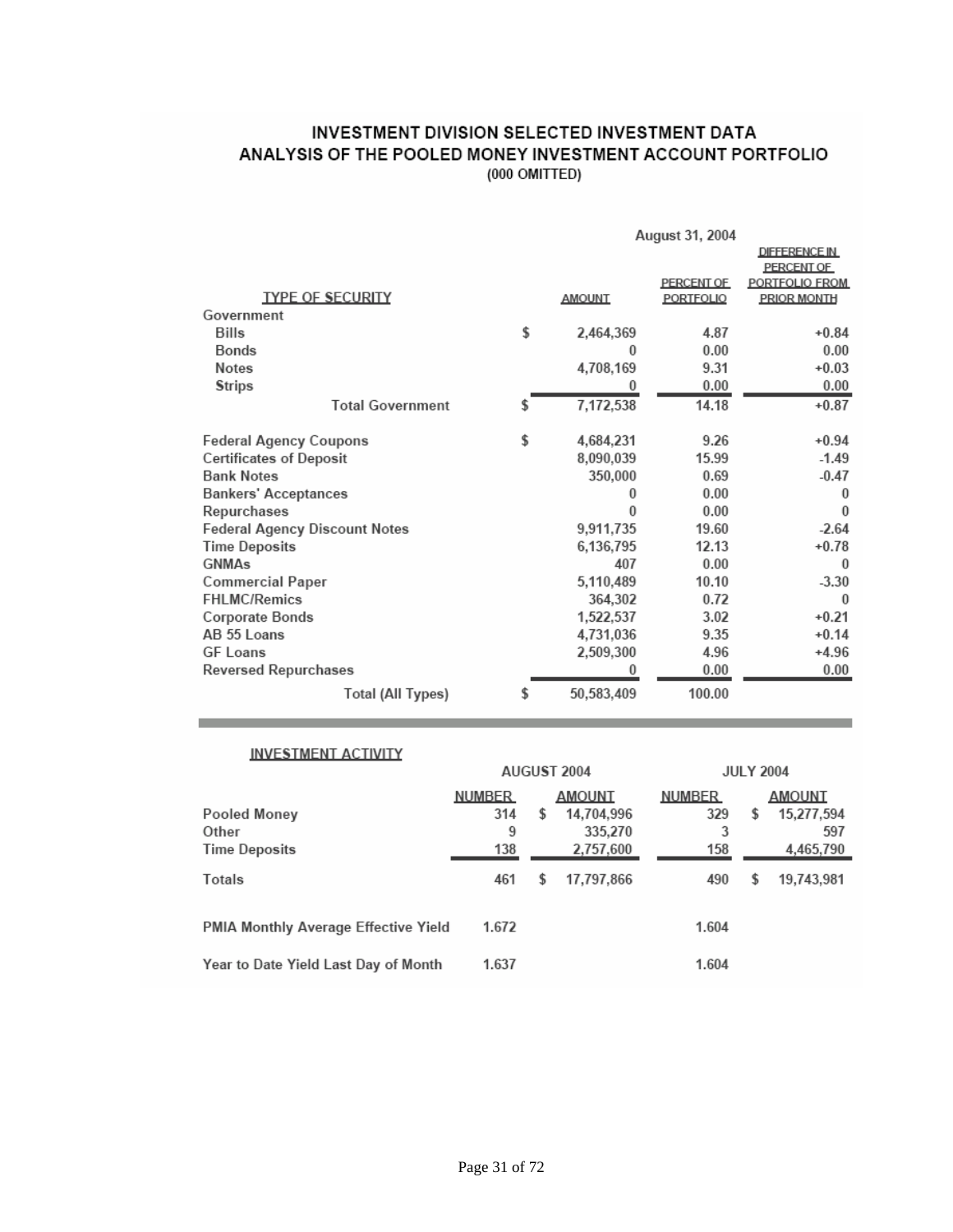#### COUNTY OF SAN MATEO ESTIMATED SUMMARY OF POOL EARNINGS FOR THE 1ST QUARTER ENDED SEPTEMBER 30, 2004

|                                        | 09/30/04        | <b>Gross</b> |
|----------------------------------------|-----------------|--------------|
|                                        | Par Value       | Earnings     |
| <b>Fixed Income Investments</b>        |                 |              |
| <b>U S Treasury Notes</b>              | \$305,000.000   | \$1,364.072  |
| Corporate Notes                        | \$337,000.000   | \$2,528.037  |
| <b>Asset Backed Securities</b>         | \$22.813.514    | \$25.460     |
| <b>Federal Agencies</b>                | \$460,000.000   | \$2,825,744  |
| <b>Floating Rate Securities</b>        | \$134,000.000   | \$130.186    |
| Short Term Investments                 |                 |              |
| <b>U S Treasury Notes</b>              | \$25,000,000    | \$112,064    |
| Corporate Notes                        | \$54,000.000    | \$491.234    |
| <b>Federal Agencies</b>                | \$348,115.000   | \$728.911    |
| <b>Floating Rate Securities</b>        | \$93,000.000    | \$211.677    |
| <b>Commercial Paper</b>                | \$201,000.000   | \$40,576     |
| LAIF                                   | \$37,000.000    | \$162.952    |
| SUBTOTAL - ACCRUED INCOME              | \$2.016.928.514 | \$8,620.913  |
| Realized Gain/Loss & Interest Received |                 |              |
| <b>Repurchase Agreements</b>           |                 | \$1,076.681  |
| U S Treasury Notes                     |                 | \$869.783    |
| <b>Corporate Notes</b>                 |                 | \$1,649.021  |
| <b>Asset Backed Securities</b>         |                 | \$140,257    |
| <b>Federal Agencies</b>                |                 | \$1,798.430  |
| <b>Floating Rate Securities</b>        |                 | \$627,370    |
| <b>Commercial Paper</b>                |                 | \$352,762    |
| <b>Certificate of Deposit</b>          |                 | \$1,161      |
| LAIF                                   |                 | \$8,405      |
| Securities Lending Income              |                 | \$122,012    |
| <b>GROSS POOL RATE/EARNINGS*</b>       | 2.83%           | \$15,266,795 |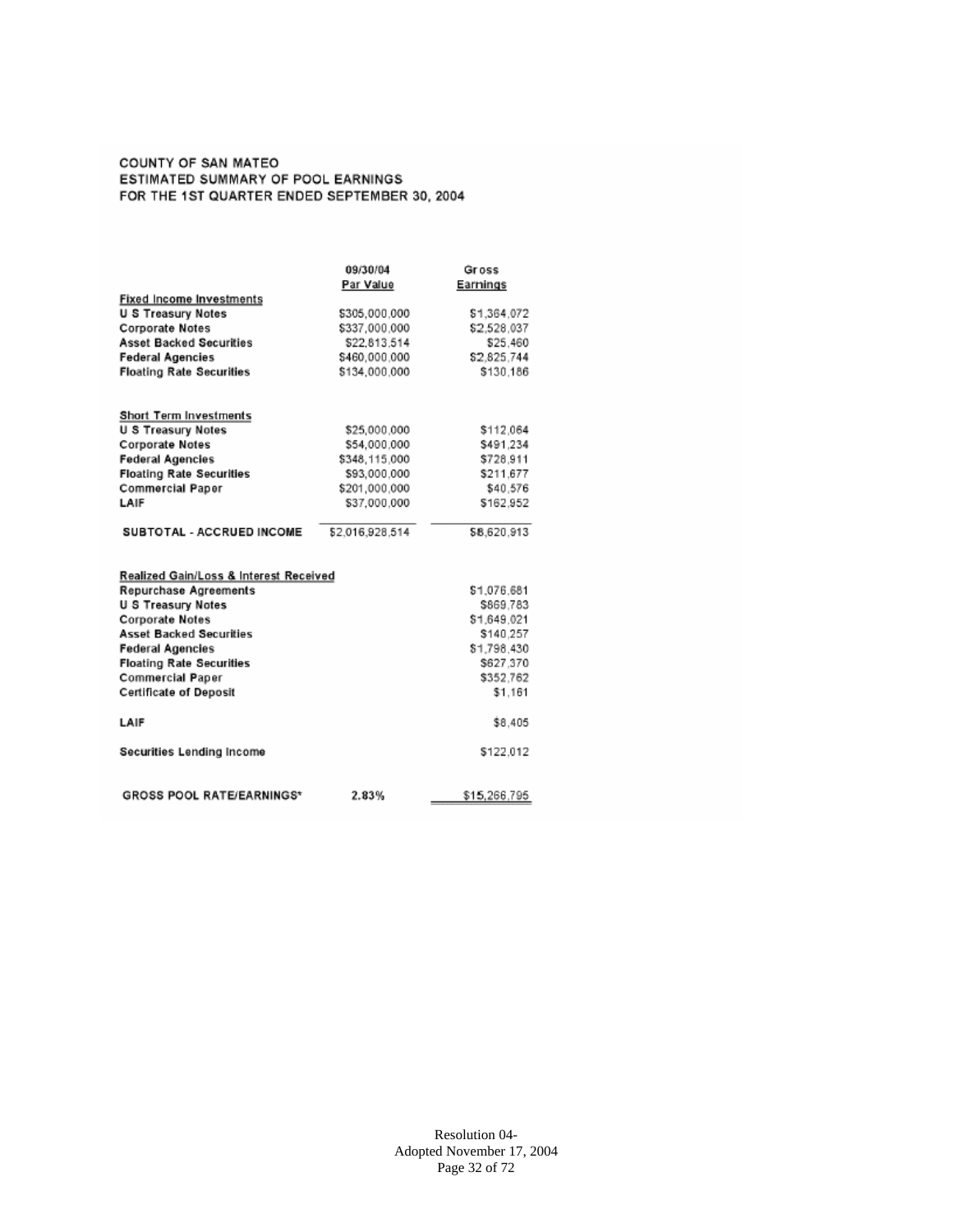

**Town of Atherton** 

### **CITY COUNCIL STAFF REPORT**

### **TO: HONORABLE MAYOR AND CITY COUNCIL JAMES H. ROBINSON, CITY MANAGER**

**FROM: MARC G. HYNES, CITY ATTORNEY** 

**DATE: FOR THE MEETING OF NOVEMBER 17, 2004** 

### **SUBJECT: AMENDMENTS TO BUILDING STANDARDS – PARTIAL RATIFICATION OF MENLO PARK FIRE PROTECTION DISTRICT PERTAINING TO FIRE SPRINKLERS**

**RECOMMENDATION:** Adopt ordinance partially ratifying amendments to the Menlo Park Fire Protection District Code pertaining to fire sprinklers. The partial ratification will make fire sprinkler requirements applicable to new construction in the Town. Existing buildings or structures other than residential structures will be obliged to install fire sprinklers as required by the amendments to the Menlo Park Fire Protection District Code.

**BACKGROUND:** At the Regular City Council Meeting of October 20, 2004, the City Council introduced an ordinance which will ratify amendments to the Menlo Park Fire Protection District Code only insofar as to require fire sprinklers in new construction exceeding 1,000 square feet in area or any new building with a basement exceeding 250 square feet in area. Provisions of the amended District Fire Code as they apply to existing residential structures are not ratified. Section 2 of the ordinance ratifying a part of Ordinance No. 29 points out that as to existing residential buildings, the amendments to the Menlo Park Fire Protection District Code regarding sprinkler system requirements do not apply in the Town of Atherton. These requirements will apply to existing buildings or structures in the Town which are not residential buildings.

Prepared by: Approved by:

*/s/ Marc G. Hynes* 

City Attorney City Manager

Marc G. Hynes James H. Robinson

Resolution 04- Adopted November 17, 2004 Page 33 of 72

\_\_\_\_\_\_\_\_\_\_\_\_\_\_\_\_\_\_\_\_\_\_ \_\_\_\_\_\_\_\_\_\_\_\_\_\_\_\_\_\_\_\_\_\_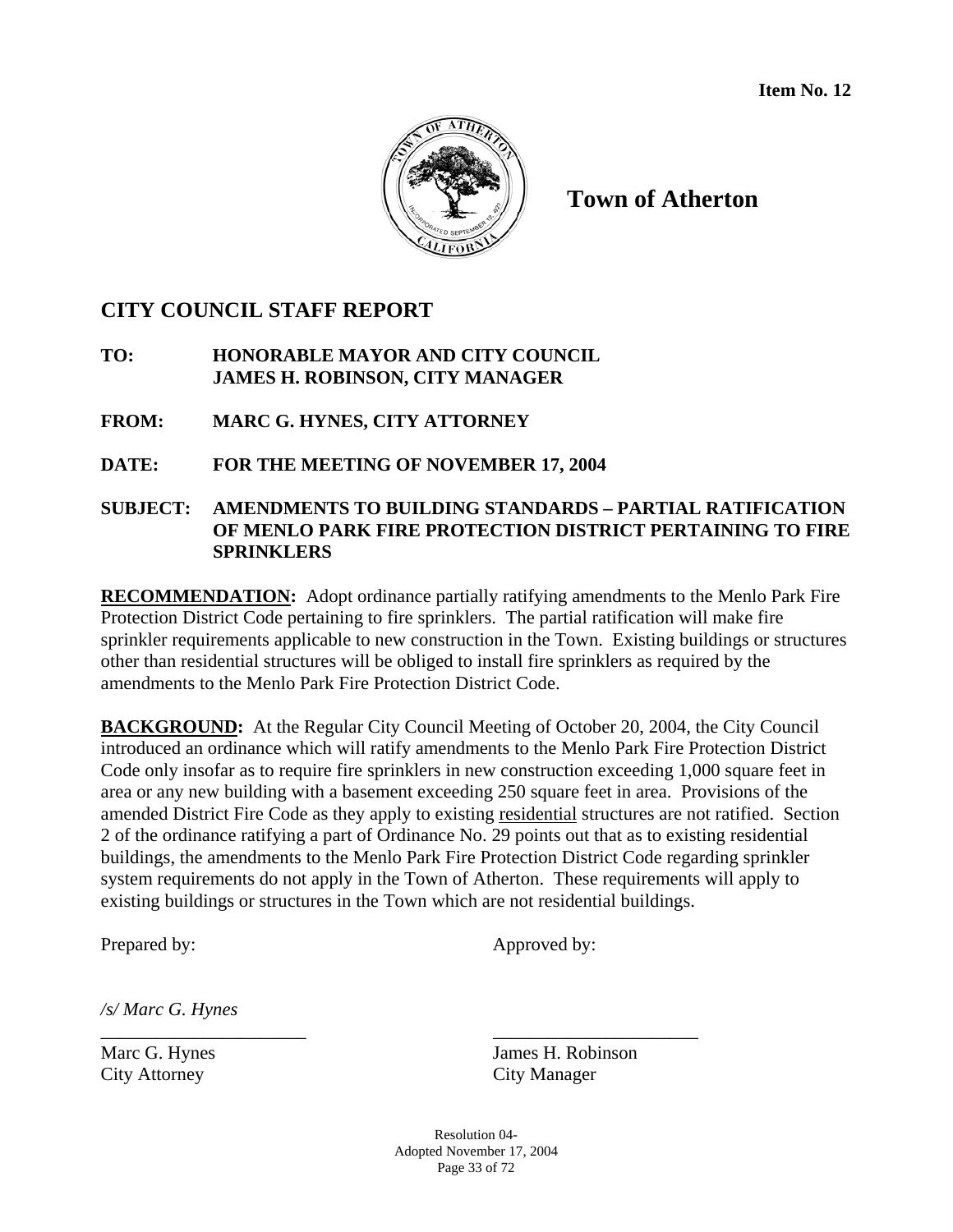Attachment

Resolution 04- Adopted November 17, 2004 Page 34 of 72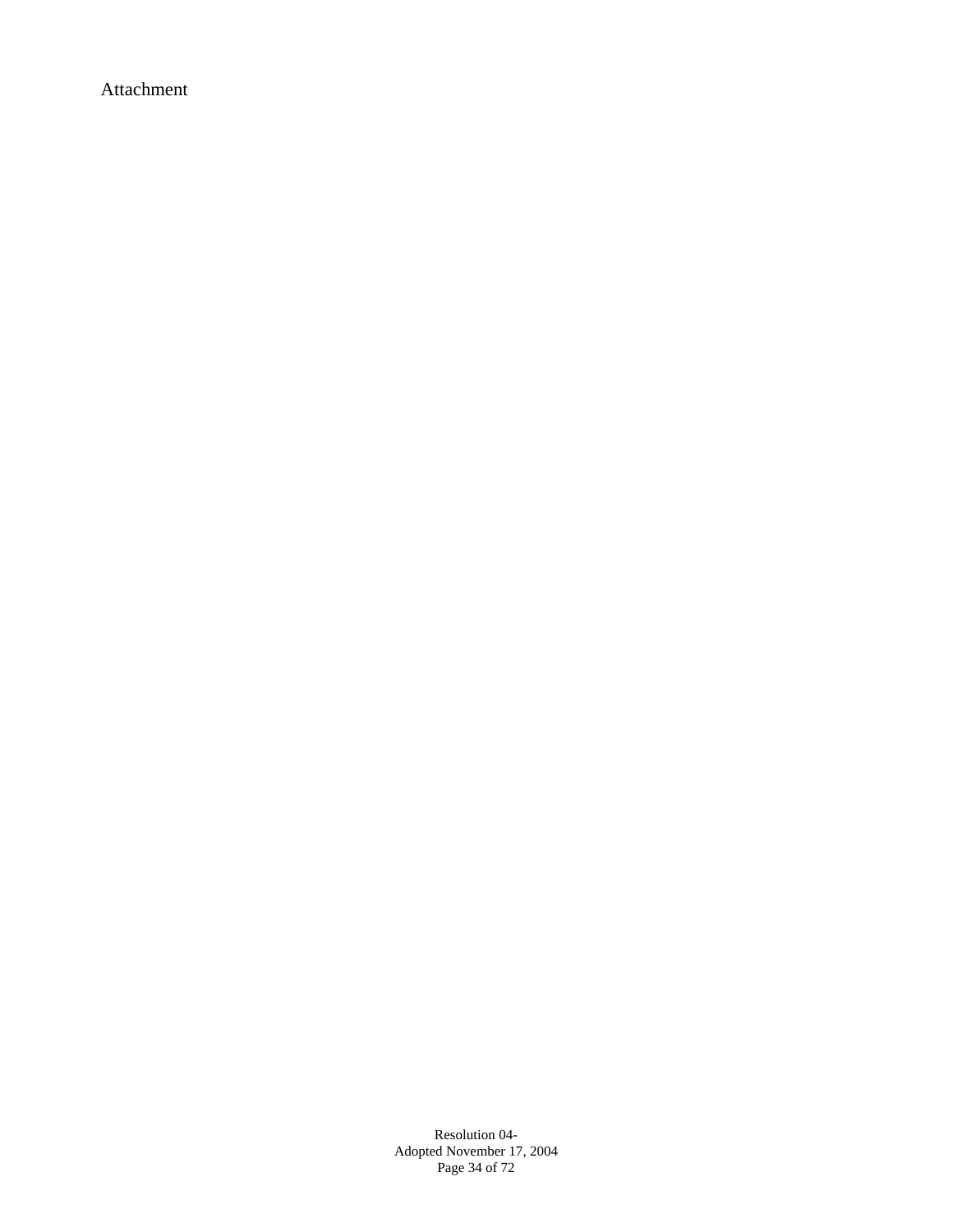### **ORDINANCE NO. \_\_\_\_\_\_**

### **AN ORDINANCE OF THE CITY COUNCIL OF THE TOWN OF ATHERTON RATIFYING A PART OF ORDINANCE NO. 29 OF THE MENLO PARK FIRE PROTECTION DISTRICT AMENDING DISTRICT FIRE PREVENTION CODE PERTAINING TO AUTOMATIC FIRE SPRINKLER SYSTEM REQUIREMENTS RELATING TO NEW RESIDENTIAL CONSTRUCTION IN THE TOWN OF ATHERTON**

\_\_\_\_\_\_\_\_\_\_\_\_\_\_\_\_\_\_\_\_\_\_\_\_\_\_\_\_\_\_\_\_\_\_\_\_\_\_\_\_\_\_\_\_\_\_\_\_\_\_\_\_\_\_\_\_\_\_\_\_\_\_\_\_\_\_\_\_\_\_\_\_\_\_\_

The City Council of the Town of Atherton does ordain as follows:

 **SECTION 1:** Ordinance No. 29 of the Menlo Park Fire Protection District entitled "An Ordinance Amending District Fire Prevention Code" passed and enacted by the District Board of the Menlo Park Fire Protection District on May 18, 2004, and incorporated by this reference is partially ratified insofar as it pertains to new construction in the Town of Atherton and as further described in Section 2, below. Pursuant to the provisions of Section 13869.7 of the California Health & Safety Code, the City Manager or designee is directed to file copies of all applicable findings and amendments to the Menlo Park Fire Protection District Fire Prevention Code with the appropriate State agency.

 **SECTION 2:** Ordinance No. 29 Menlo Park Fire Protection District Section 1.1 is ratified. Section 1.2 is ratified with respect to subsections(a) and (b)(i) and subsection (c). Subsection 1.2 (b)(ii) shall not apply to existing residential buildings or structures in the Town of Atherton, and with that exception is otherwise ratified.

**SECTION 3:** That the City Council hereby declares that it would have passed this Ordinance word by word, sentence by sentence, paragraph by paragraph, and section by section, and does hereby declare that the provisions of this Ordinance are severable and, if for any reason any sentence, paragraph or section of this Ordinance shall be held invalid, such decision shall not affect the validity of the remaining parts of this Ordinance.

**SECTION 4:** This ordinance is exempt from the provisions of Chapter 3 (commencing with Section 21100) of Division 13 of the public Resources Code (California Environmental Quality Act (CEQA)) pursuant to the State CEQA Guidelines Section 15308 as an action that assures the maintenance, restoration, enhancement, or protection of the environment where the regulatory process involves procedures for protection of the environment.

**SECTION 5:** Upon passage and adoption of this ordinance, Town of Atherton Ordinance No. 548, passed and adopted on February 18, 2003, is hereby repealed.

**SECTION 6:** This Ordinance shall be posted in at least three public places according to law and shall take effect and be in force from and after 30 days after its passage and adoption.

Introduced this 20th day of October, 2004.

 Passed and adopted as an Ordinance of the Town of Atherton at a regular meeting thereof held on the 17th day of November, 2004, by the following vote:

Resolution 04- Adopted November 17, 2004 Page 35 of 72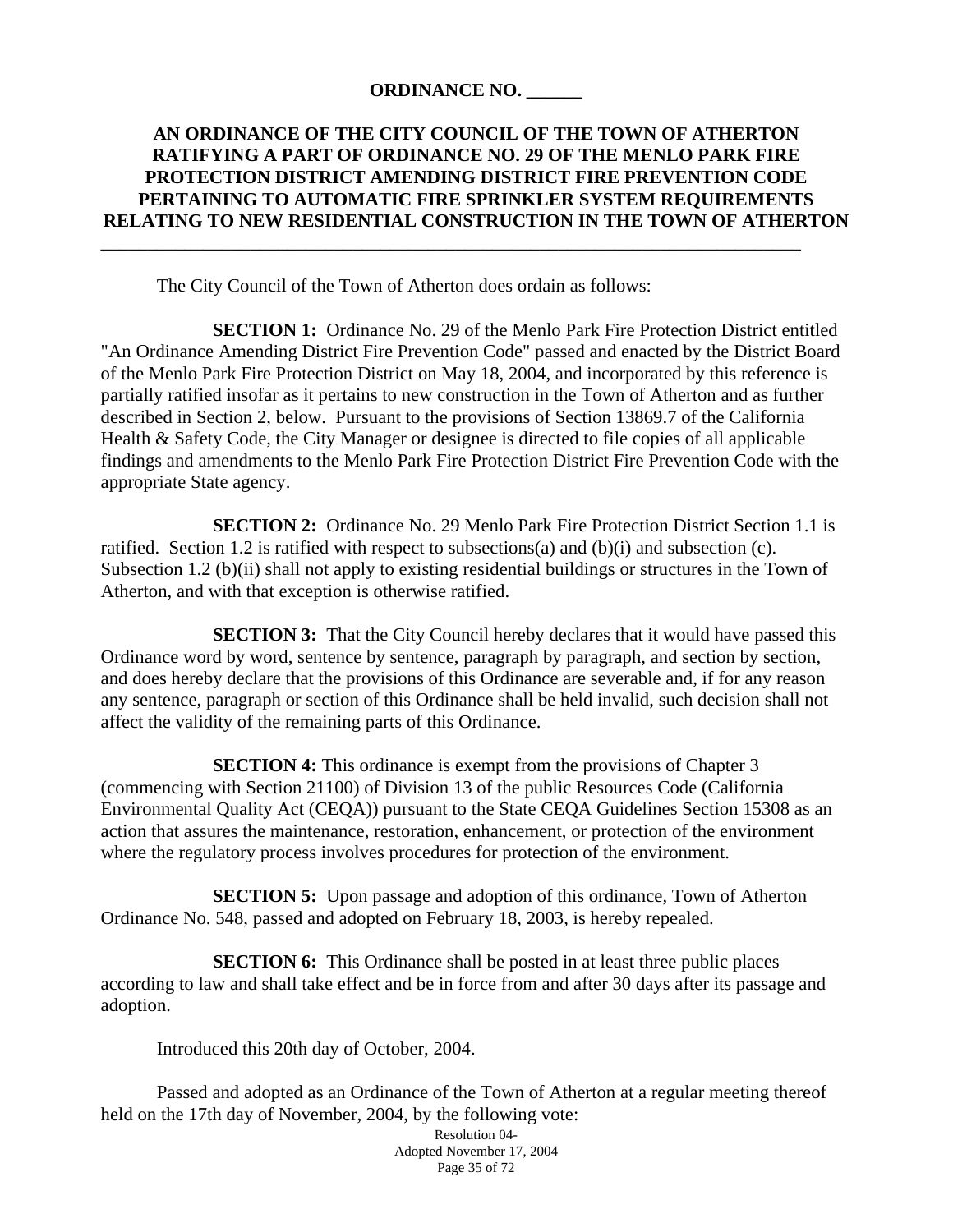AYES: COUNCILMEMBERS NOES: COUNCILMEMBERS ABSTAIN: COUNCILMEMBERS ABSENT: COUNCILMEMBERS

 $\overline{\phantom{a}}$  , which is a set of the set of the set of the set of the set of the set of the set of the set of the set of the set of the set of the set of the set of the set of the set of the set of the set of the set of th

 Kathy McKeithen, Mayor Town of Atherton

ATTEST:

Linda Kelly, Acting City Clerk

\_\_\_\_\_\_\_\_\_\_\_\_\_\_\_\_\_\_\_\_\_\_\_\_\_\_\_\_\_\_

APPROVED AS TO FORM:

*/s/ Marc G. Hynes* 

Marc G. Hynes, City Attorney

\_\_\_\_\_\_\_\_\_\_\_\_\_\_\_\_\_\_\_\_\_\_\_\_\_\_\_\_

Resolution 04- Adopted November 17, 2004 Page 36 of 72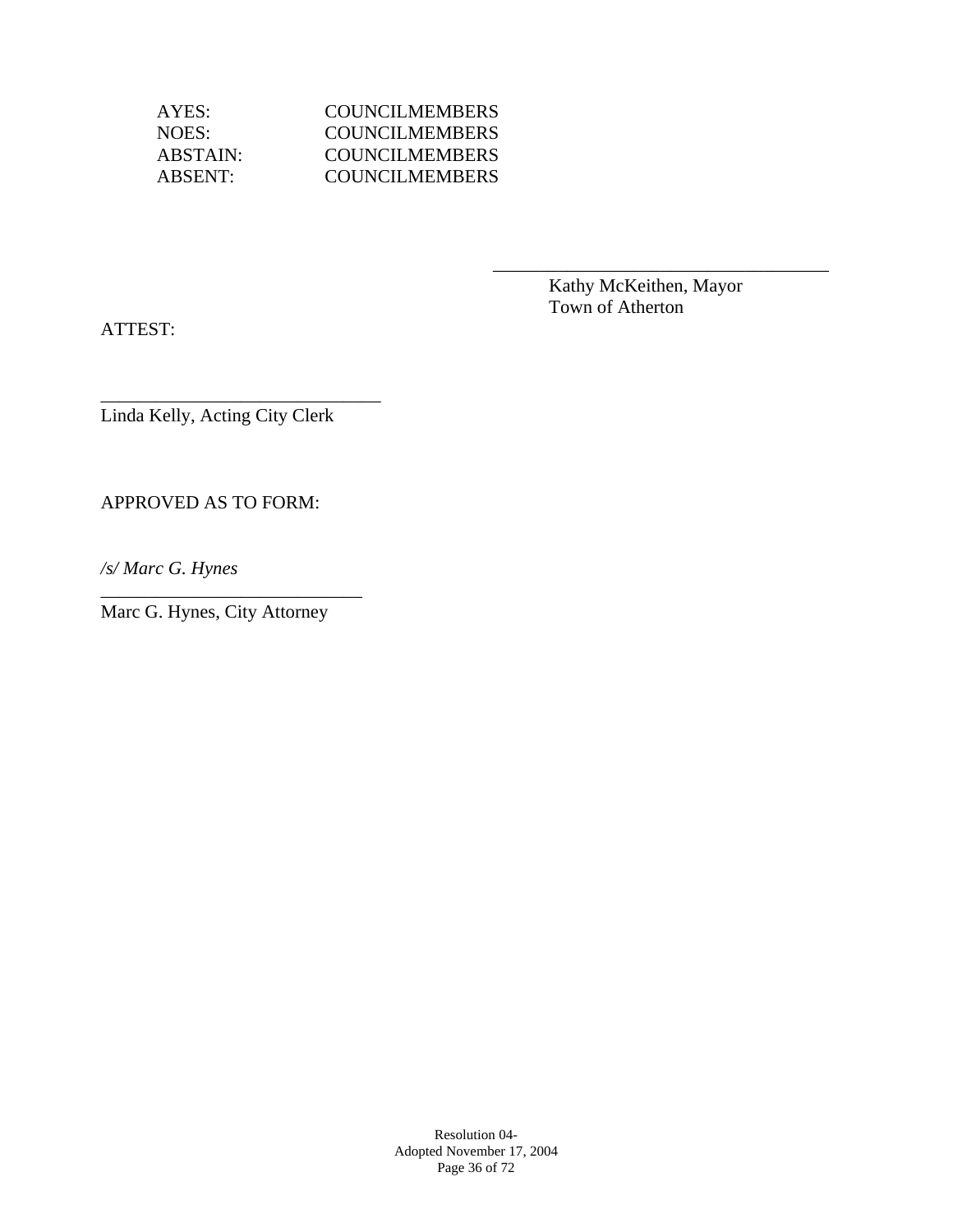

# **Town of Atherton**

### **CITY COUNCIL STAFF REPORT**

### **TO: HONORABLE MAYOR AND CITY COUNCIL JAMES H. ROBINSON, CITY MANAGER**

- **FROM: DUNCAN L. JONES, PUBLIC WORKS DIRECTOR**
- **DATE: FOR THE MEETING OF NOVEMBER 17, 2004**
- **SUBJECT: ADOPTION OF RESOLUTIONS AUTHORIZING APPLICATION FOR ROBERTI-Z'BERG-HARRIS URBANIZED AREA NEED BASIS PROGRAM GRANTS TO REHABILITATE THE HOLBROOK-PALMER PARK CARRIAGE HOUSE RESTROOMS, KITCHEN AND SECOND FLOOR AND TO RECONSTRUCT THE HOLBROOK-PALMER PARK TENNIS COURTS AND COMMITTING THE REQUIRED THIRTY PERCENT LOCAL MATCH**

#### **RECOMMENDATION:**

Adopt resolutions authorizing staff to submit applications for Roberti-Z'berg-Harris Urbanized Area Need Basis (RZH) program grants to rehabilitate the Holbrook-Palmer Park Carriage House restrooms, kitchen and second floor and to reconstruct the Holbrook-Palmer Park tennis courts and committing the required thirty percent (30%) local match.

#### **INTRODUCTION:**

In July, the State of California Department of Parks and Recreation issued a call for projects to be funded by various grant programs. The RZH program provides State Funds for the development of capital projects to provide safe, open and accessible local park and recreational facilities for increased recreational opportunities. Project applications are due by December 10, 2004. A total \$3.884 million is available for the RZH program statewide in the 2004/05 fiscal year for cities with populations under 300,000. The minimum grant request is \$30,000 and the maximum is \$250,000 for each project.

The Park and Recreation Commission considered these grant programs at their September 1, 2004 meeting. The Commission recommended that applications be submitted for rehabilitating the carriage house and tennis courts.

> Resolution 04- Adopted November 17, 2004 Page 37 of 72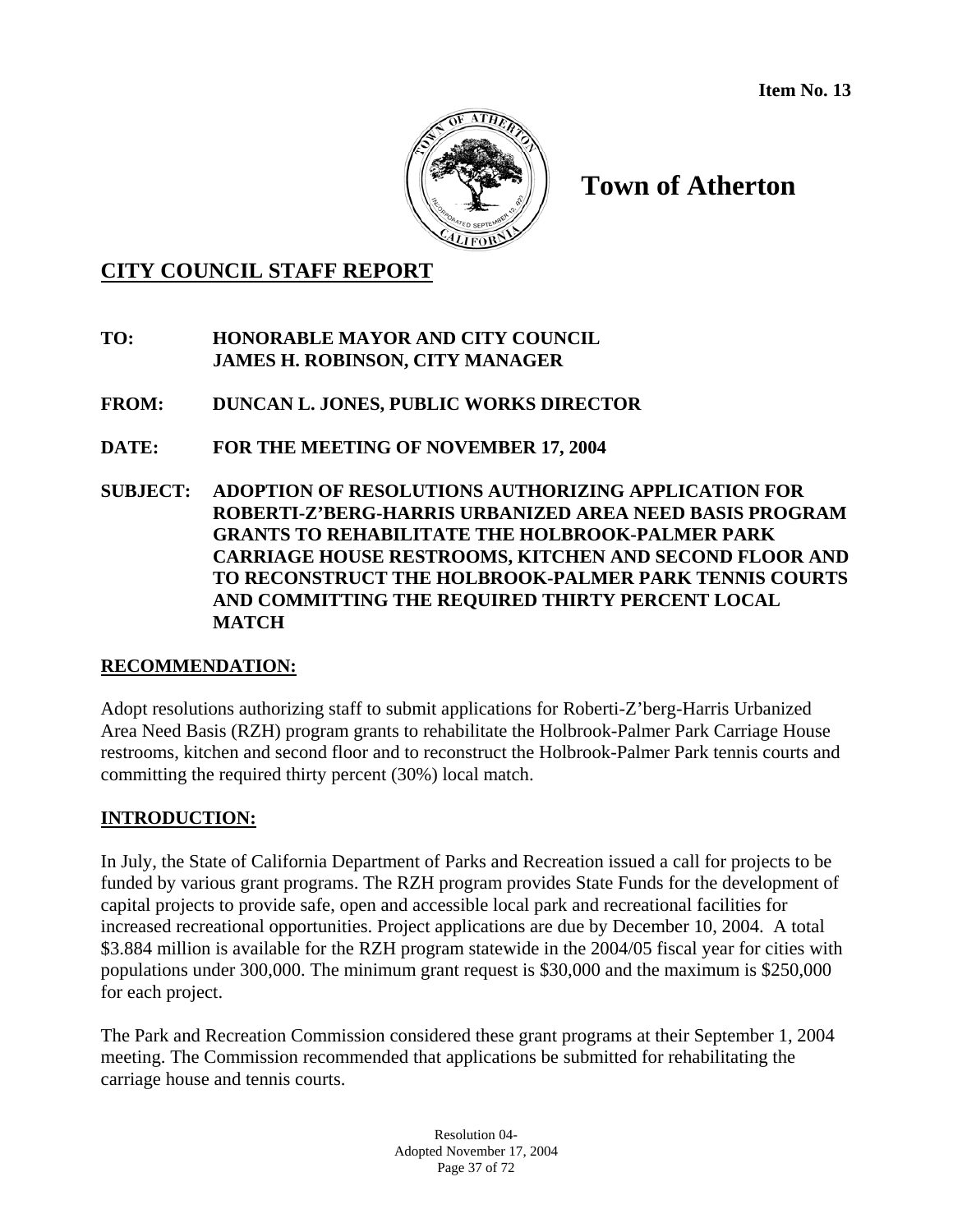In order to submit an application for a project, the following is required:

- 1. Resolutions of the City Council approving the filing of the applications for the grants, and certifying the availability of the required local share of the total project cost. This project will be constructed within the next three years, so the City Council can commit to providing the local share in a future years budget.
- 2. Documentation of completed environmental clearance. A categorical exemption under California Environmental Quality Act (CEQA) is required for each project. An environmental clearance document is being prepared by staff and can be approved at staff level for categorical exemptions.
- 3. Location map, site plan, project proposal, cost estimate and photographs. These items are being prepared by staff to be ready for submittal on December 10.

### **ANALYSIS:**

The first project recommended for the RZH application consists of rehabilitating the historic Carriage House restrooms, kitchen and second floor to complement and enhance recreational uses of the building. The restrooms and kitchen need new cabinets, plumbing fixtures and appliances. The second floor requires structural modifications to make the floor sufficiently strong for holding classes and meetings. It also requires finishing the space, including refinishing the floor, adding walls, upgrading the ceiling and adding lighting.

The second project recommended for the RZH application consists of the complete reconstruction project for the six tennis courts surface and fence, as designed by Beals Sport and previously advertised for bids. The project contemplated is the full build project that was originally bid, including all amenities such as benches and drinking fountains. This will allow maximum leverage of local funds to install these amenities at a 30% cost to the Town.

### **FISCAL IMPACT:**

The estimate for the Carriage House Rehabilitation project is \$300,000, based on cost estimates by staff, including design, construction, inspection and contingency. The estimate for the Tennis Courts Reconstruction project is \$350,000, based on the Dryco Construction bid, including construction, inspection and contingency. The Town needs to commit to fund \$90,000 for the Carriage House grant and \$105,000 for the Tennis Courts grant. There are no additional grants available for the Carriage House project. Other State grants will be sought for the tennis courts in case this grant is not successful, however two State grants cannot match each other, so local funds will need to be budgeted for the match requirement. A maximum of \$192,500 from the Parcel Tax fund will need to be committed and budgeted for these two projects in future years. The Tennis Fund will contribute approximately \$42,500 towards the local match for the tennis courts. The following chart summarizes these two grant programs: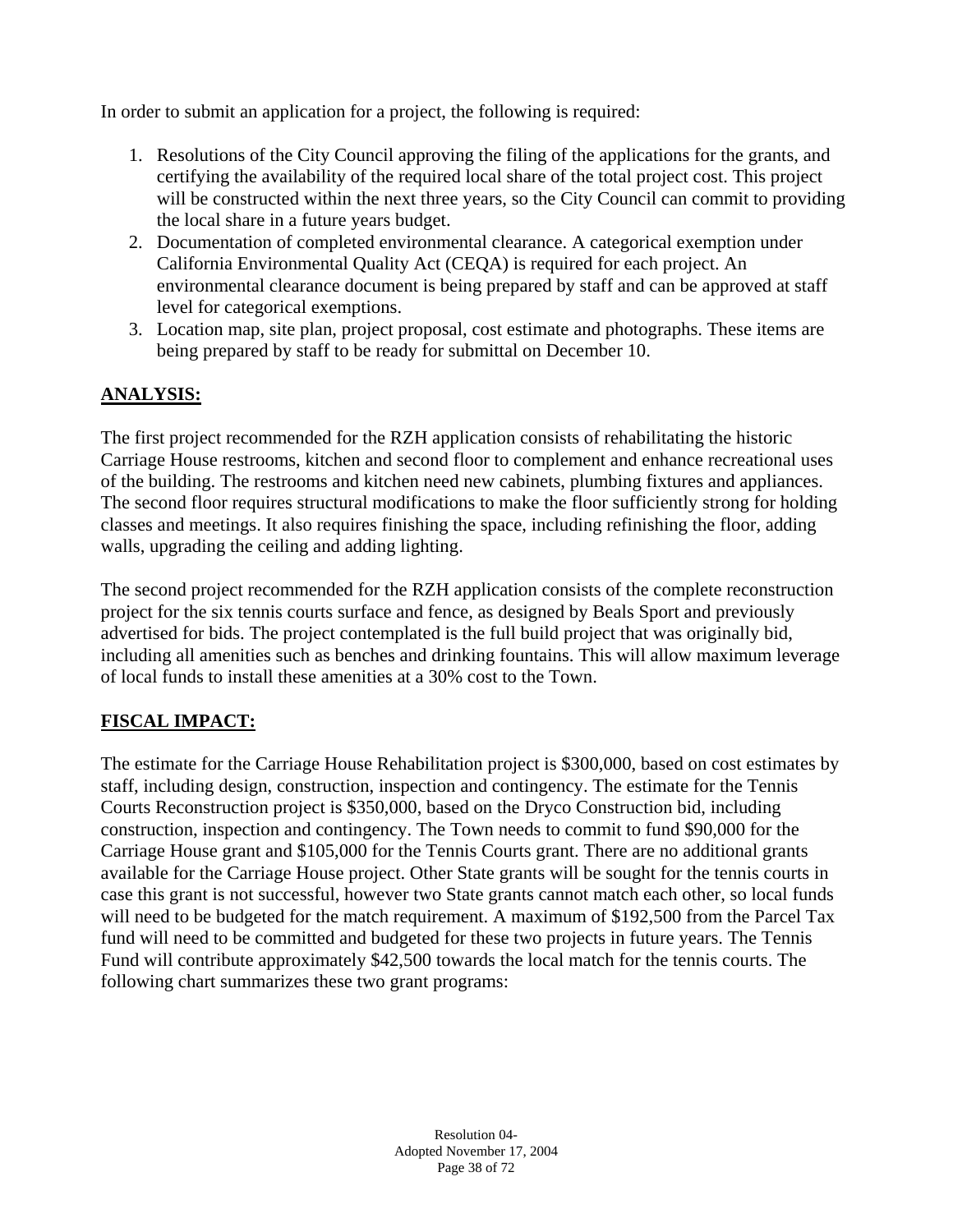|  | Carriage House Rehabilitation |
|--|-------------------------------|
|  |                               |

Tennis Courts Reconstruction

| Grant Amount | \$210,000 |
|--------------|-----------|
| Local Match  | \$90,000  |
| Total Cost   | \$300,000 |

Grant Amount \$245,000 Local Match \$105,000 Total Cost \$350,000

### **CONCLUSION:**

These projects will dramatically improve the utilization of Holbrook-Palmer Park and significantly upgrade its recreational opportunities. The cost to the Town would leverage significant State funds.

Prepared By: Approved:

 $\overline{a}$ 

Duncan L. Jones, P.E.<br>
Public Works Director<br>
City Manager Public Works Director

Attachments: Resolutions (2)

> Resolution 04- Adopted November 17, 2004 Page 39 of 72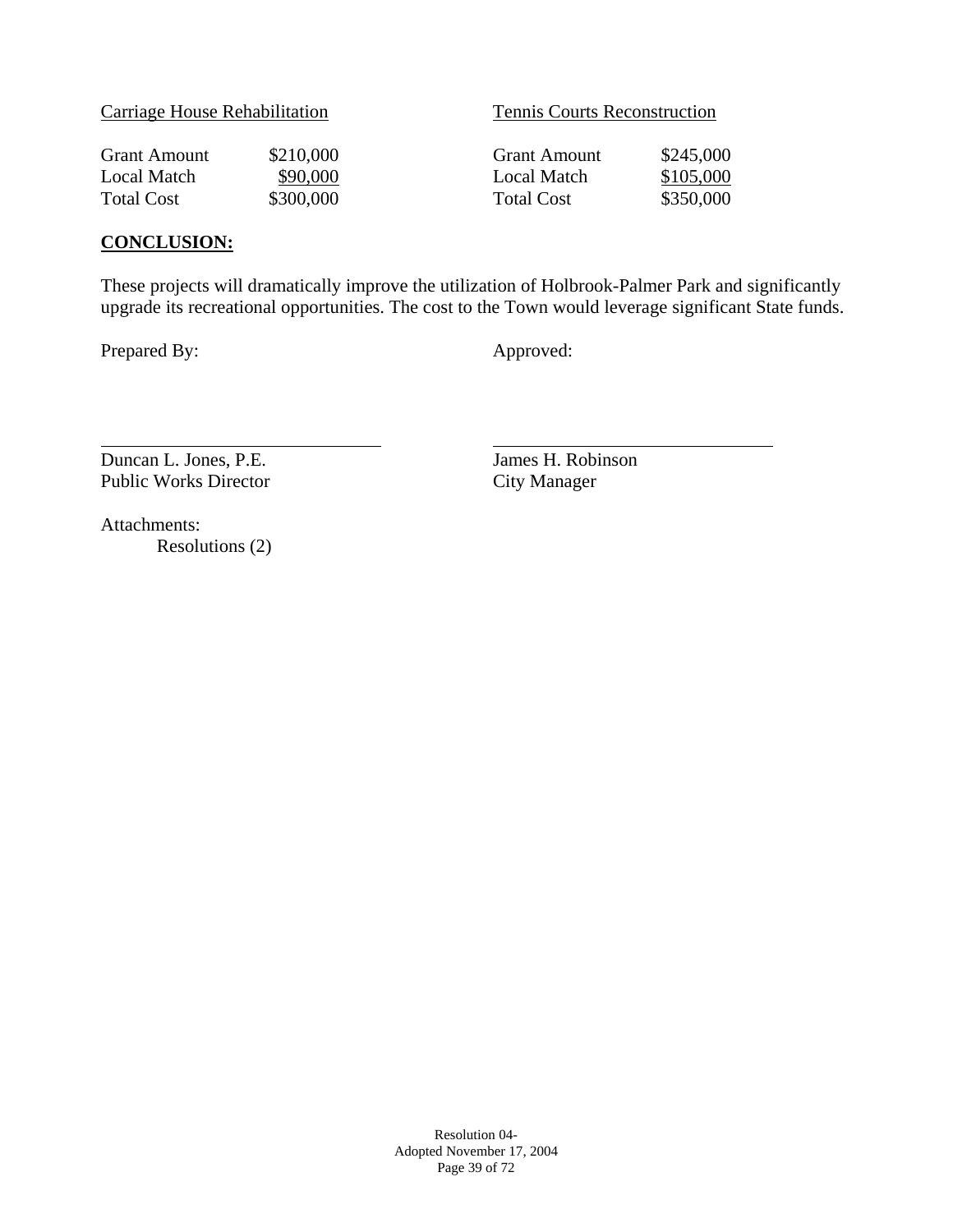#### **RESOLUTION 04-**

#### **2002 RESOURCES BOND ACT ROBERTI-Z'BERG-HARRIS URBANIZED AREA NEED-BASIS PROGRAM**

#### **RESOLUTION OF THE CITY COUNCIL OF THE TOWN OF ATHERTON APPROVING THE APPLICATION FOR GRANT FUNDS FOR THE ROBERTI-Z'BERG-HARRIS URBANIZED AREA NEED-BASIS PROGRAM UNDER THE CALIFORNIA CLEAN WATER, CLEAN AIR, SAFE NEIGHBORHOOD PARKS, AND COASTAL PROTECTION ACT OF 2002 FOR REHABILITATION OF THE HISTORIC CARRIAGE HOUSE**

**WHEREAS**, the people of the State of California have enacted the CALIFORNIA CLEAN WATER, CLEAN AIR, SAFE NEIGHBORHOOD PARKS, AND COASTAL PROTECTION ACT OF 2002, which provides funds to the State of California for grants to eligible Applicants; and

**WHEREAS**, the California Department of Parks and Recreation has been delegated the responsibility for the administration of the Roberti-Z'berg-Harris Urbanized Area Need-Basis Program for grants and the grant Project shown above within the State, setting up necessary procedures; and

**WHEREAS**, said procedures established by the California Department of Parks and Recreation require the Applicant's Governing Body to certify by resolution the approval of the Application before submission of said Application to the State; and

**WHEREAS**, the Applicant will enter into a Contract with the State of California for the Project;

**NOW, THEREFORE, BE IT RESOLVED** that the City Council of the Town of Atherton hereby:

- 1. Approves the filing of an Application for local assistance funds from the Roberti-Z'berg-Harris Urbanized Area Need-Basis Program under the California Clean Water, Clean Air, Safe Neighborhood Parks and Coastal Protection Act of 2002; and
- 2. Certifies that the Applicant has or will have sufficient funds to operate and maintain the Project; and
- 3. Certifies that the Applicant has reviewed, understands, and agrees to the General Provisions contained in the Contract shown in the Procedural Guide; and
- 4. Certifies that the Grantee has or will have available, prior to commencement of any work on the Project, the required Match;
- 5. Certifies that the Project conforms to the recreation element of any applicable city or county general plan; and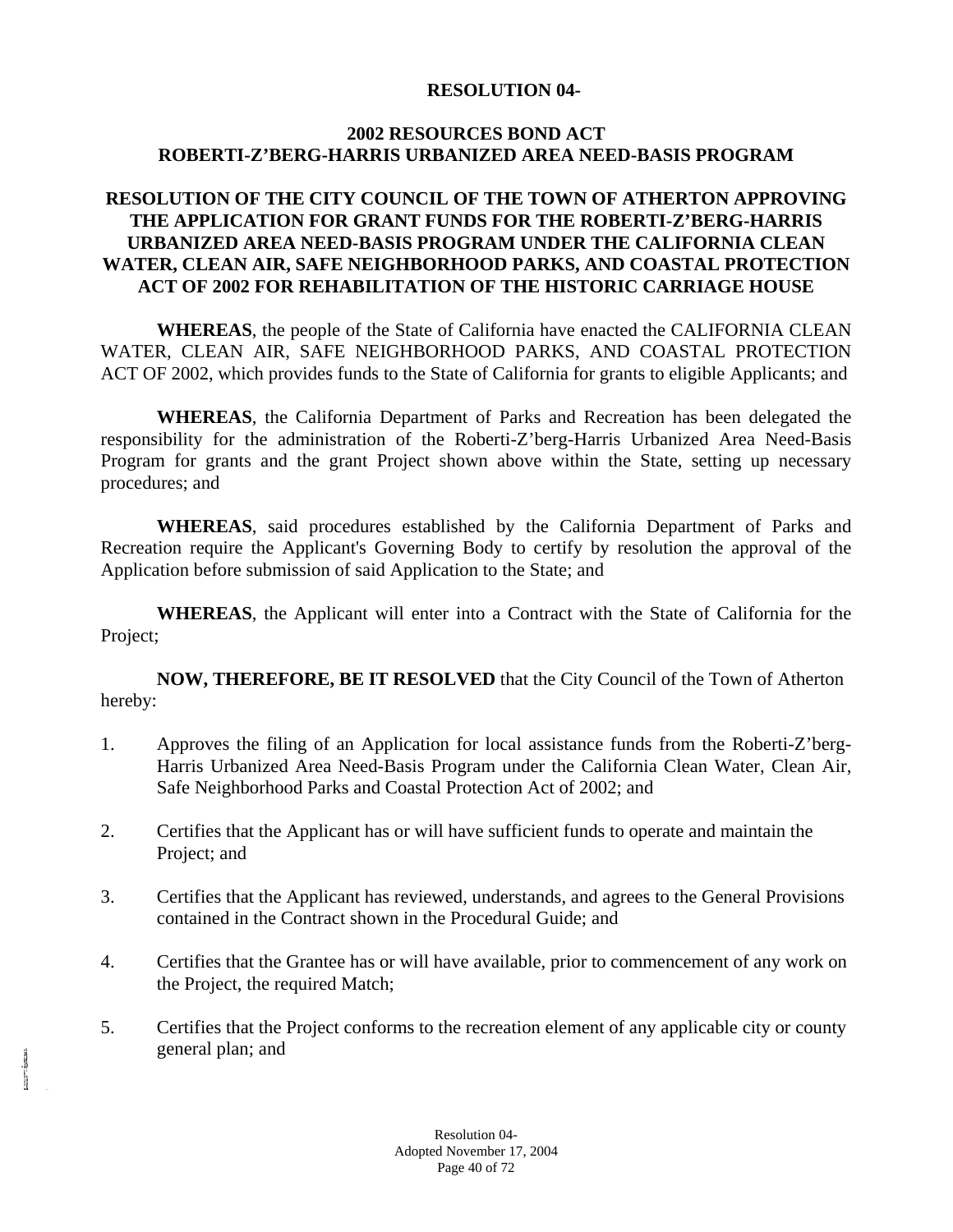6. Appoints the City Manager as agent to conduct all negotiations, execute and submit all documents including, but not limited to, applications, agreements, payment requests, and so on, which may be necessary for the completion of the Project.

> Resolution 04- Adopted November 17, 2004 Page 41 of 72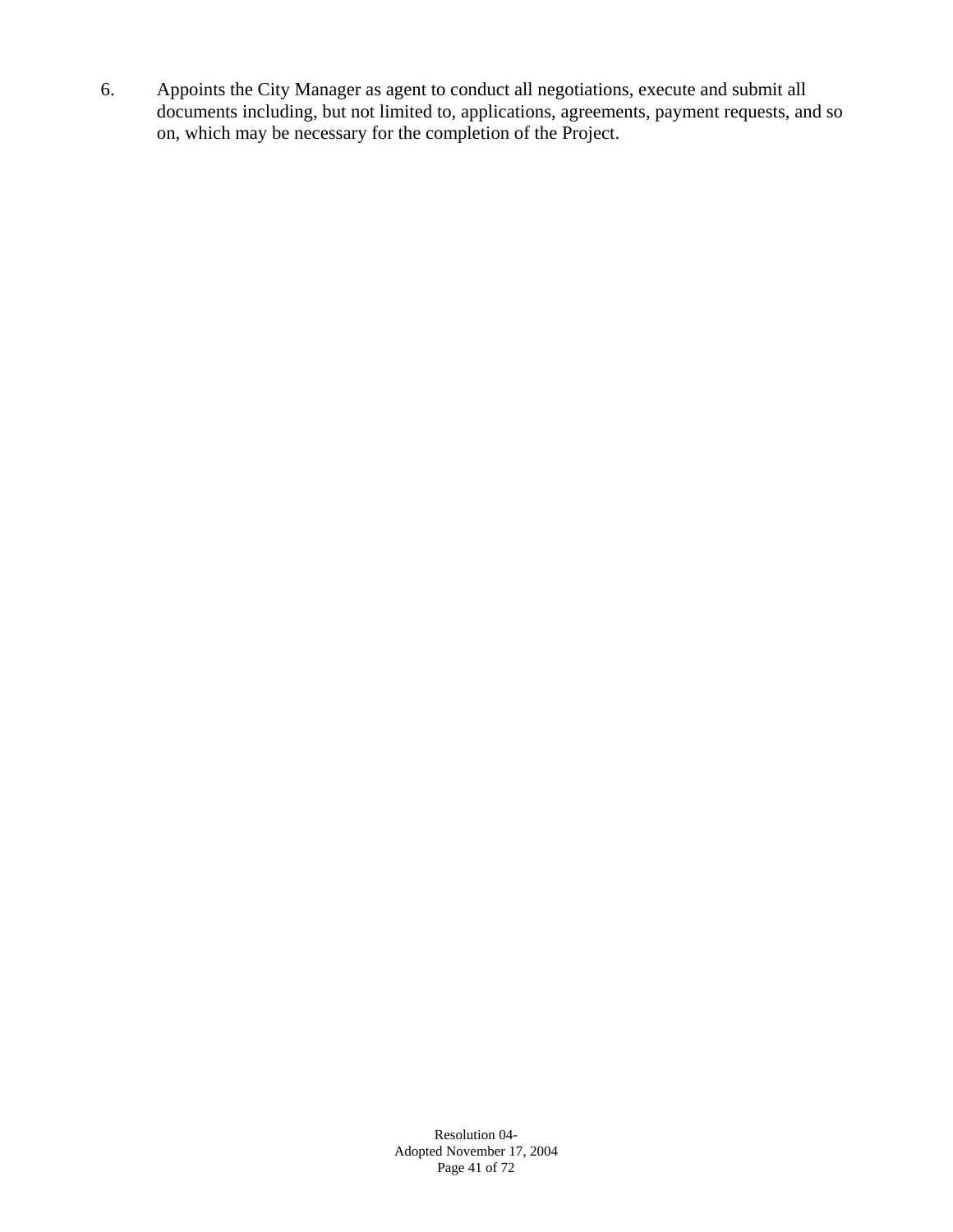|  |  |  |  |  |  | * * * * * * * * * * * * * * |  |
|--|--|--|--|--|--|-----------------------------|--|
|  |  |  |  |  |  |                             |  |

*I hereby certify that the foregoing Resolution No. \_\_\_ was duly and regularly passed and adopted by the City Council of the Town of Atherton at a regular meeting thereof held on this 17th day of November 2004, by the following vote:* 

\_\_\_\_\_\_\_\_\_\_\_\_\_\_\_\_\_\_\_\_\_\_\_\_\_\_

| AYES:    | COUNCILMEMBERS: |
|----------|-----------------|
| NOES:    | COUNCILMEMBERS: |
| ABSENT:  | COUNCILMEMBERS: |
| ABSTAIN: | COUNCILMEMBERS: |

Kathy McKeithen, Mayor Town of Atherton

ATTEST:

\_\_\_\_\_\_\_\_\_\_\_\_\_\_\_\_\_\_\_\_\_\_\_\_ Linda Kelly, Acting City Clerk

APPROVED AS TO FORM:

\_\_\_\_\_\_\_\_\_\_\_\_\_\_\_\_\_\_\_\_\_\_\_\_\_\_ Marc G. Hynes, City Attorney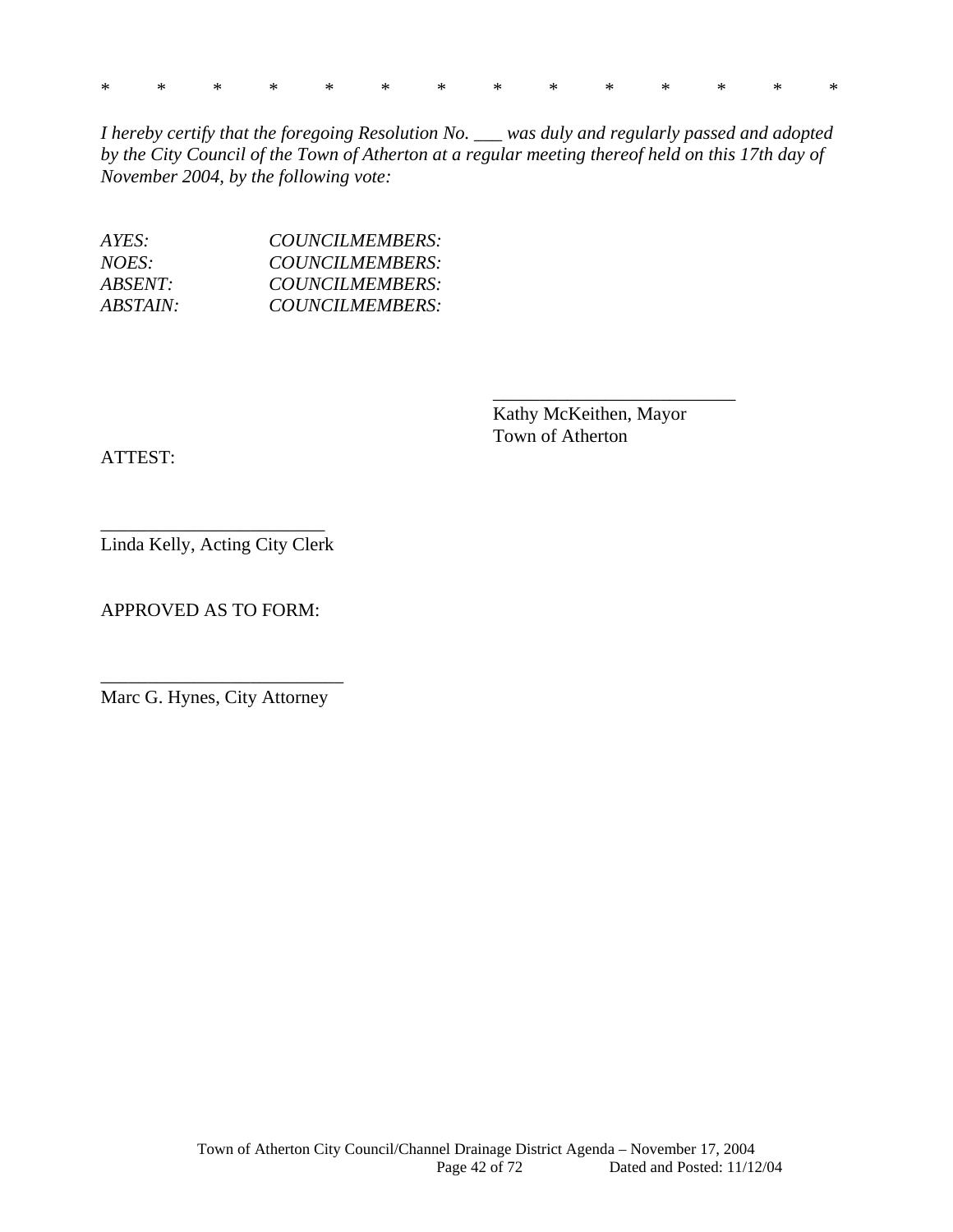#### **RESOLUTION 04-**

#### **2002 RESOURCES BOND ACT ROBERTI-Z'BERG-HARRIS URBANIZED AREA NEED-BASIS PROGRAM**

#### **RESOLUTION OF THE CITY COUNCIL OF THE TOWN OF ATHERTON APPROVING THE APPLICATION FOR GRANT FUNDS FOR THE ROBERTI-Z'BERG-HARRIS URBANIZED AREA NEED-BASIS PROGRAM UNDER THE CALIFORNIA CLEAN WATER, CLEAN AIR, SAFE NEIGHBORHOOD PARKS, AND COASTAL PROTECTION ACT OF 2002 FOR RECONSTRUCTION OF THE HOLBROOK-PALMER PARK TENNIS COURTS**

**WHEREAS**, the people of the State of California have enacted the CALIFORNIA CLEAN WATER, CLEAN AIR, SAFE NEIGHBORHOOD PARKS, AND COASTAL PROTECTION ACT OF 2002, which provides funds to the State of California for grants to eligible Applicants; and

**WHEREAS**, the California Department of Parks and Recreation has been delegated the responsibility for the administration of the Roberti-Z'berg-Harris Urbanized Area Need-Basis Program for grants and the grant Project shown above within the State, setting up necessary procedures; and

**WHEREAS**, said procedures established by the California Department of Parks and Recreation require the Applicant's Governing Body to certify by resolution the approval of the Application before submission of said Application to the State; and

**WHEREAS**, the Applicant will enter into a Contract with the State of California for the Project;

**NOW, THEREFORE, BE IT RESOLVED** that the City Council of the Town of Atherton hereby:

- 1. Approves the filing of an Application for local assistance funds from the Roberti-Z'berg-Harris Urbanized Area Need-Basis Program under the California Clean Water, Clean Air, Safe Neighborhood Parks and Coastal Protection Act of 2002; and
- 2. Certifies that the Applicant has or will have sufficient funds to operate and maintain the Project; and
- 3. Certifies that the Applicant has reviewed, understands, and agrees to the General Provisions contained in the Contract shown in the Procedural Guide; and
- 4. Certifies that the Grantee has or will have available, prior to commencement of any work on the Project, the required Match;
- 5. Certifies that the Project conforms to the recreation element of any applicable city or county general plan; and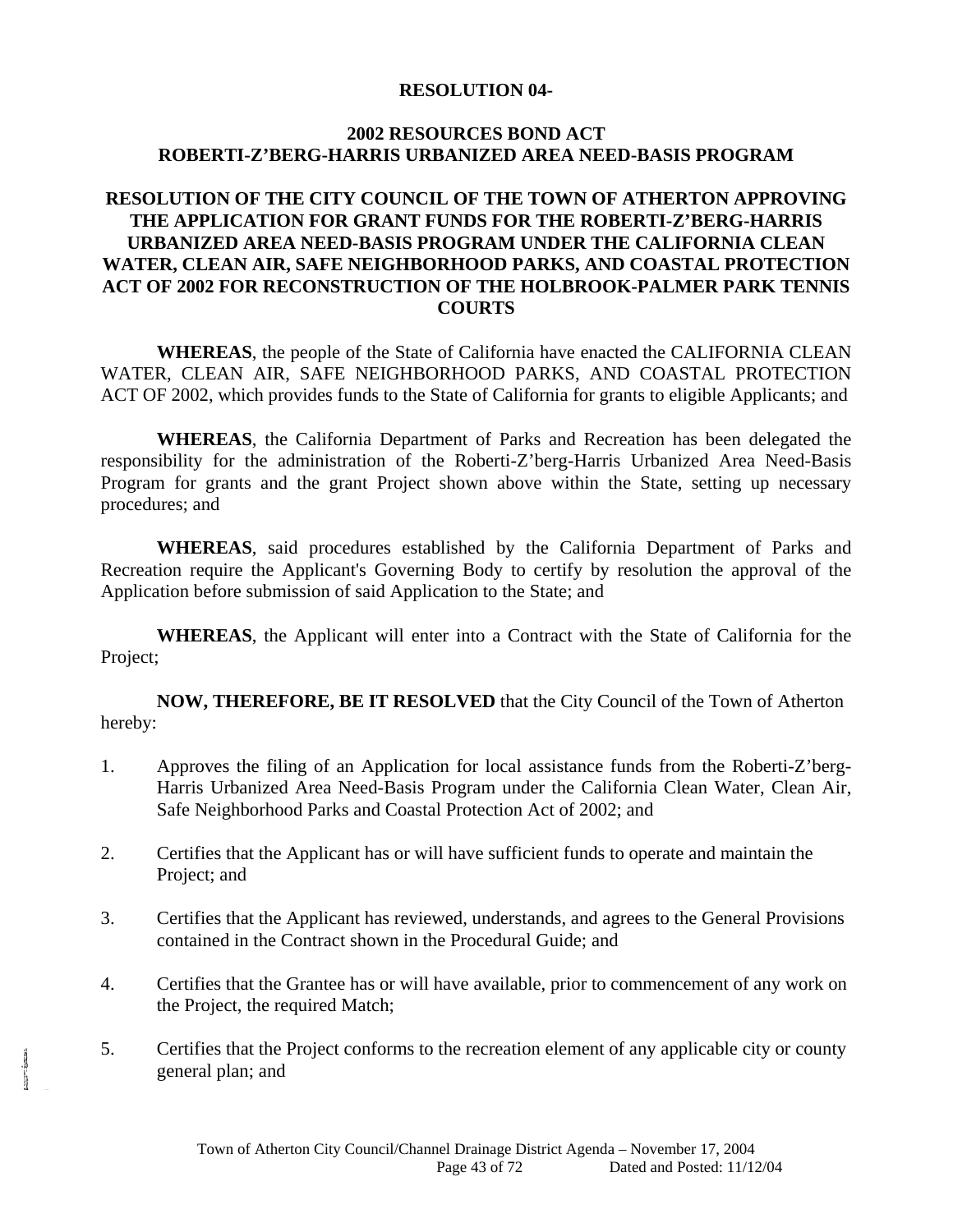6. Appoints the City Manager as agent to conduct all negotiations, execute and submit all documents including, but not limited to, applications, agreements, payment requests, and so on, which may be necessary for the completion of the Project.

\* \* \* \* \* \* \* \* \* \* \* \* \* \*

*I hereby certify that the foregoing Resolution No.\_\_\_ was duly and regularly passed and adopted by the City Council of the Town of Atherton at a regular meeting thereof held on this 17th day of November 2004, by the following vote:* 

\_\_\_\_\_\_\_\_\_\_\_\_\_\_\_\_\_\_\_\_\_\_\_\_\_\_

| $AYES^+$        | COUNCILMEMBERS:        |
|-----------------|------------------------|
| NOES:           | COUNCILMEMBERS:        |
| <i>ABSENT:</i>  | <b>COUNCILMEMBERS:</b> |
| <i>ABSTAIN:</i> | COUNCILMEMBERS:        |
|                 |                        |

Kathy McKeithen, Mayor Town of Atherton

ATTEST:

\_\_\_\_\_\_\_\_\_\_\_\_\_\_\_\_\_\_\_\_\_\_\_\_ Linda Kelly, Acting City Clerk

APPROVED AS TO FORM:

\_\_\_\_\_\_\_\_\_\_\_\_\_\_\_\_\_\_\_\_\_\_\_\_\_\_ Marc G. Hynes, City Attorney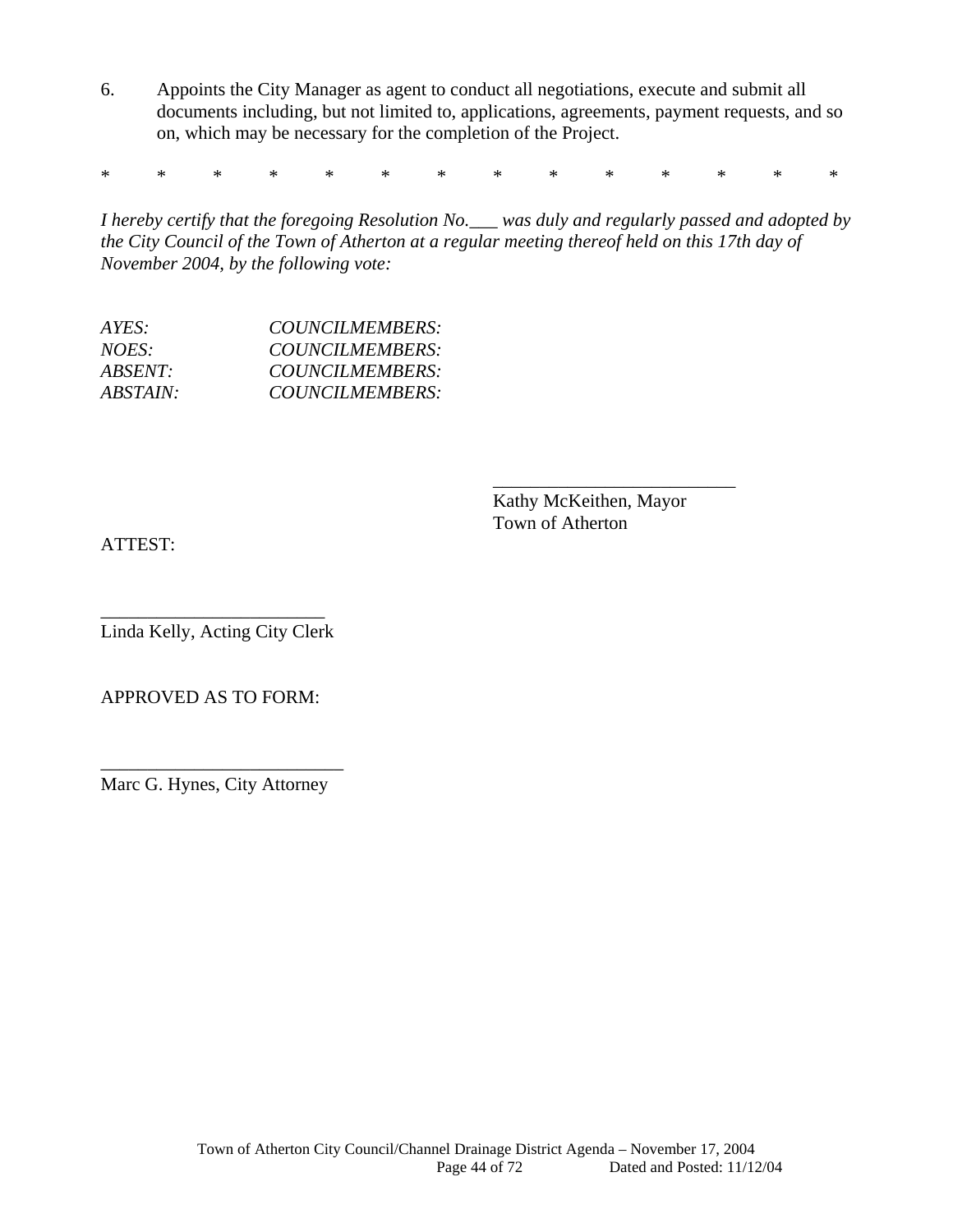

**Town of Atherton**

### **TO: HONORABLE MAYOR AND CITY COUNCIL**

### **FROM: JAMES H. ROBINSON, CITY MANAGER**

#### **DATE: FOR THE MEETING OF NOVEMBER 17, 2004**

#### **SUBJECT: APPROVAL OF RECOMMENDATION FROM THE CALTRAIN CORRIDOR SUBCOMMITTEE TO ALLOW OVERNIGHT PARKING AT THE ATHERTON TRAIN STATION**

#### **RECOMMENDATION**

Consider approval of a recommendation from the Caltrain Corridor Subcommittee to allow overnight parking at the Atherton train station to accommodate riders utilizing Caltrain service to San Francisco and San Jose International Airports as part of the free parking promotion at the station previously approved on a trial basis by the City Council.

#### **BACKGROUND**

The Town of Atherton recently approved free parking in the Caltrain public parking lot to encourage ridership in an effort to ensure the continuation of Caltrain service in Atherton. The free parking was approved at the September 15, 2004 City Council meeting on a trial basis through March 31, 2005.

The Caltrain Corridor Subcommittee now wishes to expand the free parking to allow for overnight parking for those connecting at local area airports. Members of the Committee have on several occasions mentioned the convenience of using Caltrain from Atherton to SFO and San Jose airports. In an effort to publicize this convenience and encourage additional ridership from the Atherton station, it has been proposed that overnight parking be allowed at the station. It was recommended that the residents' permit lot, as well as the public parking lot, be available for overnight parking. The proposal has been discussed with the Police Department and they have no objections to it.

#### **FISCAL IMPACT**

The provision of overnight parking does not create any additional financial impacts on the Town.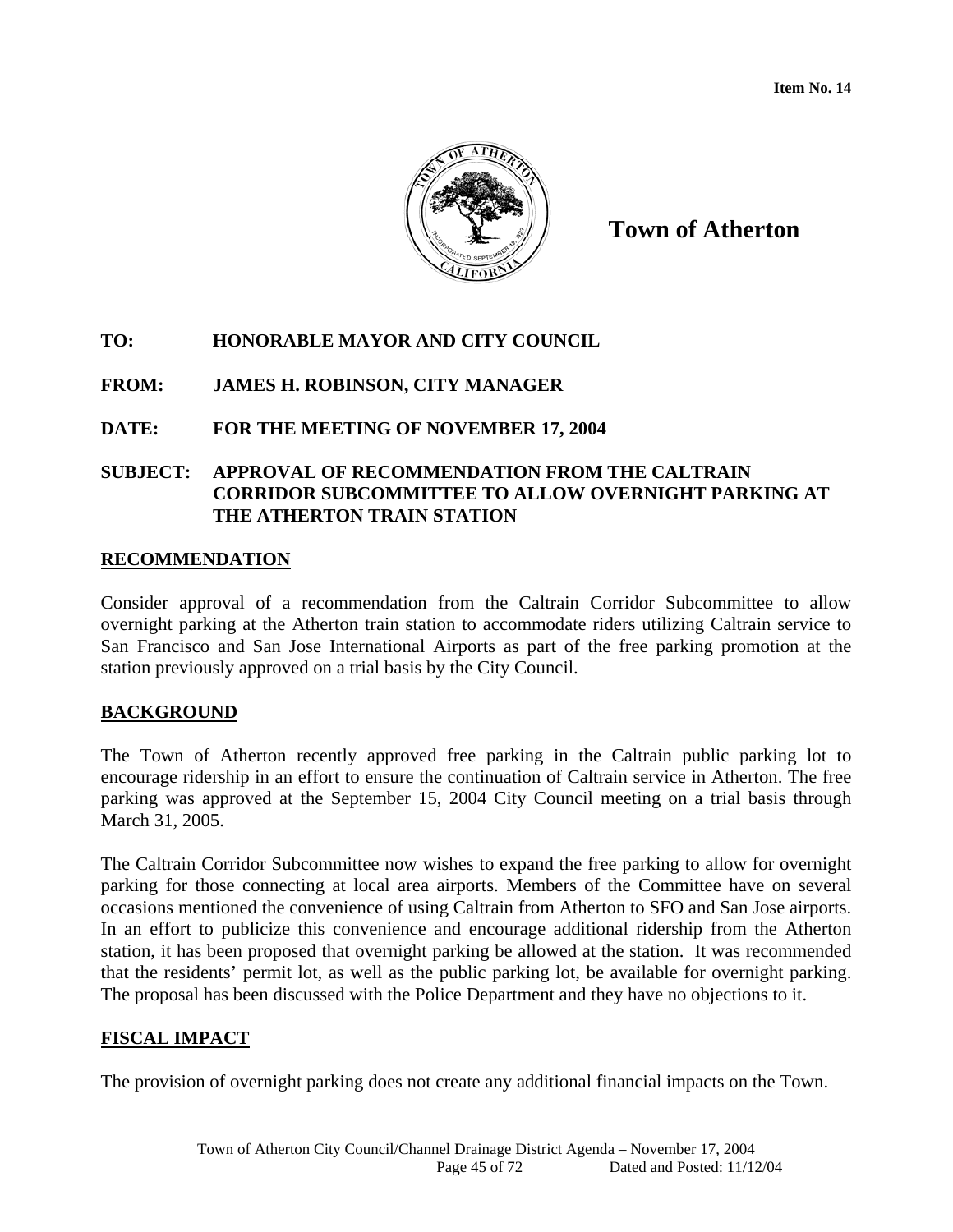

## **Town of Atherton**

## **CITY COUNCIL STAFF REPORT**

### **TO: HONORABLE MAYOR AND CITY COUNCIL JAMES H. ROBINSON, CITY MANAGER**

### **FROM: DUNCAN L. JONES, PUBLIC WORKS DIRECTOR**

### **DATE: FOR THE MEETING OF NOVEMBER 17, 2004**

### **SUBJECT: RECORDATION AND REMOVAL OF THE OLD GAZEBO IN HOLBROOK-PALMER PARK**

### **RECOMMENDATION:**

Authorize Park staff to record by digital photography and remove the old gazebo in Holbrook-Palmer Park.

#### **INTRODUCTION:**

Item N of the 2003 Action Plan Master List of the *Strategic Park and Recreation Plan* for Holbrook-Palmer Park calls for the old gazebo to be either remodeled or removed. Park staff has evaluated the gazebo and determined that the cost to remodel would exceed the cost to replace the gazebo with a new wood structure built to match the old structure.

#### **ANALYSIS:**

The gazebo is no longer safe for use. The wood structure is rotted and not suitable for rehabilitation, so a remodel would require replacement of most of the wood parts of the gazebo. There is currently no funding source for reconstructing the gazebo. If funding becomes available in the future, the gazebo can be reconstructed from the photographs.

Staff recommended to the Park and Recreation Commission at their May 5, 2004 meeting that the gazebo be recorded and removed. The Commission unanimously agreed with the recommendation to record and remove the gazebo.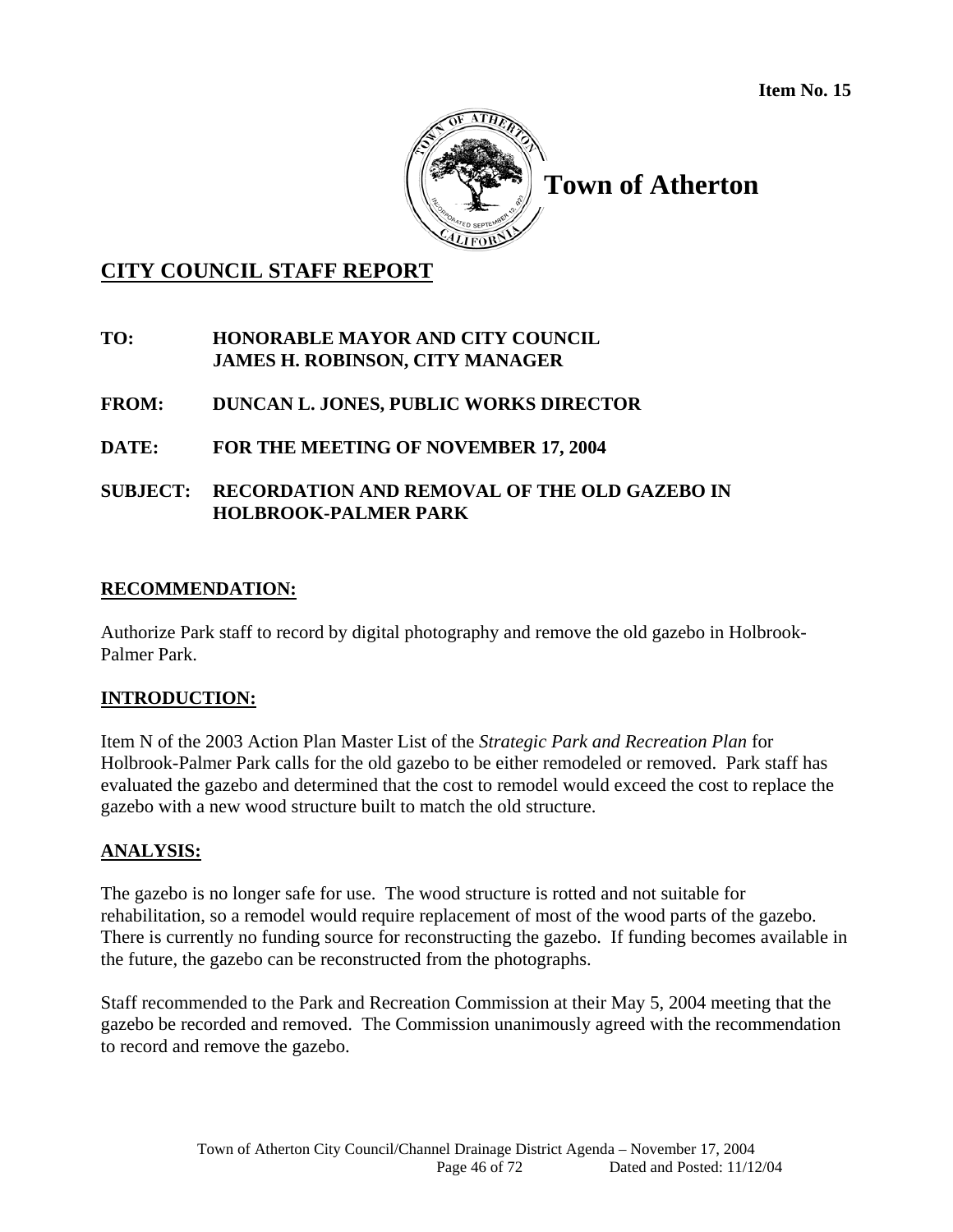At the City Council meeting of May 19, 2004, the Atherton Heritage Association requested six months to attempt to find funding for the restoration of the gazebo. The Association obtained a bid from a contractor for \$32,000 and stated in a letter to the Town that they are unable to raise sufficient funds to cover this amount.

The Park and Recreation Commission considered this item again at their November 3, 2004 meeting, and recommended that the Town proceed with the recordation and removal.

### **FISCAL IMPACT:**

Park staff can digitally photograph the gazebo using an existing digital camera. The photographs can be stored on a compact disc and on the Town's network server. Park staff can also dismantle and remove the gazebo and place in either a recycle or rubbish bin (depending on BFI's preference). Due to the condition of the gazebo, we estimate approximately two hours to remove and dispose of it. There would be no other costs involved.

Prepared By: Approved:

l

Duncan L. Jones, P.E. James H. Robinson Public Works Director City Manager

Attachments: Atherton Heritage Association Letter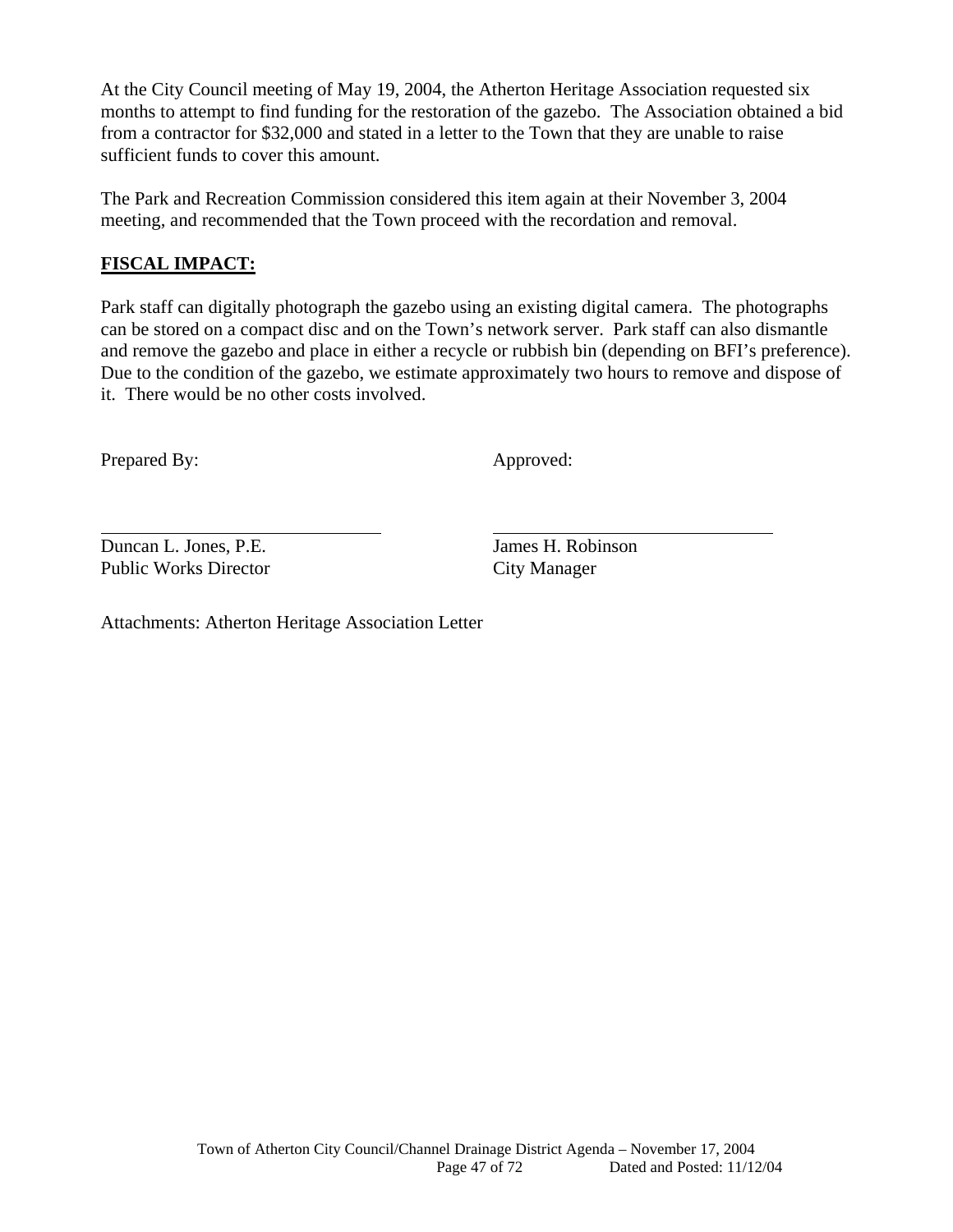

## **Town of Atherton**

## **CITY COUNCIL STAFF REPORT**

| TO:          | <b>HONORABLE MAYOR AND CITY COUNCIL</b><br><b>JAMES H. ROBINSON, CITY MANAGER</b> |
|--------------|-----------------------------------------------------------------------------------|
| <b>FROM:</b> | LINDA KELLY, ASSISTANT TO THE CITY MANAGER/                                       |

**ACTING CITY CLERK** 

**DATE: FOR THE CITY COUNCIL MEETING OF NOVEMBER 17, 2004** 

**SUBJECT: GENERAL PLAN COMMITTEE APPOINTMENT** 

### **RECOMMENDATION:**

Approve the recommendation of the Screening Committee for the following appointment to commence November 18, 2004:

| <b>General Plan Committee:</b> | <b>Todd Beardsley</b> |
|--------------------------------|-----------------------|
| (Two-year term)                |                       |

### **BACKGROUND:**

According to Atherton Municipal Code Section 2.37, the membership of the General Plan Committee shall consist of two Councilmembers, two Planning Commissioners and up to five residents who are not members of the City Council or Planning Commission. This appointment would fill a current vacancy on the General Plan Committee. Resident members shall not serve consecutively for no more than one full two-year term.

\_\_\_\_\_\_\_\_\_\_\_\_\_\_\_\_\_\_\_\_\_\_\_\_ \_\_\_\_\_\_\_\_\_\_\_\_\_\_\_\_\_\_\_\_\_\_\_\_\_

Prepared by: Approved by:

Linda Kelly James H. Robinson Assistant to the City Manager/ City Manager Acting City Clerk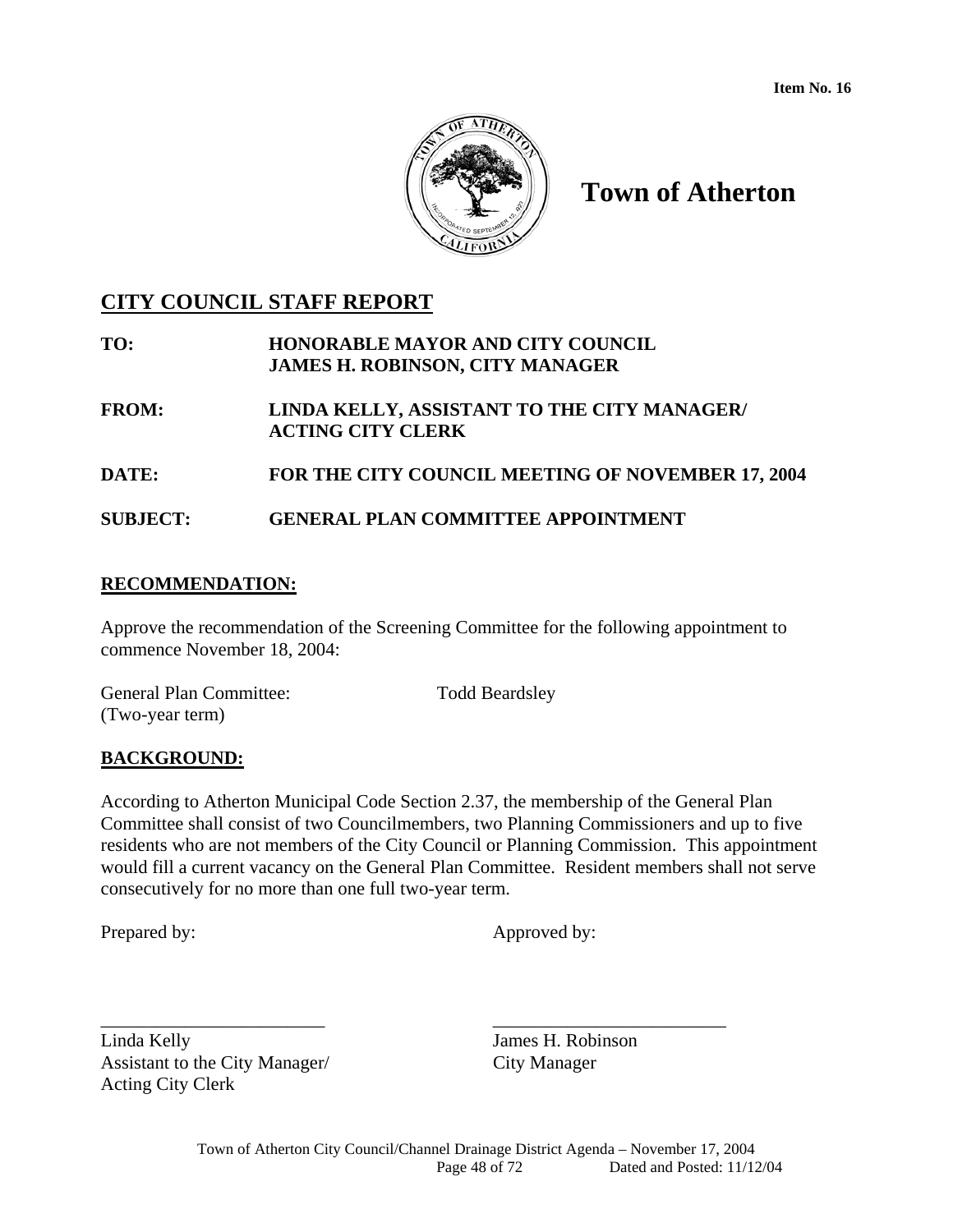

**Town of Atherton** 

## **CITY COUNCIL STAFF REPORT**

**TO: HONORABLE MAYOR AND CITY COUNCIL JAMES H. ROBINSON, CITY MANAGER** 

**FROM: DUNCAN L. JONES, PUBLIC WORKS DIRECTOR** 

**DATE: FOR THE MEETING OF NOVEMBER 17, 2004** 

**SUBJECT: CONSIDERATION OF DRAINAGE AT 401 FLETCHER DRIVE** 

### **RECOMMENDATION:**

Advise the applicant, Mr. Frank J. Novak, that the Town staff initially planned to install a drainage system, as recommended by the Town-wide Drainage Study, but that the date for said construction is indefinite due to the uncertainty of funding. Also advise applicant that he may re-create the drainage swale, construct a valley gutter or install an engineered drainage system across his frontage to cure the street drainage problem created by the filling of the swale. Staff recommends that the City Council authorize the waiver of permit fees for this construction if undertaken by applicant. Also advise applicant that groundwater problems on individual properties are the responsibility of the affected property owner.

### **BACKGROUND:**

Mr. Frank Novak of 401 Fletcher Drive submitted the attached letter, pictures and report to Town staff and asked to be included in the next City Council agenda.

The *Townwide Drainage Study* prepared by Nolte Associates in June of 2001 recommends that a drainage system be installed along Fletcher Drive and Ridgeview Drive to carry runoff to the bottom of the hill at Sutherland Drive. This work was not included in the 2002-2005 Parcel Tax Capital Improvement Program and was to be proposed by staff for inclusion in the 2006-2009 Parcel Tax Capital Improvement Program. However, the Parcel Tax has not passed, so the date of implementation of the project is uncertain.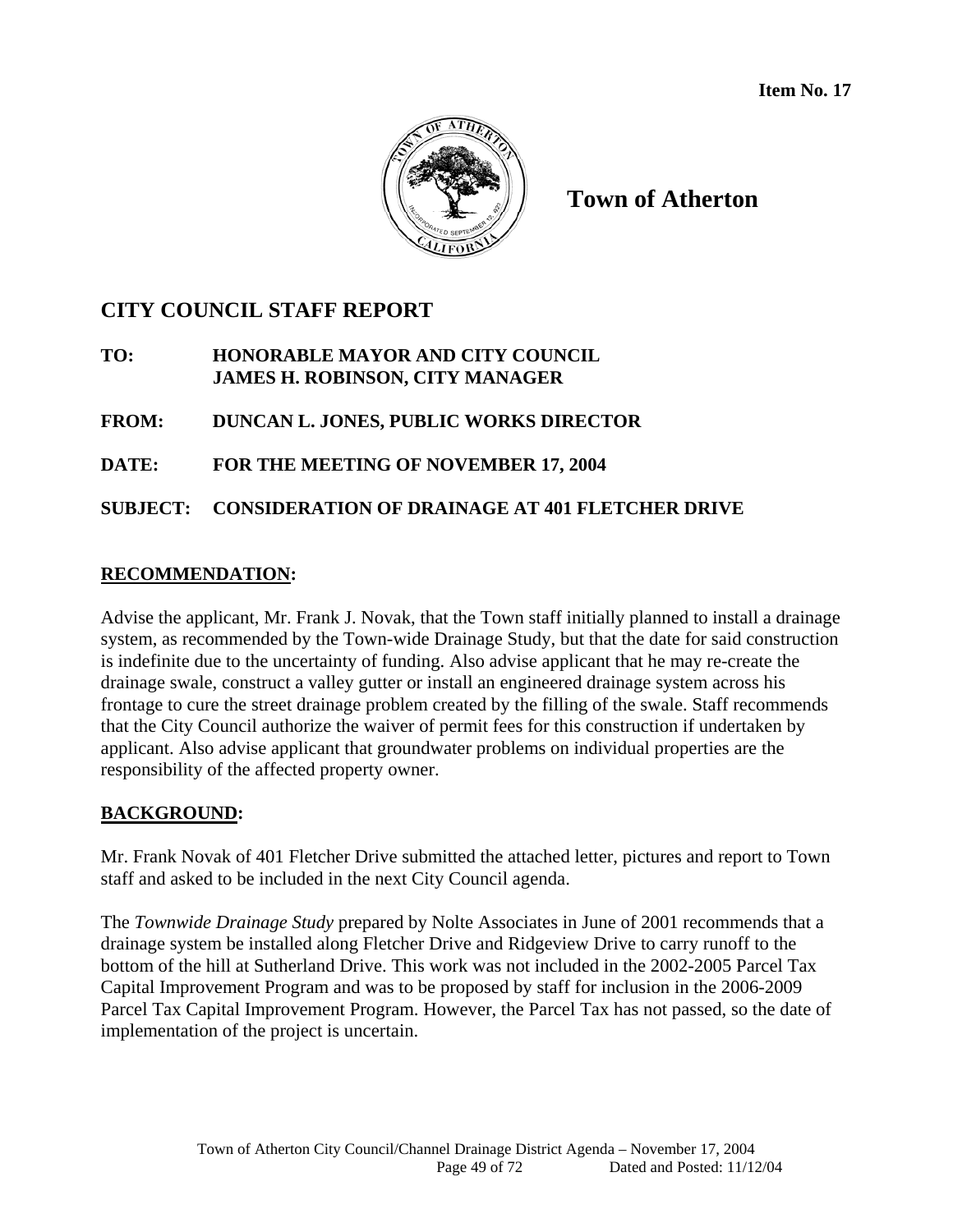Residents of many other streets in Atherton have minor drainage problems. Because the Town has insufficient funding to construct drainage systems to relieve minor drainage problems, many have taken it upon themselves to construct the projects on their street.

### **ANALYSIS:**

The particular problem in front of 401 Fletcher Drive was caused by the filling of the swale along the road in front of 401 Fletcher. The drainage swale on both Fletcher Drive and Ridgeview Drive has been filled with gravel, river rock and large boulders by the property owner. These materials block the effective flow across the frontage during large storms. If the property owner were to recreate the swale, or replace it with an engineered drainage system, the street drainage could be kept away from the property.

A small swale has been re-dug across the frontage to allow backed up water to drain away. Staff visited the site after a moderate rainfall and found no standing water at the site, indicating that the existing drainage system is functional. A catch basin and pipe across the driveway of 41 Ridgeview appears to be adequate for fairly large storm flows, and the swale beyond 41 Ridgeview is steep, capable of handling even larger flows. The Nolte Study recommended a drainage system in this area because the flows during very heavy storms overtop the swale and cause erosion on the steep portion of Ridgeview Drive. This drainage system will also pick up the nuisance water from Alta Vista Drive and upper Fletcher Drive.

However, an additional problem that is affecting Mr. Novak's olive trees is the presence of perched water in the hillsides. The aquifers in hills of the San Francisco Peninsula have been fully recharged in recent years due to above average rainfall, reduced pumping from municipal and other wells, and increased groundwater surcharge due to NPDES requirements. As the natural groundwater levels are restored, properties that have had no groundwater problems for 30+ years have begun to experience such problems within the last five years. The solution to these problems is the construction of sub-drains in the affected portion of the property. Sub-drain installation is the responsibility of the affected property owner.

#### **FISCAL IMPACT:**

The drainage system proposed by the Nolte study was estimated by Nolte to cost \$432,000 in 2001 dollars, equating to approximately \$475,000 in 2005 dollars. This cost may increase with implementation of new NPDES permit requirements to restrict flows to the Atherton Channel.

\_\_\_\_\_\_\_\_\_\_\_\_\_\_\_\_\_\_\_\_\_\_ \_\_\_\_\_\_\_\_\_\_\_\_\_\_\_\_\_\_\_\_\_\_

Duncan L. Jones, P.E. James H. Robinson Public Works Director City Manager

Attachments:

Staff Pictures Letter from Mr. Novak Mr. Novak's Pictures

Prepared by: Approved by: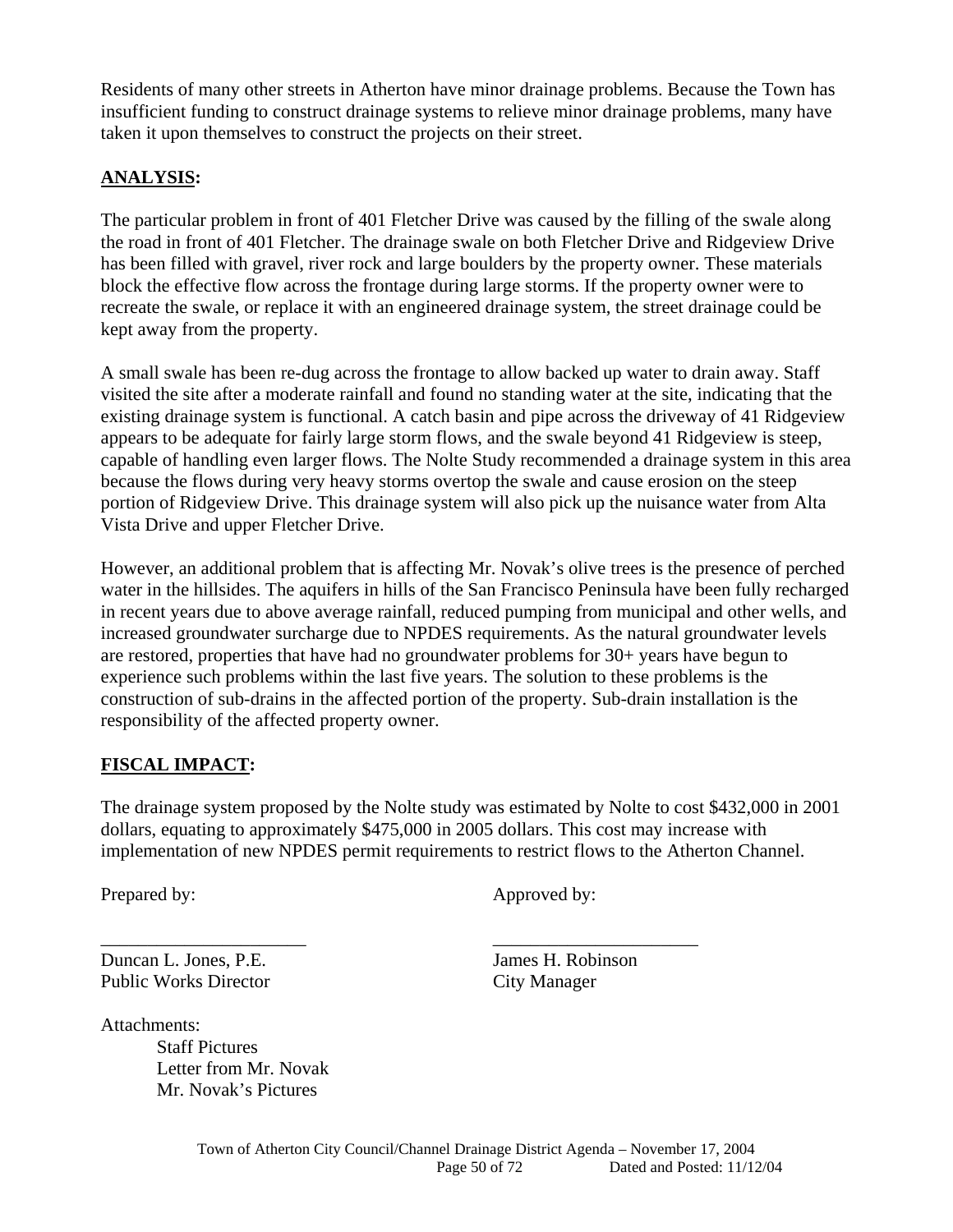Arborist's Report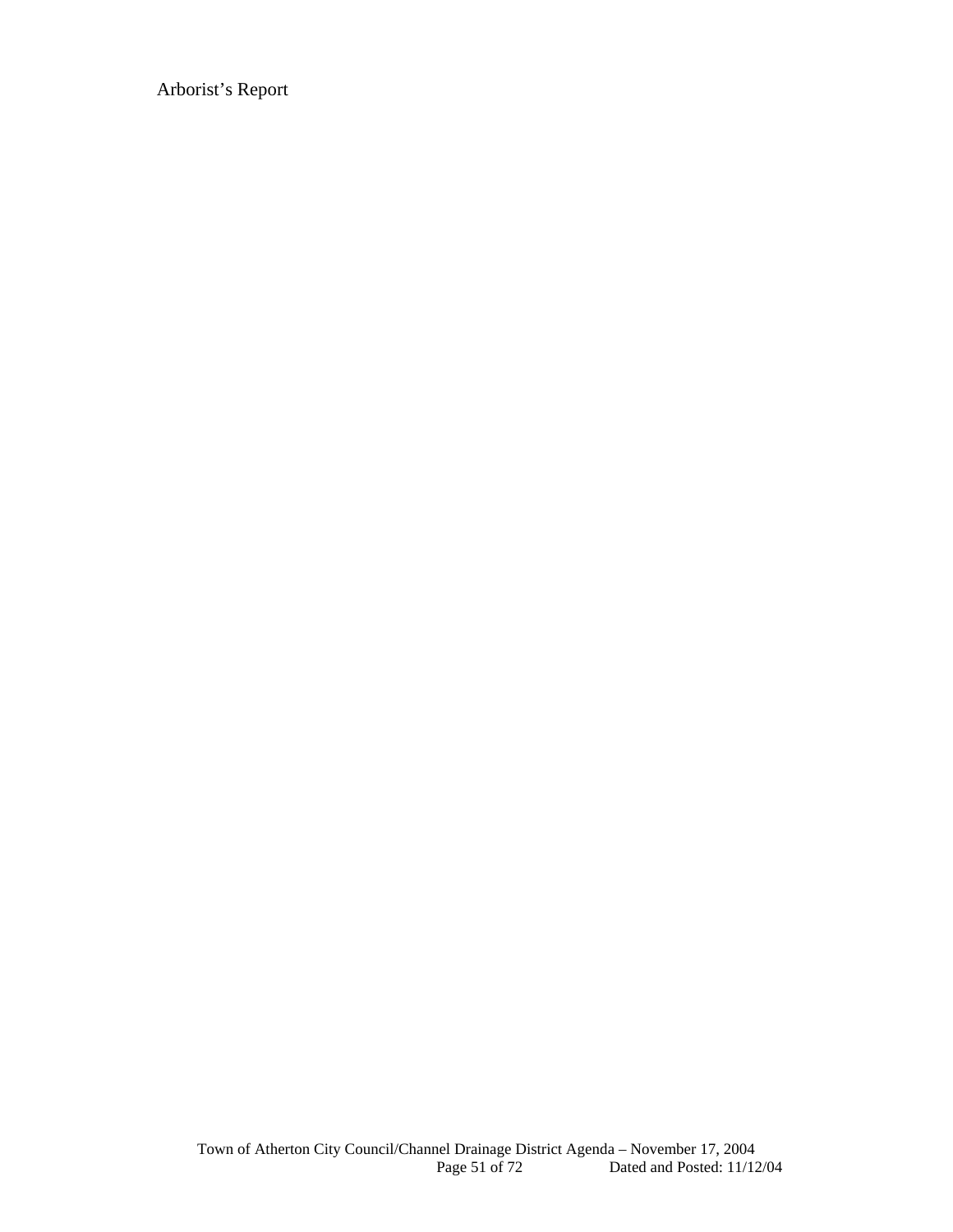

### **CITY COUNCIL STAFF REPORT**

### **TO: HONORABLE MAYOR AND CITY COUNCIL JAMES H. ROBINSON, CITY MANAGER**

**FROM: JOHN P. JOHNS, FINANCE DIRECTOR** 

#### **DATE: FOR THE MEETING OF NOVEMBER 17, 2004**

#### **SUBJECT: CONSIDERATION OF FINANCE COMMITTEE RECOMMENDATIONS REGARDING REVENUE ENHANCEMENT OPTIONS**

#### **RECOMMENDATION:**

Consider one of four revenue enhancement measures described within the body of this staff report for possible placement on a special election to be scheduled for March 2005.

#### **DISCUSSION**

On November  $2<sup>nd</sup>$ , 2004, the voters in Atherton rejected a ballot measure that would have extended the current parcel tax for an additional four years. The number of ballots cast in favor of the parcel tax was 1,708 or 56 percent of the 3,018 total ballots cast.

Given the 2/3rds margin of approval required for the special tax measure, 2,012 of the 3,018 ballots cast (or 304 additional votes in favor) would have been required for passage.

As a result of the failure of Measure O, we have updated our intermediate range financial plan. This update is presented as Attachment 1 to this report. As indicated in Attachment 1, we are now projecting that General Fund expenditures will exceed General Fund revenues by \$3.5 million from Fiscal Years 2005-06 through 2008-09 (an operating deficit of \$787,000 per year). As a result, the General Fund balance is projected to amount to \$2.5 million or \$2 million less than the level of reserves required.

In order to rectify the imbalance between revenues and expenditures for fiscal years 2005-06 through 2008-09, staff recommends that the Town council place one of the following revenue enhancement measures on the ballot for March of 2005:

• A renewal of the existing parcel tax;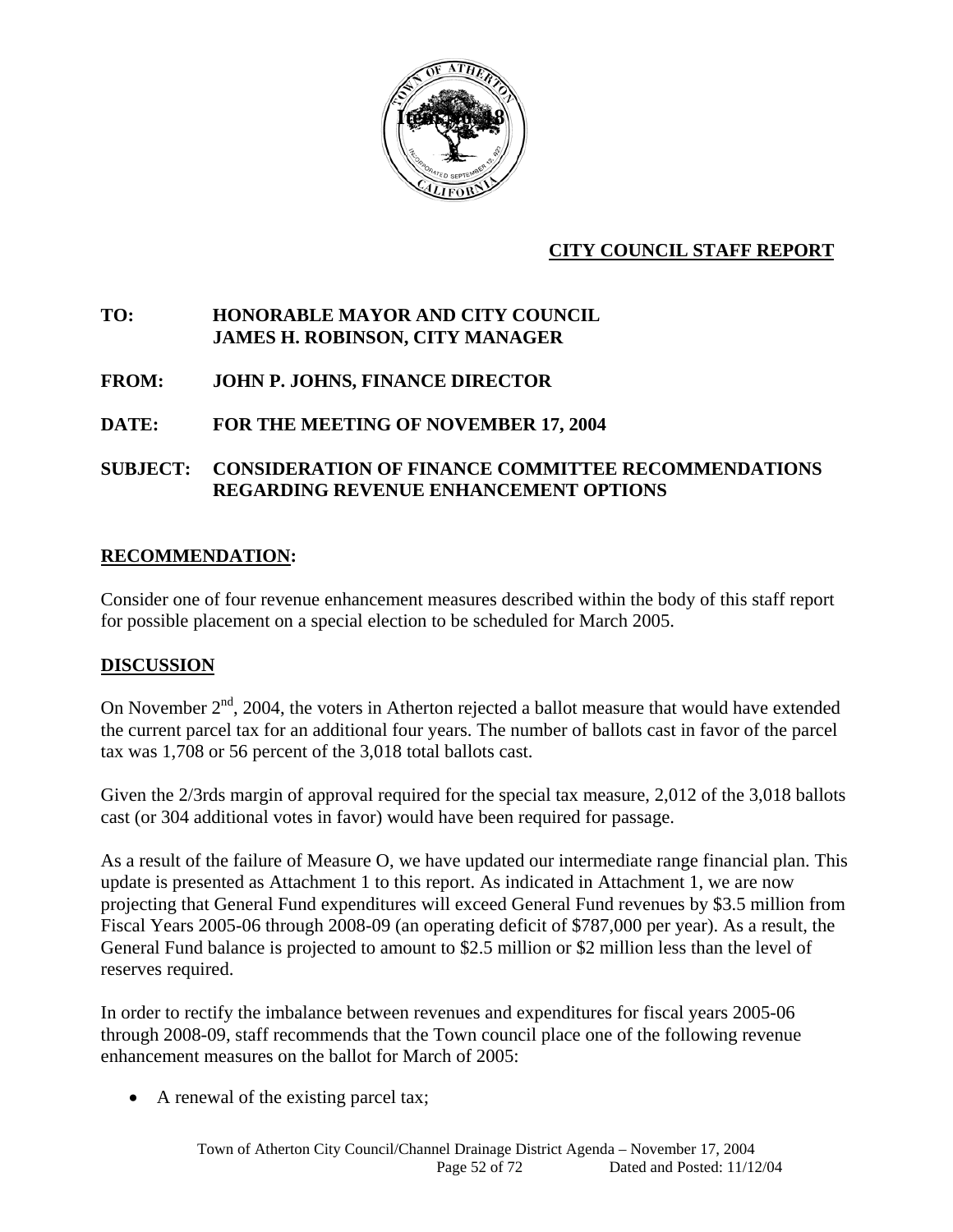- A special assessment for public safety;
- A utility users tax; or,
- A modified gross receipts tax.

Any one of the measures identified above has the potential to generate \$1.85 million or more (the amount of funds that the parcel tax currently generates). However, these tax measures vary in the following respects:

- The extent to which the tax measure represents an equitable distribution of the tax burden amongst the electorate (equity);
- The degree to which the funding source can be relied upon to provide a stable and continuing source of revenue for the foreseeable future (dependability);
- The extent to which the tax measure appears to be in conformity with applicable statutes and prevailing practices of other taxing authorities (conformity);
- The likelihood that success on a given measure can be attained in light of the threshold required for approval (i.e. simple majority or super majority) and given recent indications of voter preferences (attainability).

In evaluating the extent to which the revenue enhancement measures satisfy the criteria identified above, we have taken into account the following observations.

### *Parcel Tax*

The Parcel Tax approved by the electorate in March of 2001 provided for a maximum levy of approximately \$1.85 million.

At the regularly scheduled council meeting of October  $20<sup>th</sup>$ , the City Council approved a package of adjustments to the Town's intermediate-range financial plan. The adjustments approved by council included a combination of revenue enhancement and cost savings measures to preserve existing financial reserves without having to rely upon an increase in the current parcel tax levy. (At present, the maximum levy for a single family dwelling in Atherton is \$750 per year).

The parcel tax has been in effect for 22 of the past 24 years. Additionally, the number of ballots cast in favor of the parcel tax in the November 2004 election exceeded by more than 30 percent the number of ballots cast in favor of the current parcel tax, which passed in March of 2001. (In March of 2001 1,275 votes were cast in favor of the parcel tax, 433 less than those voting in favor of measure O in November of 2004).

These observations indicate that a majority of the Town's residents look upon a parcel tax favorably. However, the recent failure of Measure O and the fact that three attempts were needed to attain voter approval of the parcel tax in 2001 suggest that the parcel tax rates only medium from the standpoint of attainability. Additionally, in light of the need to re-authorize the parcel tax every four-years and the  $2/3^{rds}$  approval margin required, the parcel tax rates low from a dependability standpoint.

### *Special Assessment for Public Safety*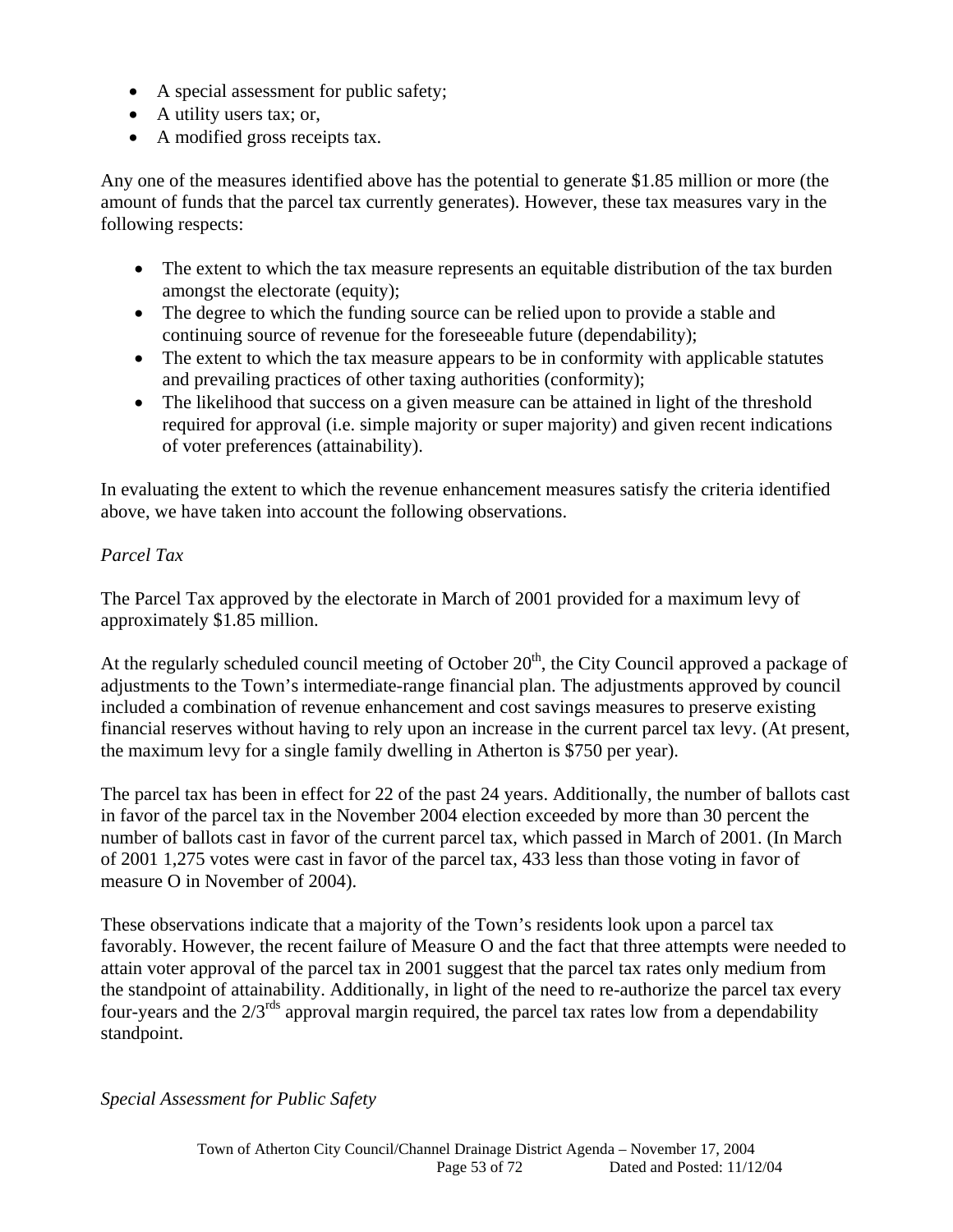Based upon a comparative analysis of revenues and expenditures of other California municipalities, we were able to identify two municipalities (Hillsborough and San Marino) that have implemented a special assessment for public safety. These assessments are levied in a manner similar to that of a parcel tax. Hence the only distinction between these special assessments and Atherton's Parcel Tax is that the entire amount of the proceeds from a special assessment for public safety would have to be spent upon the Police Department operations.

Presumably, the special assessment for public safety would be similar to the parcel tax in the following respects:

- Amount of the tax levy;
- The mode of distribution amongst the Town's 2,250 real estate parcels; and,
- Duration.

Because of the similarities between a parcel tax and a special assessment for public safety we would consider a special assessment for public safety to have a high rating from an equity standpoint and a low rating from a dependability standpoint.

Since we were able to identify only two California municipalities that have implemented a special assessment for public safety we would consider it to have rating of medium from a conformity standpoint.

From the perspective of attainability, we would consider such an assessment to have a low rating in light of the 2/3rds majority requirement and the fact that expenditures for public safety and that, unlike the parcel tax itself, there is no history of support within the community for a tax measure that would be dedicated exclusively to public safety.

### *Utility Users Tax*

Based upon an analysis of utility franchise fees received during the past eight years, Atherton residents and educational facilities expend approximately \$20 million annually on gas, electric, water, and communications utilities.

In order to generate the \$1,850,000 necessary to replace the parcel tax, a tax rate of 9.3% would have to be levied upon all categories of utility consumption. The following table provides a summary of the expected average cost per household and the resultant utility tax that would be imposed.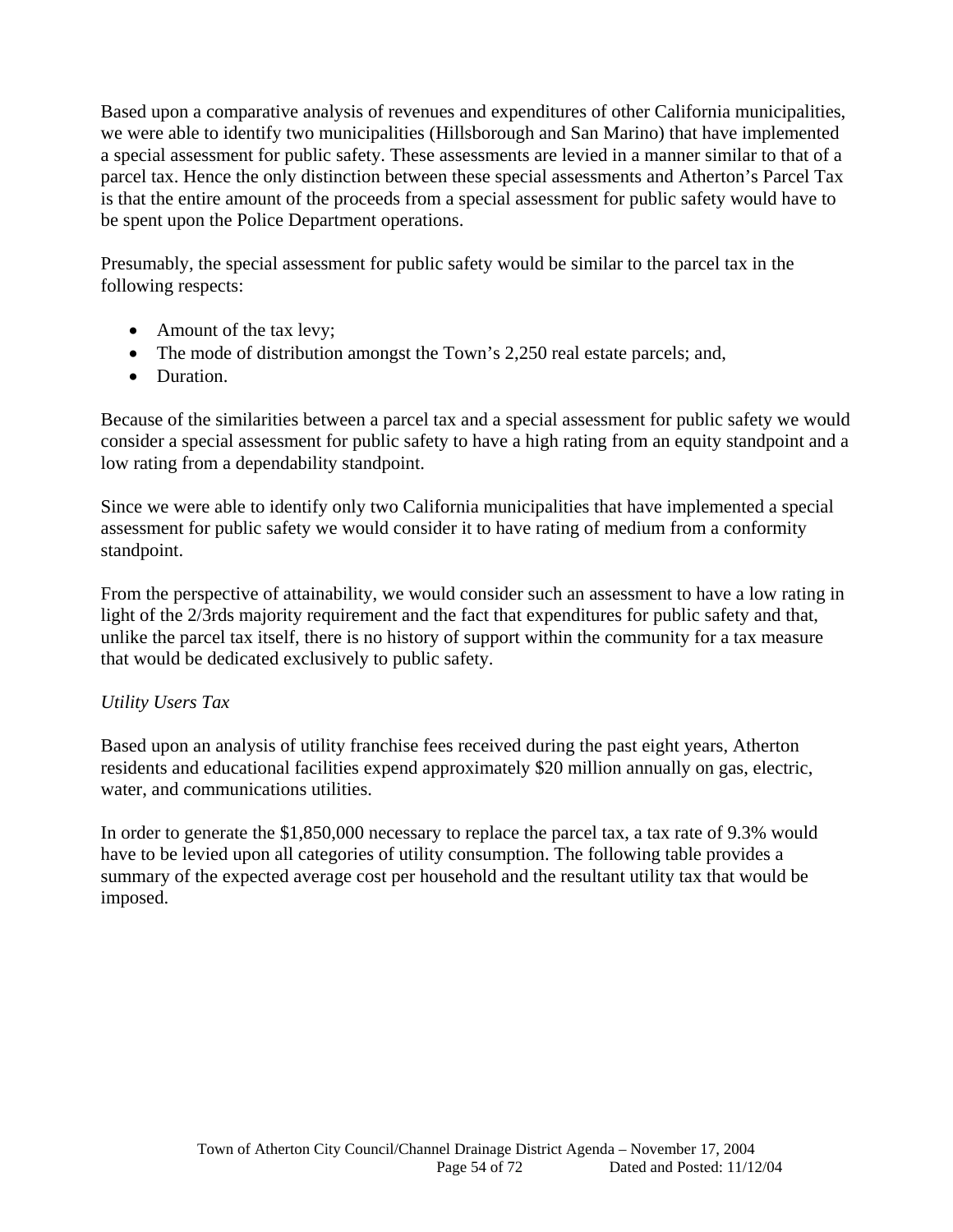| <b>Utility Users Tax Impact Analysis</b> |                        |                       |  |  |  |  |  |  |
|------------------------------------------|------------------------|-----------------------|--|--|--|--|--|--|
|                                          | <b>Average Monthly</b> | <b>Taxes Assessed</b> |  |  |  |  |  |  |
| <b>Utility Category</b>                  | Consumption            | (at 9.33%)            |  |  |  |  |  |  |
| <b>Gas &amp; Electric</b>                | \$540                  | \$50                  |  |  |  |  |  |  |
| Cable                                    | 38                     |                       |  |  |  |  |  |  |
| Water                                    | 172                    | 16                    |  |  |  |  |  |  |
| <b>Telephone</b>                         | 100                    |                       |  |  |  |  |  |  |
|                                          |                        |                       |  |  |  |  |  |  |
| Total                                    | \$850                  |                       |  |  |  |  |  |  |

According to data provided by the State Controller, more than 100 California cities have utility users tax ordinances in effect. Additionally, it appears to be the prevailing practice of California jurisdictions to have utility users tax ordinances that do not contain a sunset clause. Utility users taxes therefore rate highly from the perspectives of dependability and conformity. Since utility users taxes are customarily employed based upon a specified percentage of utility consumption, such taxes rate high from an equity standpoint as well.

To assess how attainable passage of a utility users tax ordinance tax is, we analyzed the results of utility users tax measures placed on the November 2004 ballot, using data available on the League of Women Voters smartvoter.org website. The results of this analysis present a mixed picture for utility users taxes. While efforts to establish or increase utility users taxes were largely unsuccessful, the reverse was true for those municipalities attempting to *extend existing* utility users taxes.

| City                | Percent in<br>Favor | Proposed Tax Rate<br><b>Amount or Increase</b> | Type         |
|---------------------|---------------------|------------------------------------------------|--------------|
| Fremont             | 44.7%               | 6.0%                                           | New          |
| <b>Marina</b>       | 50.9%               | 5.0%                                           | New          |
| Saratoga            | 19.2%               | 4.0%                                           | New          |
| <b>Greenfield</b>   | 18.2%               | 3.0%                                           | Increase     |
| <b>Palm Springs</b> | 25.3%               | 3.0%                                           | Increase     |
| <b>King City</b>    | 28.2%               | 2.0%                                           | Increase     |
| <b>Berkeley</b>     | 37.0%               | 1.5%                                           | Increase     |
| <b>Salinas</b>      | 34.6%               | Variable                                       | Increase     |
| <b>Pinole</b>       | 62.3%               |                                                | Continuation |
| <b>El Cerrito</b>   | 65.0%               |                                                | Continuation |
| <b>Hercules</b>     | 76.8%               |                                                | Continuation |
| <b>Pinole</b>       | 62.30%              |                                                | Continuation |
| Cudahy              | 77.07%              |                                                | Continuation |
| <b>Grover Beach</b> | 81.70%              |                                                | Continuation |

**Analysis of November 2004 Utility Users Tax Measures**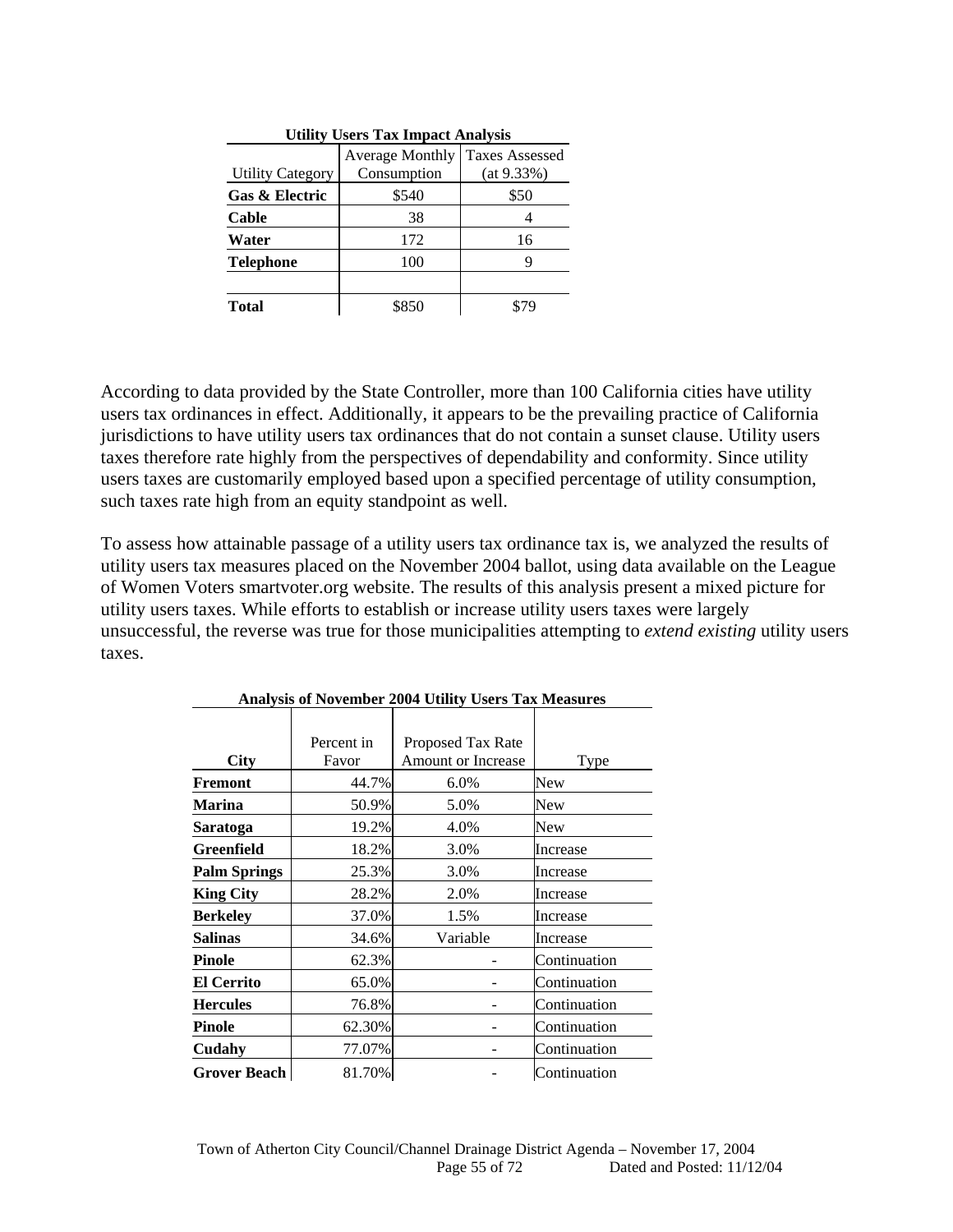As indicated in the preceding table:

- Of the eight measures for new or increased utility taxes placed on the November 2004 ballot, only one measure, the City of Marina's, was successful.
- All six of the municipalities proposing to continue their utility users taxes at current rates were successful.

Since Atherton would be imposing a new utility users tax we would give the utility users tax a rating of low for attainability.

#### *Adopting a gross receipts-based business license tax for the real estate and construction industries*

Based upon an analysis of building permit and real property transfer tax revenue collected, during the past eight years, the Town of Atherton can expect to issue construction permits with a permitted value of \$93 million each year. Additionally, it is reasonable to expect that approximately \$218 million in real estate transactions will occur annually.

If the Town were to implement a gross receipts-based tax on the real estate and construction industries, the following tax rates and tax basis would have to apply to generate the revenues necessary to replace the parcel tax:

- 1.25% on the permitted value of new construction; and,
- .53% on the value of title policies issued on real estate transactions.

The following table provides an illustration of the tax burden that would be levied on construction firms and title companies.

| Taxable event                                                                                                      | Tax Basis   | <b>Tax Rate</b><br><b>Applied</b> | <b>Business Tax</b><br><b>Proceeds</b> |  |  |  |
|--------------------------------------------------------------------------------------------------------------------|-------------|-----------------------------------|----------------------------------------|--|--|--|
|                                                                                                                    |             |                                   |                                        |  |  |  |
| Construction permit issued on a 4,000 square foot<br>residence with a permitted value of \$250 per square<br>foot. | \$1,000,000 | 1.23%                             | \$12,300                               |  |  |  |
| Title insurance policy issued at face value for a \$3<br>million sale of a single family dwelling                  | \$3,000,000 | 0.53%                             | \$15,900                               |  |  |  |

**Illustrative Effect of Business License Tax** 

From an equity standpoint, an amendment to the business tax ordinance would represent an improvement over the current business license ordinance. This is due to the fact that the construction industry generates a disproportionate share of the Town's business license income even though the real estate industry accounts for a substantially higher dollar volume of activity as measured in terms of the total dollar sales. However, modifying the town's business license ordinance could result in a concentration of the tax burden on those residents who are either entering the town or improving their homes in the event that the construction and real estate industry is able to pass this additional cost of doing business on to thei**r** customers. Accordingly, we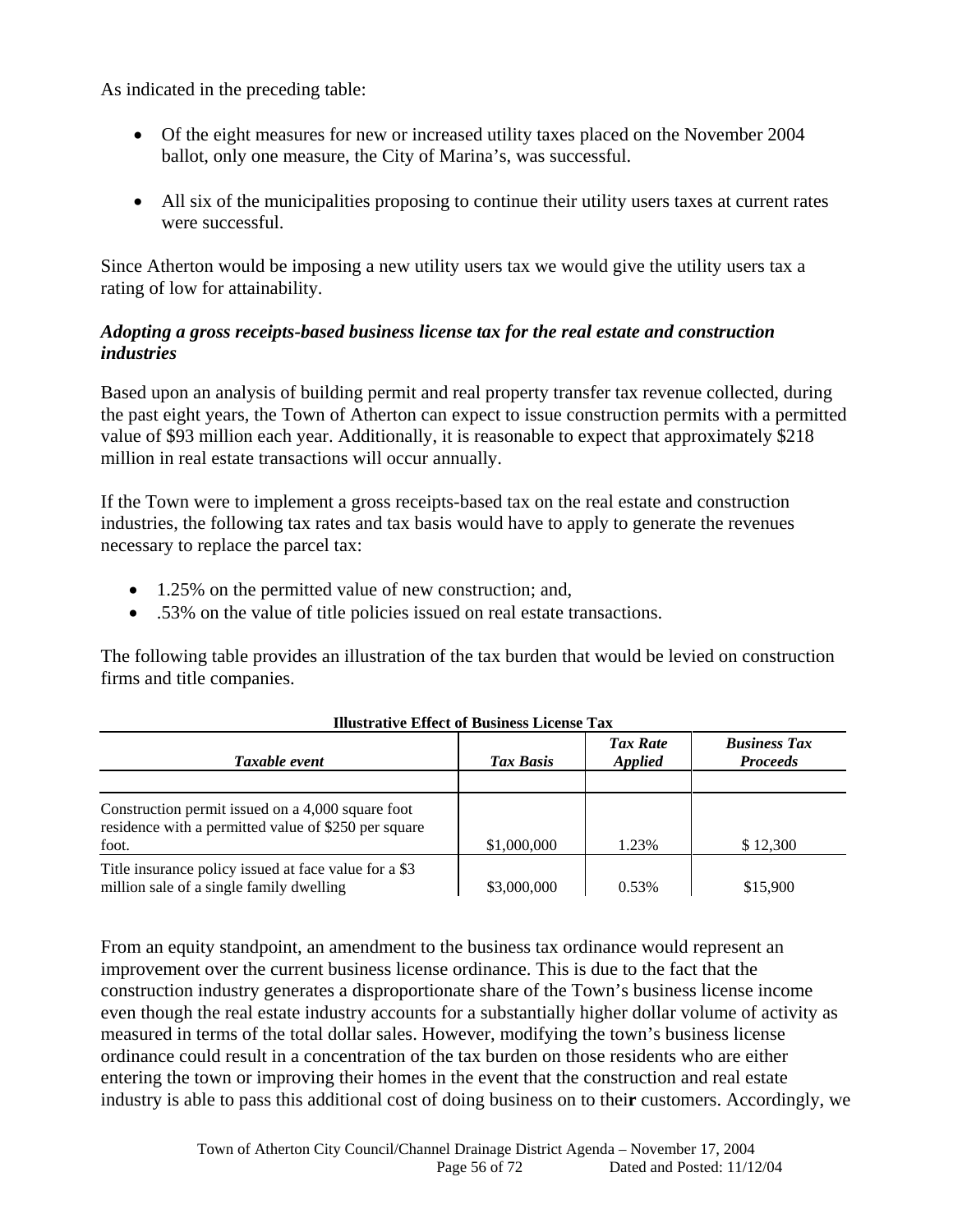consider a modification of the business license tax ordinance to have a rating of medium from an equity standpoint.

As is the case with utility users taxes, it is the prevailing practice amongst California jurisdictions to have business tax ordinances that do not contain a sunset clause and are therefore in effect unless subsequently rescinded. We therefore consider a gross-receipts based business tax to be a highly dependable source of income. Additionally, based upon research provided to Council in a previous staff report, it is not uncommon for a municipality to have a gross-receipts based business license tax. However, we were only able to identify one municipality (Hillsborough) that actually applies its taxing authority to title insurance companies. We therefore believe that from a conformity standpoint the gross receipts business tax has a rating of medium.

From an attainability standpoint, we consider the gross-receipts business tax to have a high rating. This is due to the fact that:

- A simple majority would be required to pass a modification to the business license ordinance; and,
- The tax burden that would be assessed represents a small fraction of the volume of business being conducted.

| Measure                          | Criteria and Ranking |                      |                   |                      |  |  |  |  |
|----------------------------------|----------------------|----------------------|-------------------|----------------------|--|--|--|--|
| (approval threshold)             | <b>Equity</b>        | <b>Dependability</b> | <b>Conformity</b> | <b>Attainability</b> |  |  |  |  |
| Parcel Tax                       | <b>High</b>          | Low                  | <b>High</b>       | <b>Medium</b>        |  |  |  |  |
| $(2/3rds$ majority)              |                      |                      |                   |                      |  |  |  |  |
| Special Assessment for           | <b>High</b>          | Low                  | <b>Medium</b>     | Low                  |  |  |  |  |
| <b>Public Safety</b>             |                      |                      |                   |                      |  |  |  |  |
| $(2/3rds$ majority)              |                      |                      |                   |                      |  |  |  |  |
| <b>Utility Users Tax</b>         | <b>High</b>          | <b>High</b>          | <b>High</b>       | Low                  |  |  |  |  |
| (simple majority)                |                      |                      |                   |                      |  |  |  |  |
| <b>Modified Business License</b> | <b>Medium</b>        | <b>High</b>          | <b>Medium</b>     | <b>High</b>          |  |  |  |  |
| Tax                              |                      |                      |                   |                      |  |  |  |  |
| (simple majority)                |                      |                      |                   |                      |  |  |  |  |

The following table presents a summary of our analysis.

#### **CONCLUSION**

The tax measures under consideration for placement on the November ballot vary in how well they satisfy the qualities of equity, dependability, conformity and attainability.

In staff's judgment, the special assessment for public safety and the utility users taxes should be eliminated from consideration given the low probability of attaining success on these measures.

Pursuant to consultation with the Finance Committee, the modification to the business license ordinance is preferable to another attempt at renewing the parcel tax. This is due to the fact that the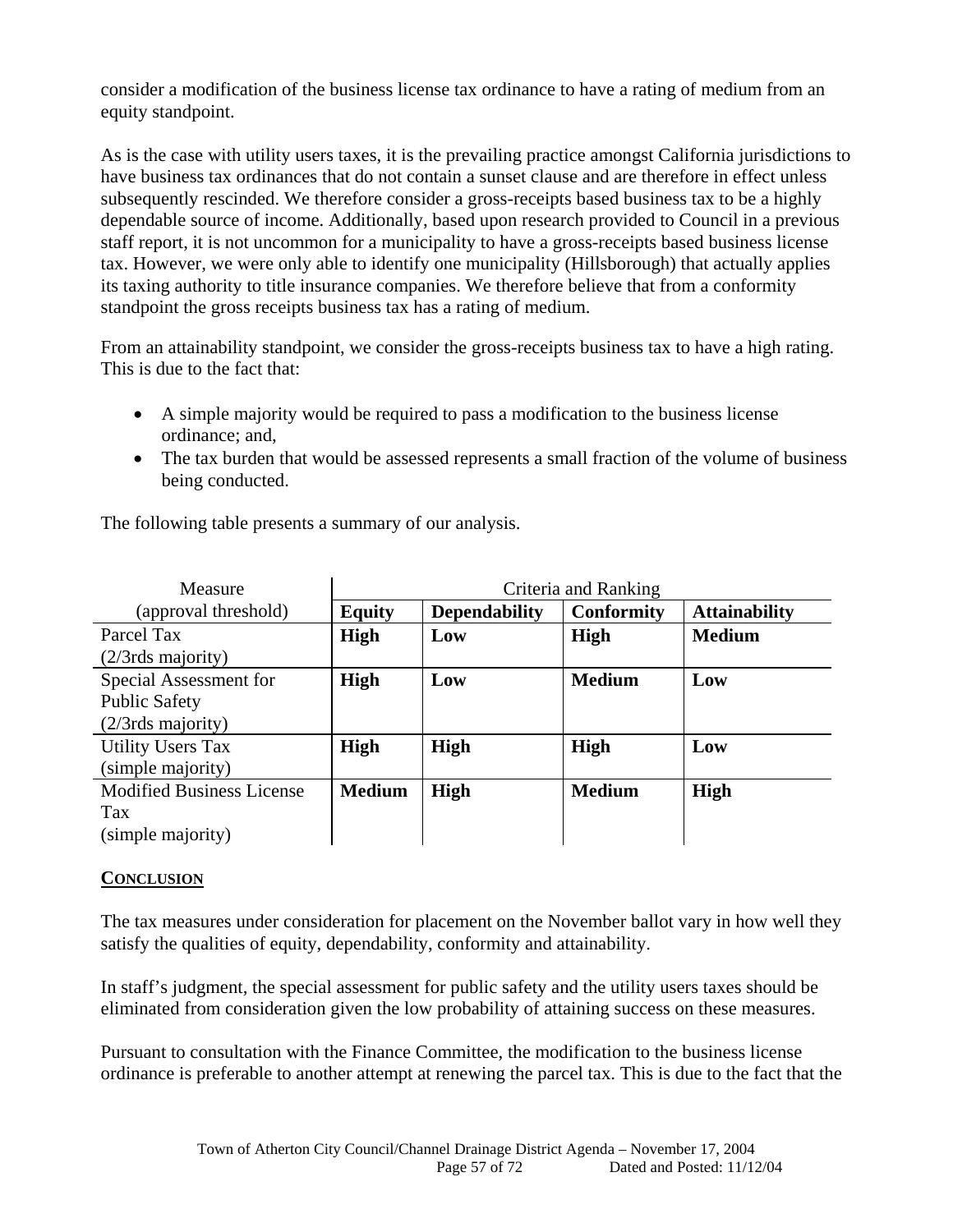modification to the business license tax has is rated more highly from the standpoints of attainability and dependability.

According to the City Attorney, the Council must, by unanimous vote, declare a fiscal emergency in order to place a general tax measure on a special election ballot if it decides to proceed with the option of modifying the business license tax ordinance.

### **FISCAL IMPACT**

According to the San Mateo County Elections Department, holding a special election in March would cost \$19,000.

\_\_\_\_\_\_\_\_\_\_\_\_\_\_\_\_\_\_\_\_\_\_\_\_ \_\_\_\_\_\_\_\_\_\_\_\_\_\_\_\_\_\_\_\_\_\_\_\_\_

Prepared by: Approved by:

*/s/ John P. Johns* 

Finance Director City Manager

John P. Johns James H. Robinson

Attachment 1: Intermediate-range financial plan update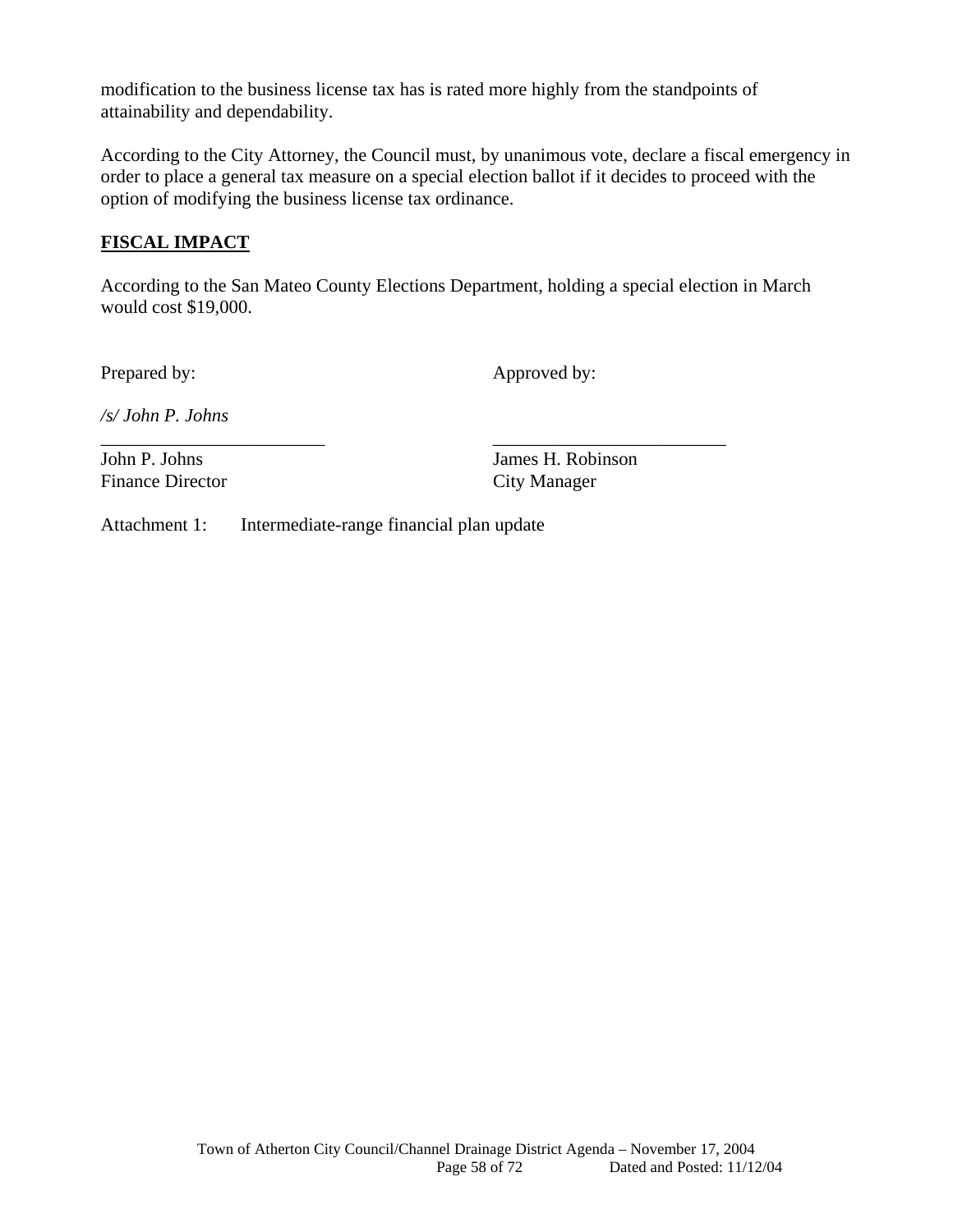### **Attachment 1 November update to the intermediate-range financial plan**

#### **General Fund Revenue and Expenditure Analysis Fiscal Years 2005 through 2009 (Revised as of November 2004) Attachment 1**

| <b>Revenue Category</b>                        | FY 2004       | FY 2005         | FY 2006              | FY 2007         |    | FY 2008                                       | FY 2009                         |
|------------------------------------------------|---------------|-----------------|----------------------|-----------------|----|-----------------------------------------------|---------------------------------|
| Property Tax                                   | \$3,256,096   | \$<br>3,119,951 | \$<br>3,244,749      | \$<br>3,374,539 | \$ | 3,509,521                                     | \$<br>3,649,902                 |
| <b>Sales Taxes</b>                             | 153,870       | 169,906         | 175,004              | 180,254         |    | 185,661                                       | 191,231                         |
| <b>Other Taxes</b>                             | 903,527       | 893,010         | 1,016,210            | 1,056,858       |    | 1,099,133                                     | 1,143,098                       |
| Licenses and Permits                           | 1,864,413     | 1,736,949       | 1,754,319            | 1,771,862       |    | 1,789,580                                     | 1,807,476                       |
| Fines and Forefietures                         | 68,230        | 50,000          | 51,000               | 52,020          |    | 53,060                                        | 54,122                          |
| Aid from other Agencies                        | 176,093       | 144,500         | 124,500              | 124,500         |    | 124,500                                       | 124,500                         |
| Service Charges                                | 363,751       | 401,900         | 421,995              | 443,095         |    | 465,249                                       | 488,512                         |
| Use of Money and Property                      | 110,000       | 354,622         | 493,694              | 453,571         |    | 399,133                                       | 329,576                         |
| <b>Other Revenues</b>                          | $\mathbf{0}$  | 3,000           | 3,000                | 3,000           |    | 3,000                                         | 3,000                           |
| <b>Total Revenues</b>                          | \$6,895,980   | \$<br>6,873,839 | \$<br>7,284,471      | \$<br>7,459,699 | \$ | 7,628,839                                     | \$<br>7,791,417                 |
| Revenue Growth                                 | 7.7%          | $-0.3%$         | 6.0%                 | 2.4%            |    | 2.3%                                          | 2.1%                            |
| <b>Expenditure Category</b>                    |               |                 |                      |                 |    |                                               |                                 |
| Contingency - Non Departmental                 | 93,000        | 100,000         | 100,000              | 100,000         |    | 100,000                                       | 100,000                         |
| Council                                        | 15,197        | 20,204          | 21,012               | 21,747          |    | 22,617                                        | 23,296                          |
| Manager                                        | 514,163       | 509,226         | 489,595              | 509,179         |    | 529,546                                       | 545,432                         |
| Attorney                                       | 190,664       | 176,228         | 185,040              | 194,292         |    | 204,006                                       | 210,738                         |
| Finance                                        | 375,378       | 456,797         | 435,069              | 452,471         |    | 470,570                                       | 484,687                         |
| <b>Building</b>                                | 875,544       | 975,249         | 1,014,259            | 1,054,829       |    | 1,097,023                                     | 1,129,933                       |
| Police                                         | 3,594,069     | 4,057,909       | 4,188,225            | 4,355,754       |    | 4,629,985                                     | 4,768,884                       |
| Public Works                                   | 1,625,901     | 1,805,972       | 1,894,211            | 1,969,980       |    | 2,048,779                                     | 2,110,242                       |
| <b>Total Expenditures</b>                      | \$7,283,916   | \$<br>8,101,585 | \$<br>8,327,410      | \$<br>8,658,252 | \$ | 9,102,525                                     | \$<br>9,373,213                 |
| Expenditure Growth                             | 5.3%          | 11.2%           | 2.8%                 | 4.0%            |    | 5.1%                                          | 3.0%                            |
| <b>Surplus (Deficiciency) of Revenues over</b> |               |                 |                      |                 |    |                                               |                                 |
| <b>Expenditures</b>                            | (387, 936)    | (1, 227, 746)   | (1,042,939)          | (1, 198, 553)   |    | (1,473,686)                                   | (1,581,796)                     |
| Add (subtract) Operating Transfers In (out)    |               |                 |                      |                 |    |                                               |                                 |
| Parcel Tax                                     | 799,000       | 799,000         |                      |                 |    |                                               |                                 |
| Library Fund Operating Transfer                |               |                 |                      |                 |    |                                               |                                 |
| Police on the Street                           |               |                 |                      |                 |    |                                               |                                 |
| Gas Tax/Road Impact Fees                       | 200,000       | 352,161         | 352,161              | 352,161         |    | 352,161                                       | 352,161                         |
| <b>CIP</b> Support                             | 150,000       | 150,000         | 75,000               | 75,000          |    | 75,000                                        | 75,000                          |
| <b>Subtotal Operating Transfers</b>            | 1,149,000     | 1,301,161       | 427,161              | 427,161         |    | 427,161                                       | 427,161                         |
| <b>Beginning Fund Balance</b>                  | 5,284,633     | 6,045,697       | 6,119,112            | 5,503,334       |    | 4,731,941                                     | 3,685,416                       |
| <b>Ending Fund Balance</b>                     | \$6,045,697   | \$<br>6,119,112 | \$<br>5,503,334      | \$<br>4,731,941 | -S | 3,685,416                                     | \$<br>2,530,780                 |
| <b>Less Reserve Requirements:</b>              |               |                 |                      |                 |    |                                               |                                 |
| <b>Insurance</b>                               | 500,000       | 500,000         | 500,000              | 500,000         |    | 500,000                                       | 500,000                         |
| <b>Cash Flows and Contingencies</b>            | 3,200,000     | 3,200,000       | 3,200,000            | 3,200,000       |    | 3,200,000                                     | 3,200,000                       |
| <b>Building Inspections</b>                    | 600,000       | 600,000         | 600,000              | 600,000         |    | 600,000                                       | 600,000                         |
| <b>Comensated Absences</b>                     | 561,000       | 476,850         | 405,323              | 344,524         |    | 292,846                                       | 248,919                         |
| <b>Equals Unreserved Fund Balance</b>          | \$1,184,697   | 1,342,262       | \$<br>798,011 \$     | 87,417 \$       |    |                                               | $(907, 430)$ \$ $(2, 018, 138)$ |
| Increase (Decrease) in Fund Balance            | \$<br>761,064 | \$<br>73,415    | \$<br>$(615,778)$ \$ |                 |    | $(771,392)$ \$ $(1,046,525)$ \$ $(1,154,635)$ |                                 |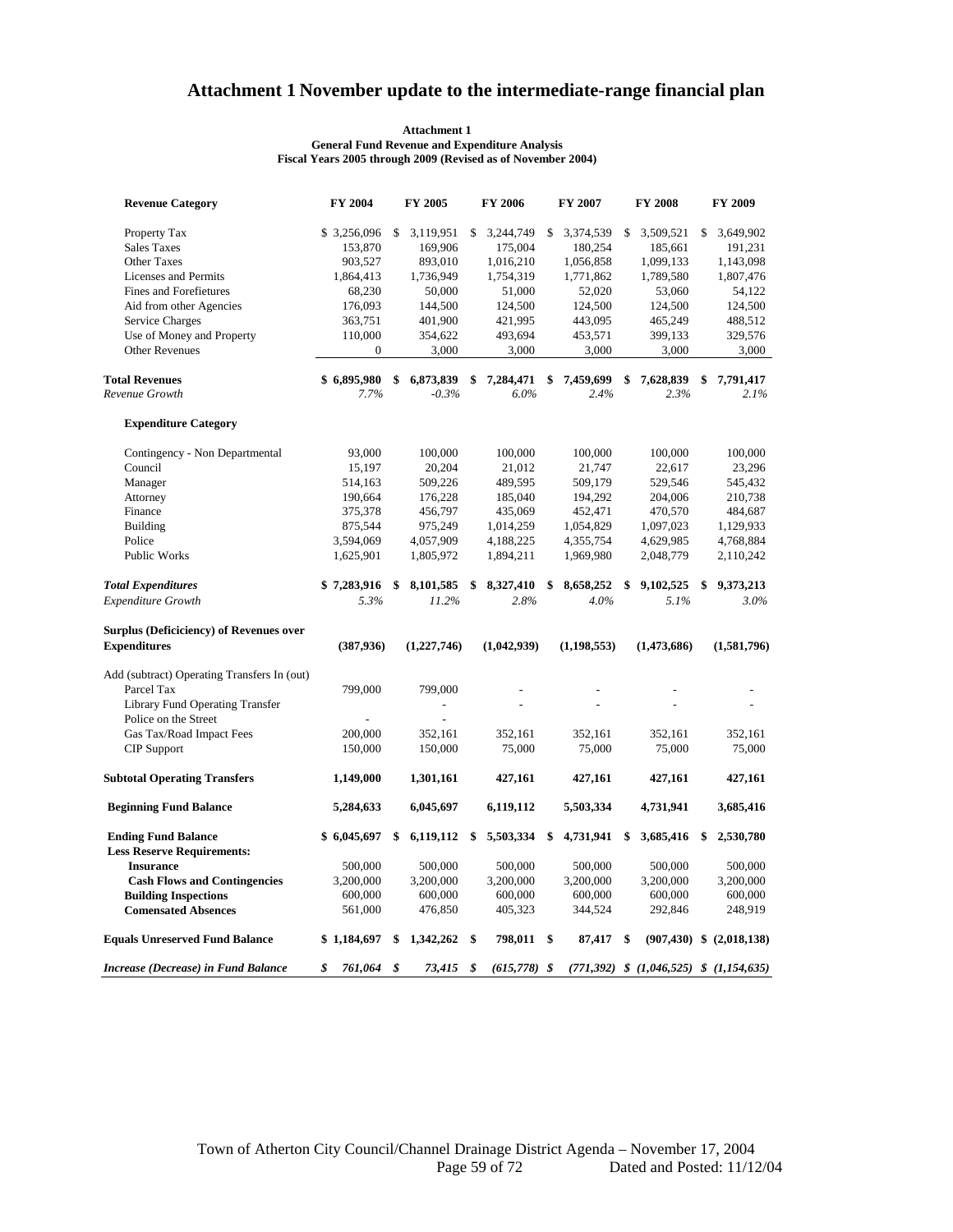**Item No. 19** 



**Town of Atherton** 

## **CITY COUNCIL STAFF REPORT**

### **TO: HONORABLE MAYOR AND CITY COUNCIL JAMES H. ROBINSON, CITY MANAGER**

### **FROM: LINDA KELLY, ASSISTANT TO THE CITY MANAGER/ACTING CITY CLERK**

### **DATE: FOR THE MEETING OF NOVEMBER 17, 2004**

### **SUBJECT: DISCUSSION AND CONSIDERATION OF A SPECIAL MUNICIPAL ELECTION ON MARCH 8, 2005**

### **RECOMMENDATION:**

Should the City Council wish to set a Special Election for March 8, 2005, it is recommended that the appropriate steps be taken in accordance with election law. The last date for the City Council to call for a Special Election on March 8, 2005 is Friday, December 10, 2004.

Depending upon the Council's preference, the required Council actions are as follows.

(1) Should the Council wish to pursue a Special Election to submit to the voters an amendment to the business license tax ordinance, the following actions would be required:

- a. Adoption of a Resolution Declaring a Fiscal Emergency; and
- b. Adoption of an Ordinance Calling an Election to Submit to the Voters an Ordinance Amending Sections 5.12.150, 5.12.160 5.12.080 and 5.12.140 of the Atherton Municipal Code Relating to the Business License Tax; and
- c. Adoption of a Resolution setting priorities for filing Written Arguments regarding a City Measure and directing the City Attorney to prepare an Impartial Analysis.

### OR

(2) Should the Council wish to submit the renewal of the parcel tax to the voters at a Special Election to be held on March 8, 2005, the following action would be required: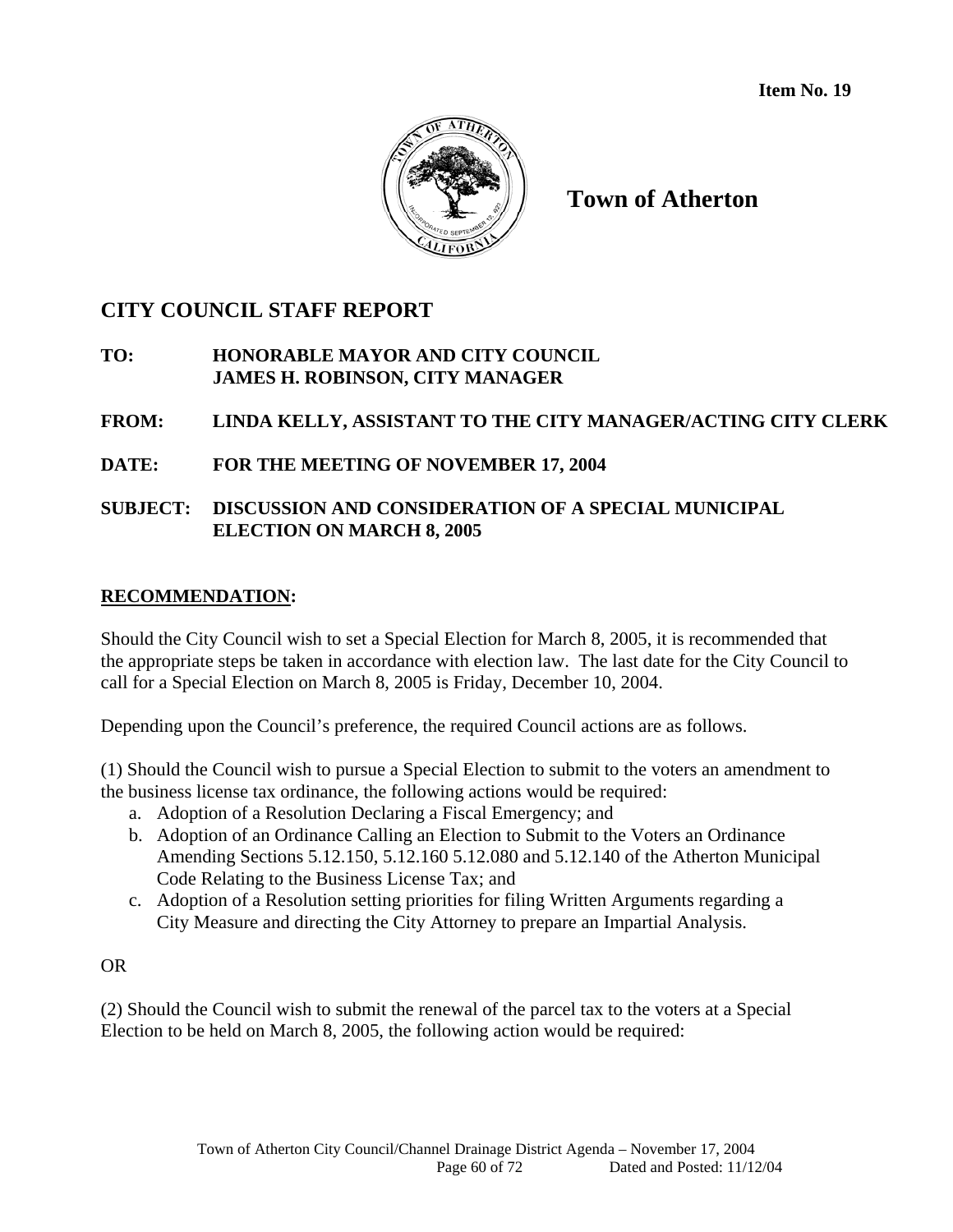a. Adopt a motion adjourning the present Regular City Council meeting to a specified time on Thursday, December 9, 2004, which would allow for a 15-day public notice to take place and a public hearing to occur on December 9, 2004 in advance of the December 10, 2004 deadline to adopt an ordinance calling a Special Election on March 8, 2005 to submit to the voters an ordinance adopting a Parcel Tax for Fiscal Years 2005-06 through 2008-2009.

### **BACKGROUND / ANALYSIS:**

#### *March 8, 2005 Special Municipal Election for a Business License Tax*

### (1) Resolution Declaring a Fiscal Emergency

The California Constitution requires that an amendment to a general tax such as a business license tax be placed before the voters at a general election at which Council Member seats would be voted on. The next Council election is scheduled for November 2006. In order to hold an election earlier than November 2006, Article XIII, Section C(2) of the California Constitution provides that a general tax may be considered at a special election where the regular legislative body has determined that an emergency exists. This section is quoted here.

Article XIII, Section C(2)(b) No local government may impose, extend, or increase any general tax unless and until that tax is submitted to the electorate and approved by a majority vote. A general tax shall not be deemed to have been increased if it is imposed at a rate not higher than the maximum rate so approved. The election required by this subdivision shall be consolidated with a regularly scheduled general election for members of the governing body of the local government, except in cases of emergency declared by a unanimous vote of the governing body.

The attached draft Resolution Declaring a Fiscal Emergency has been prepared in order to allow for the calling of a special election earlier than November 2006. In order to be in effect, the resolution requires a unanimous vote of the City Council.

### (2) Ordinance Calling an Election to Submit to the Voters an Ordinance Amending Sections 5.12.150, 5.12.160 5.12.080 and 5.12.140 of the Atherton Municipal Code Relating to the Business License Tax

Subsequent to the adoption of the Resolution Declaring a Fiscal Emergency, the City Council would need to entertain a motion to introduce, read by title only, waive further reading, and adopt an ordinance calling an election to submit to the voters an ordinance amending Sections 5.12.150, 5.12.160 5.12.080 and 5.12.140 of the Atherton Municipal Code relating to the business license tax. In accordance with the requirements of the California Elections Code, this ordinance would:

- a. Call a Special Municipal Election for the next regular election date provided for in the California Elections Code, which is March 8, 2005.
- b. Specify the text of the ordinance to be submitted to the voters.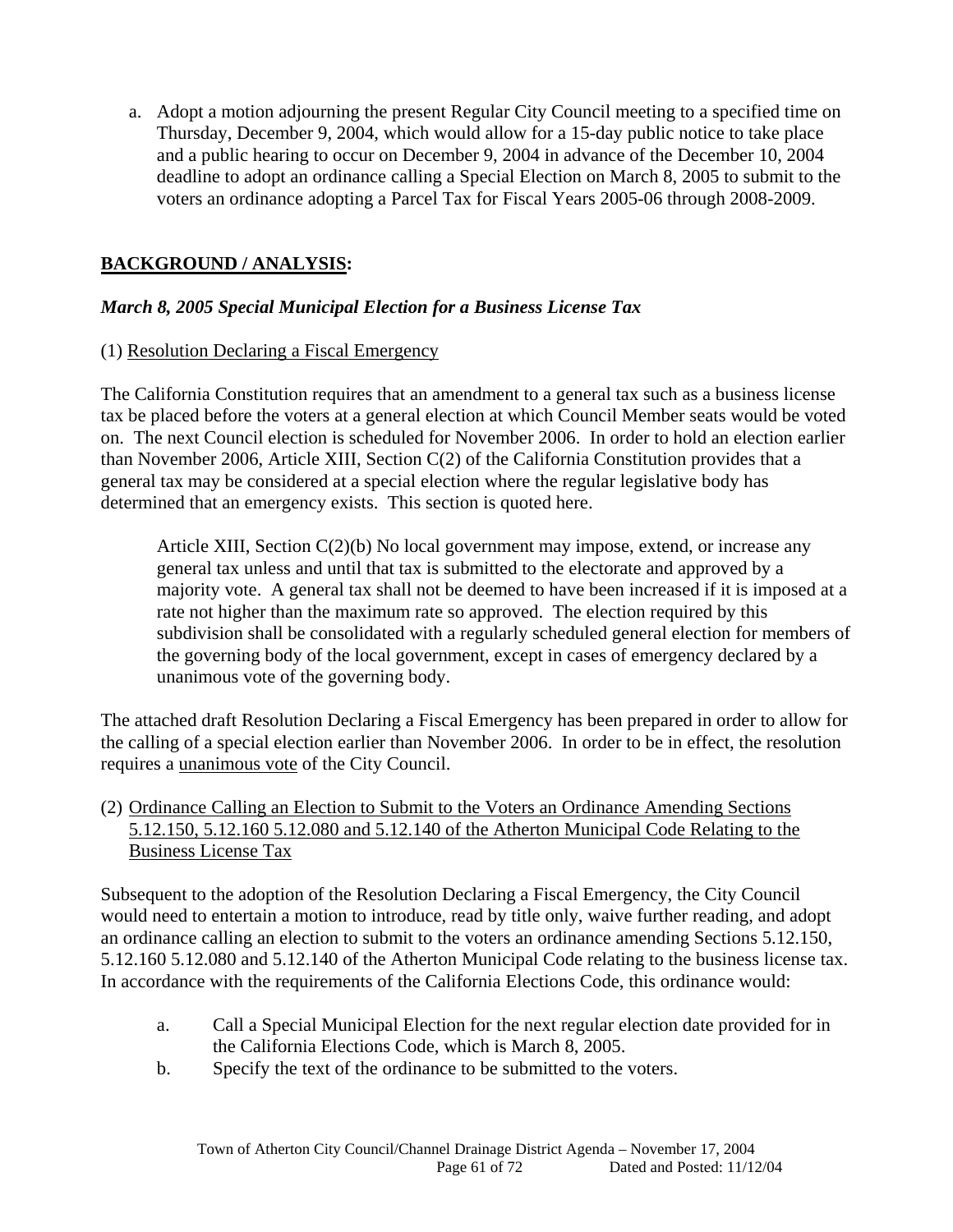- c. Specify the statement of the measure to be submitted to the voters (the ballot question). Can be no more than 75 words, per the California Elections Code.
- d. Request the services of the Chief Elections Official of San Mateo County in conducting the election, to be consolidated with any other election held on that same day covering the jurisdiction of Atherton.

### (3) Resolution Setting Priorities for Filing Written Arguments regarding a City Measure and Directing the City Attorney to Prepare an Impartial Analysis

In accordance with California Elections Code Section 9282, the City Council must determine whether it wishes to exercise its rights to author and sign ballot arguments regarding the measure. The argument for or against a ballot measure shall not exceed 300 words. The final date for filing a direct argument is 5:00 p.m. on Friday, December 17, 2004.

With respect to rebuttal arguments, if any person submits arguments against a City measure, and an argument has been filed in favor of a City measure, copies of argument against the City measure will immediately be sent to the person or persons filing the argument in favor of the City measure. The person or persons filing the arguments in favor of a City measure may prepare and submit a rebuttal argument not to exceed 250 words. Upon receipt of the proponent's direct argument in favor of the measure, a copy shall be sent to the person or persons filing the argument against the City measure who may submit a rebuttal argument not to exceed 250 words. The final date to submit a rebuttal argument to the City Clerk is 5:00 p.m., Monday, December 27, 2004.

If all of the Councilmembers wish to sign the argument in favor of the measure, it is suggested that a less-than-a-quorum committee convene to write the argument and bring it to the Council for approval and signature at the next regular Council meeting on December 15, 2004, in order to meet the December 17, 2004 deadline.

The draft resolution as attached gives the Council the alternatives of appointing one or more, or all, of the Councilmembers to write the argument. Staff is asking for direction on this matter and the resolution will be finalized as appropriate. The resolution needs to be enacted upon at the present Council meeting if the Council wishes to designate itself or one of its members.

In addition to the Council, any individual voter who is eligible to vote on the measure, or bona fide association of citizens, or any combination of voters and associations, may file a written argument for or against any city measure. If more than one argument for or against is submitted to the City Clerk, the City Clerk shall select the argument in favor and the argument against to be printed in the sample ballot in accordance with California Elections Code Section 9287.

The proposed resolution also directs the City Attorney to prepare an impartial analysis of the measure, which would be due in the Office of the City Clerk by 5:00 p.m. on December 17, 2004. The impartial analysis may not exceed 500 words in length.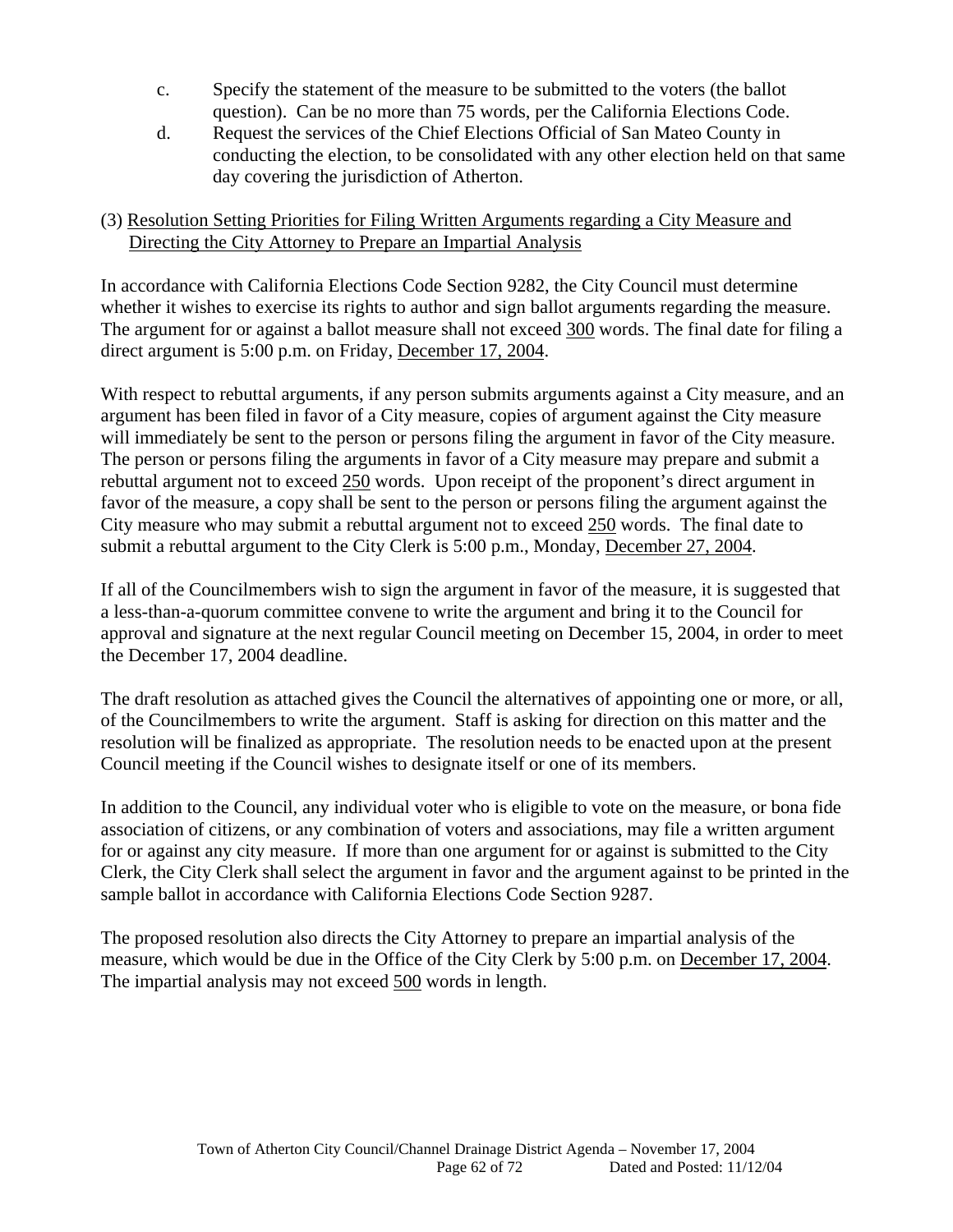### *March 8, 2005 Special Municipal Election for a Parcel Tax*

Should the City Council instead wish to return to the voters at a Special Municipal Election on March 8, 2005 for a renewal of the current Parcel Tax, the following action would be required:

• Adopt a motion adjourning the present Regular City Council meeting to a specified time on Thursday, December 9, 2004, which would allow for a 15-day public notice to take place and a public hearing to occur on December 9, 2004 in advance of the December 10, 2004 deadline to adopt an ordinance calling a Special Election on March 8, 2005 to submit to the voters an ordinance adopting a Parcel Tax for Fiscal Years 2005-06 through 2008-2009.

A timeline for the actions for this type of election would be as follows:

| November 17, 2004 – City Council to Adjourn its Regular Meeting to December 9, 2004<br>(time to be set).                                                                                                                                         |
|--------------------------------------------------------------------------------------------------------------------------------------------------------------------------------------------------------------------------------------------------|
| November 23, 2004 – City Clerk to publish and post notice of public hearing for December<br>9, 2004.                                                                                                                                             |
| December 3, 2004 – City Clerk to post agenda for Adjourned Regular Meeting and transmit<br>proposed ordinance and resolution to City Council.                                                                                                    |
| December 9, 2004 – City Council to hold Adjourned Regular Meeting, hold public hearing,<br>adopt ordinance calling election, and adopt resolution setting<br>priorities for filing arguments and directing impartial analysis to be<br>prepared. |
| December 10, 2004 – Last day to call election for ballot measure. City Clerk to transmit<br>ordinance to County Board of Supervisors and County Elections<br>Official prior to 5:00 p.m.                                                         |

The argument and rebuttal deadlines would remain the same as previously stated in this report.

Unless the City Council wishes to modify the parcel tax ordinance, the ordinance and the wording of the measure would remain the same as was presented to the voters at the November 2, 2004 General Election/Special Municipal Election. If the Council wishes to make modifications, direction to staff at this time would be appropriate.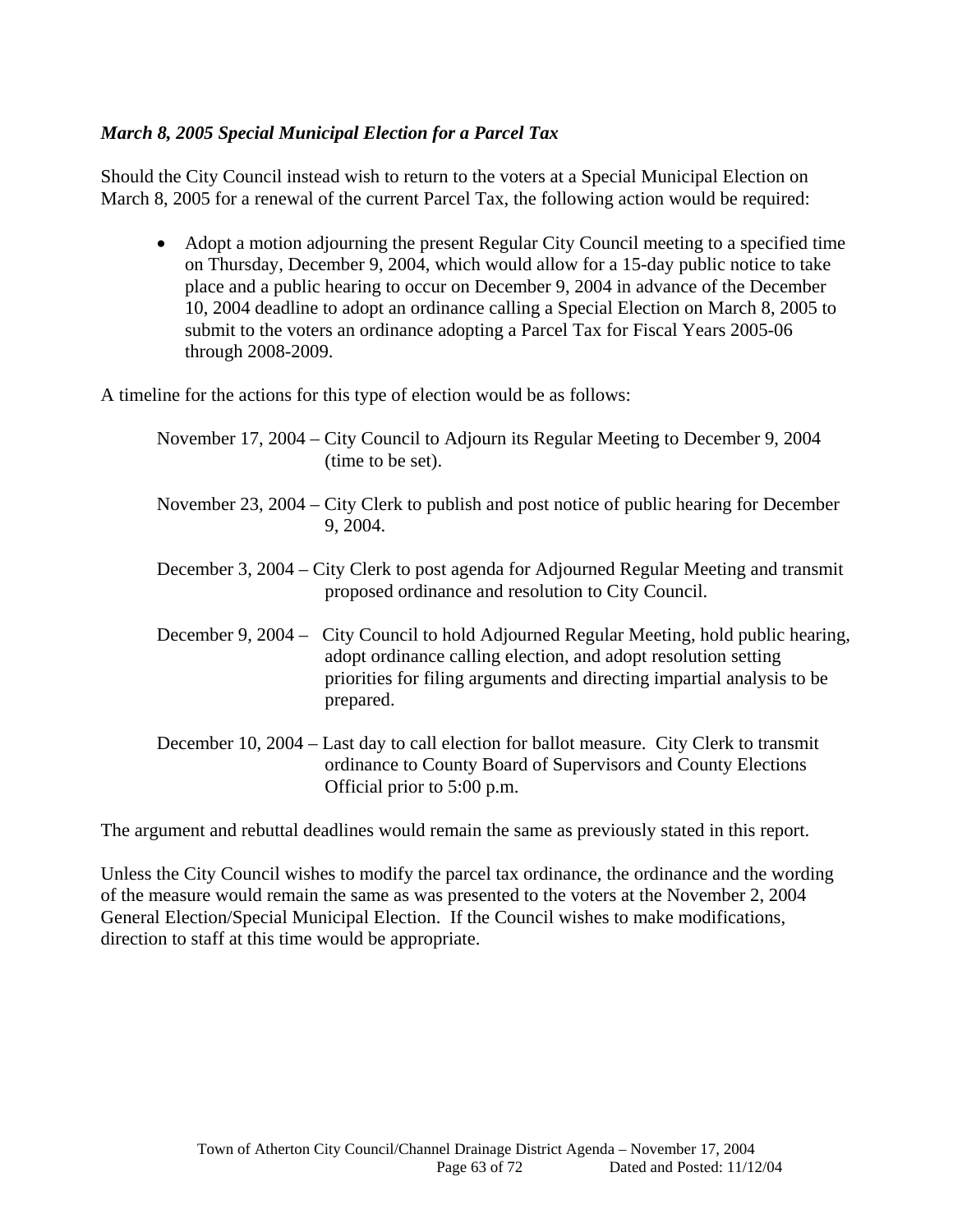### **FISCAL IMPACT:**

The County Elections Official has provided the estimate of \$19,000 in order to conduct a Special Election on March 8, 2005. If a Special Election were to be called for June 7, 2005 or another date set by the City Council, the cost is also estimated to be approximately \$19,000. Funds were not budgeted for this additional election but are available within the general administration budget due to staff vacancies.

Prepared by: Approved by:

Linda Kelly James H. Robinson Assistant to the City Manager/ City Manager Acting City Clerk

Attachments: Draft Resolution declaring a Fiscal Emergency Draft Ordinance Calling a Special Election to amend the Business License Tax Draft Resolution regarding Ballot Arguments and Impartial Analysis Form of Statement to be filed by Author of Argument Current Atherton Municipal Code Sections regarding Business License Taxes

\_\_\_\_\_\_\_\_\_\_\_\_\_\_\_\_\_\_\_\_\_\_\_\_ \_\_\_\_\_\_\_\_\_\_\_\_\_\_\_\_\_\_\_\_\_\_\_\_\_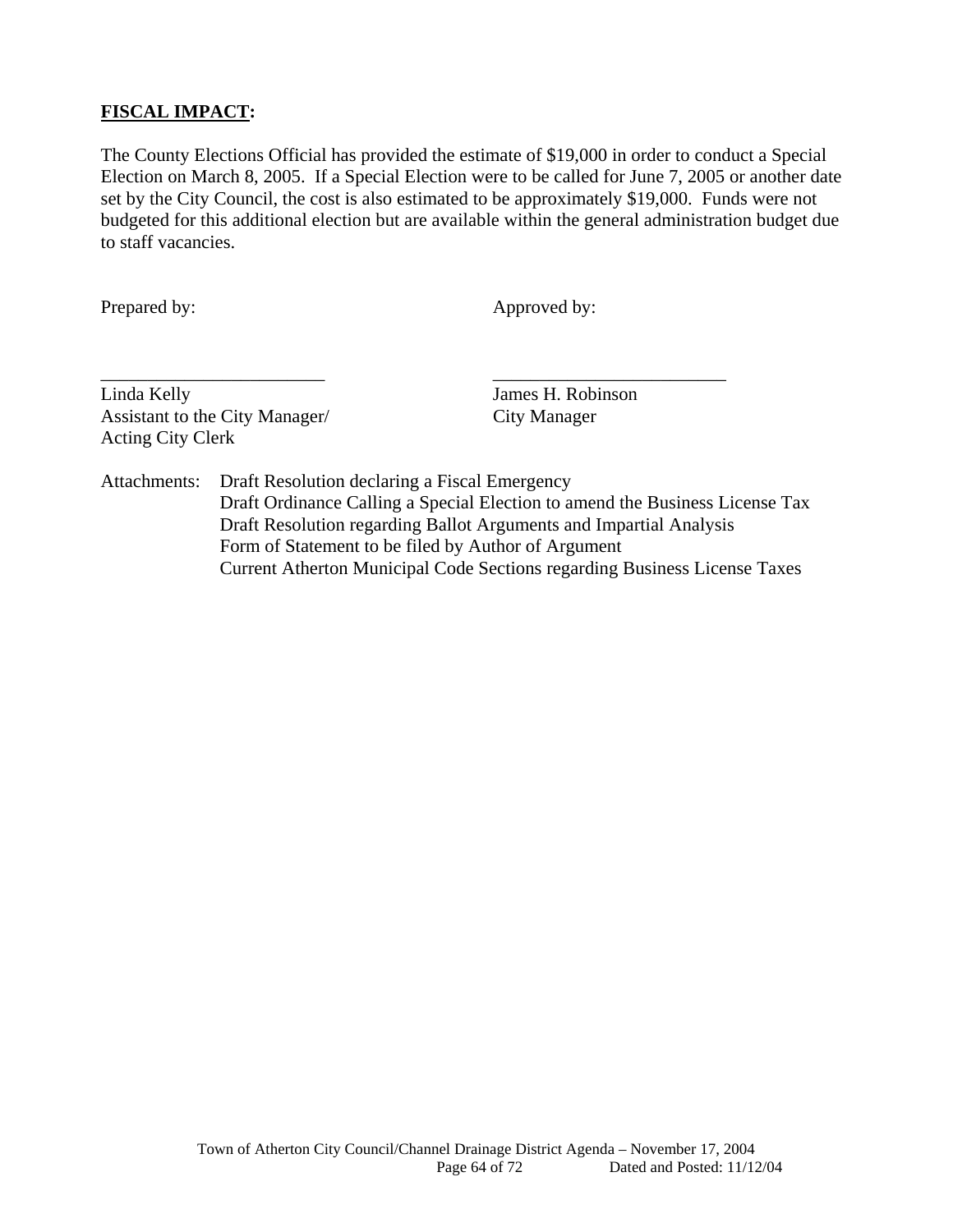#### **RESOLUTION 04-\_\_\_**

#### **A RESOLUTION OF THE TOWN OF ATHERTON DECLARING A FISCAL EMERGENCY**

 **WHEREAS**, the Town of Atherton relies upon the parcel tax to generate \$1.85 million in discretionary revenues annually; and

**WHEREAS**, Measure O, a special tax measure to renew the Town of Atherton Special Municipal Tax for an additional four years beginning fiscal year 2005-2006 failed to attain the necessary 2/3rds majority for approval of the electorate at the general election held on November 2, 2004; and

**WHEREAS**, the Town's intermediate-range financial plan has been revised to reflect the loss of special municipal tax funds; and

**WHEREAS**, the Town's revised financial plan now projects that the Town's General Fund Balance for the year ended June  $30<sup>th</sup>$ , 2009, will amount to approximately \$2 million less than the reserves required pursuant to previous City Council resolutions unless significant reductions are made to essential Town services, including police and canceling needed streets and drainage improvements; and

 **WHEREAS,** without a significant supplemental funding source, the Town will be obliged to reduce staffing levels by an estimated twenty percent (20%) beginning July 1, 2005, and will be further obliged to reduce the amount of funds it expends on its capital improvement program by forty percent (40%) at that time; and

**WHEREAS**, these reductions will severely affect the health, safety and general welfare of the citizens of the Town; and

**WHEREAS**, the only practical source of funds required to avoid the above reductions are through increases in taxes which require voter approval in advance of the next general election scheduled for November, 2006; and

**WHEREAS**, Article XIII, Section C(2) of the California Constitution provides that a general tax may be considered at a special election under where the regular legislative body has determined that an emergency exists.

**NOW, THEREFORE, BE IT RESOLVED** that the City Council hereby declares a fiscal emergency necessitating the consideration of a general tax measure at a special election to be held on March 8, 2005.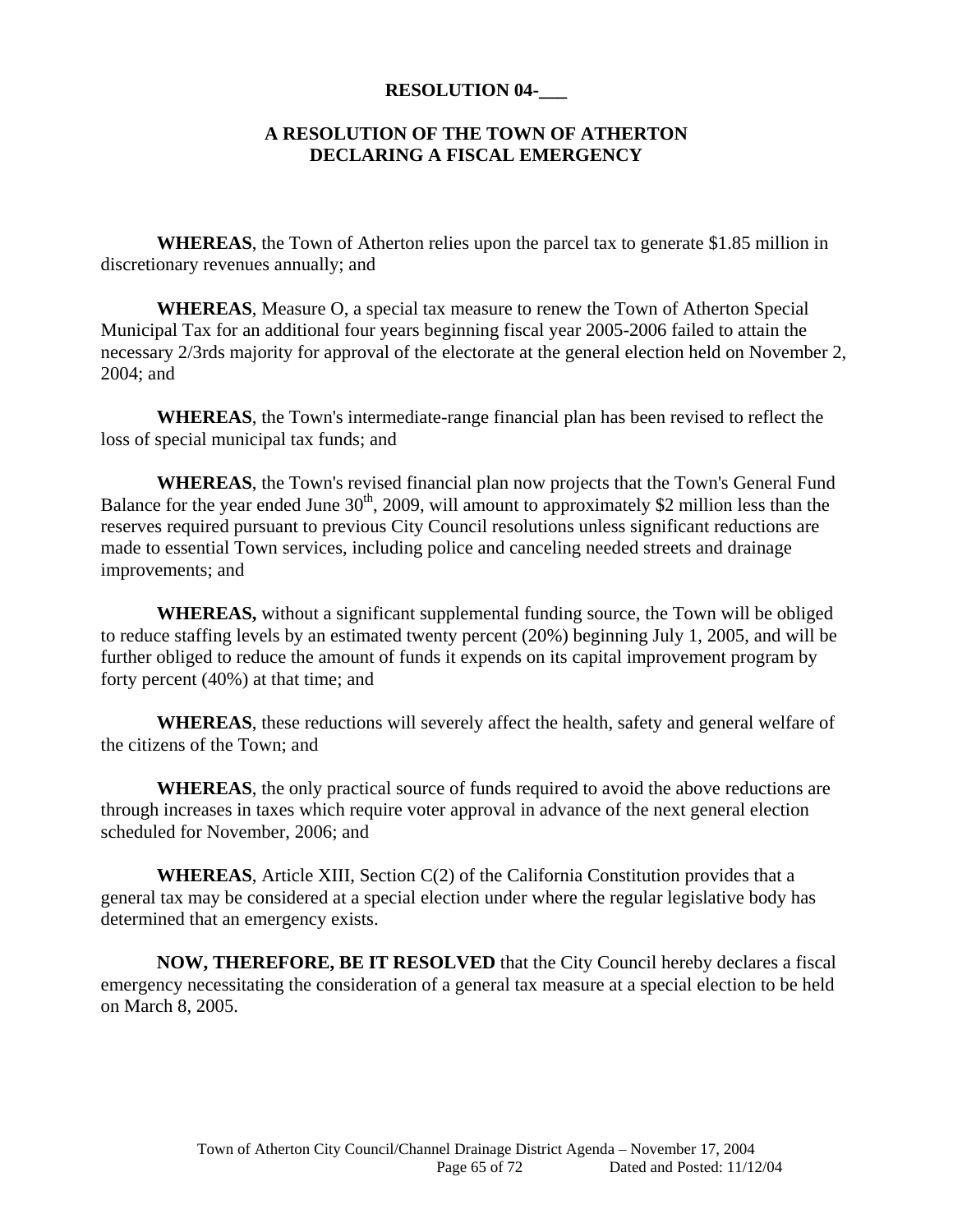**\* \* \* \* \* \* \* \* \* \* \* \*** 

*I hereby certify that the foregoing Resolution was duly and regularly passed and adopted by the City Council of the Town of Atherton at a regular meeting thereof held on the 17th day of November, 2004, by the following vote:* 

 $\overline{\phantom{a}}$  , which is a set of the contract of the contract of the contract of the contract of the contract of the contract of the contract of the contract of the contract of the contract of the contract of the contract

| AYES:           | COUNCILMEMBERS: |
|-----------------|-----------------|
| NOES:           | COUNCILMEMBERS: |
| $ABSENT \cdot$  | COUNCILMEMBERS: |
| <i>ABSTAIN:</i> | COUNCILMEMBERS: |

 Kathy McKeithen, Mayor Town of Atherton

ATTEST:

Linda Kelly Acting City Clerk

\_\_\_\_\_\_\_\_\_\_\_\_\_\_\_\_\_\_\_\_

APPROVED AS TO FORM:

\_\_\_\_\_\_\_\_\_\_\_\_\_\_\_\_\_\_\_\_\_\_

*Marc G. Hynes* 

Marc G. Hynes City Attorney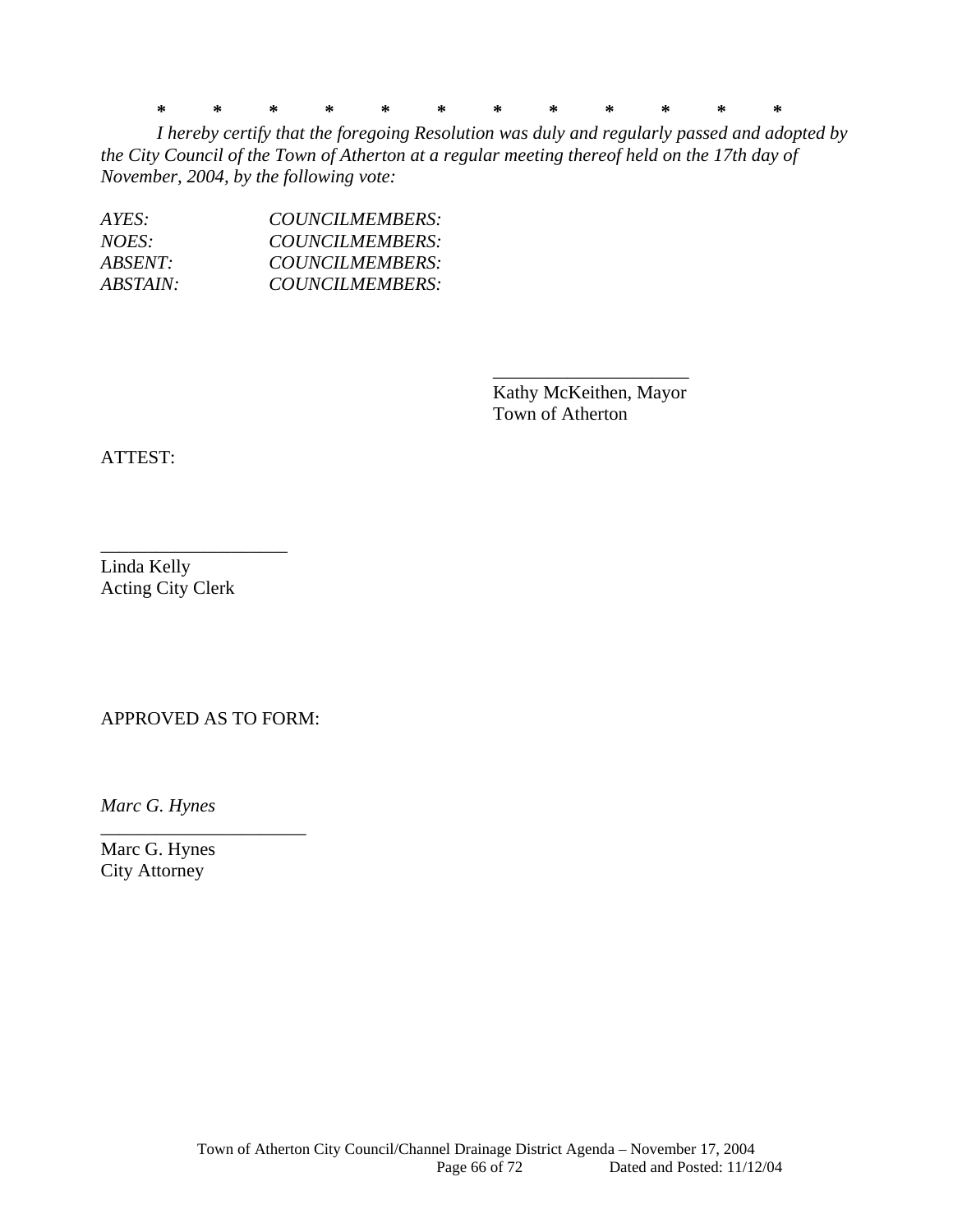#### **ORDINANCE NO. \_\_\_\_\_ AN ORDINANCE OF THE TOWN OF ATHERTON CALLING AN ELECTION TO SUBMIT TO THE VOTERS AN ORDINANCE AMENDING SECTIONS 5.12.080, 5.12.140, 5.12.150 AND 5.12.160 OF THE ATHERTON MUNICIPAL CODE RELATING TO THE BUSINESS LICENSE TAX**

The City Council of the Town of Atherton does ordain as follows:

**SECTION 1.** ELECTION CALLED. The City Council of the Town of Atherton hereby submits the following ordinance to the voters of the Town of Atherton at a Special Municipal Election to be held on Tuesday, March 8, 2005.

**SECTION 2.** DECLARATION OF FISCAL EMERGENCY. Whereas, Town of Atherton Resolution No. 04-\_\_\_ declared a fiscal emergency by a unanimous vote of the Council, necessitating the placing of this ordinance before the voters.

**SECTION 3.** FULL TEXT OF MEASURE. The complete text of the proposed ordinance shall be:

#### **"**AN ORDINANCE OF THE TOWN OF ATHERTON, CALIFORNIA, AMENDING SECTIONS 5.12.080, 5.12.140, 5.12.150 AND 5.12.160 OF THE ATHERTON MUNICIPAL CODE RELATING TO THE BUSINESS LICENSE TAX

The people of the Town of Atherton do ordain as follows:

SECTION 1: Section 5.12.080 of the Atherton Municipal Code is hereby amended to read:

5.12.080 Tax due and payable when.

A. Business license fees for all Category I enterprises as defined in Section 5.12.150 will be due and payable on July  $1<sup>st</sup>$  of each year and will become delinquent on July  $31<sup>st</sup>$  of that year.

B. Business license fees for Category II enterprises as defined in Section 5.12.150 will be due and payable upon acceptance of a building permit application.

C. Business license fees for Category III enterprises as defined in Section 5.12.150 will be due and payable upon close of escrow.

SECTION 2. Section 5.12.140 of the Atherton Municipal Code is hereby amended to read:

Delinquent tax—Penalty.

For Category I enterprises, failure to pay a license tax when due will result in a penalty assessment of \$250.

SECTION 3. Section 5.12.150 of the Atherton Municipal Code is hereby amended to read: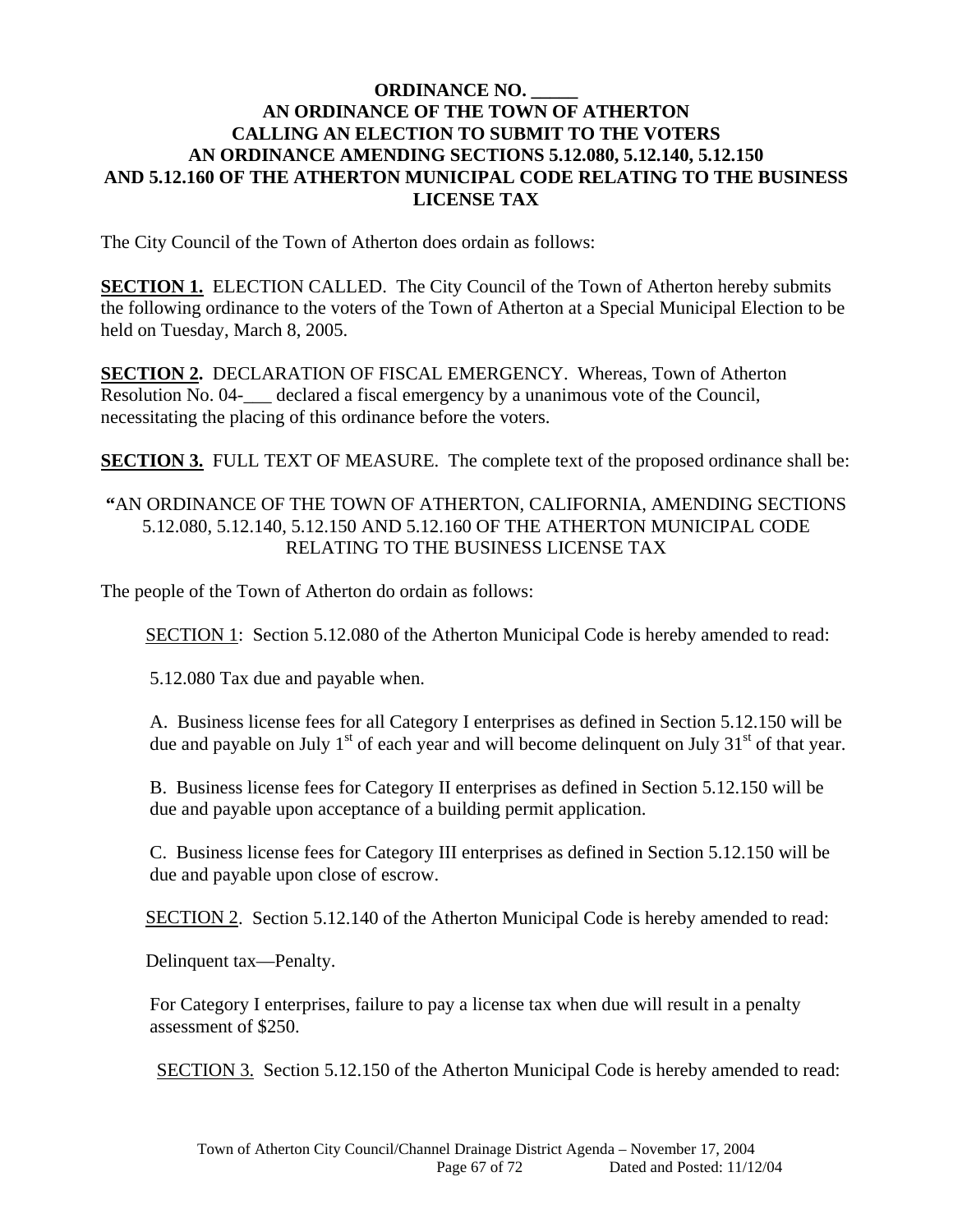5.12.150 Business license categories.

A. Persons or firms conducting business within the town shall pay a business license tax according to the tax rate specified for that type of business. Tax rates are based on the following categories:

1. Category I: Persons or firms with two or more employees doing business as:

Contractors performing residential maintenance and repairs that are not subject to the issuance of a building permit

Alarm installers Private patrol Grounds keeping and landscaping firms Grounds/landscaping Swimming pools Delivery vehicles

2. Category II: Persons or firms performing residential construction and renovation activities that are subject to the issuance of a building permit by the Atherton Building Department.

3. Category III: Real Estate Title Insurance Companies issuing title insurance policies on real property located within the geographic boundaries of the Town of Atherton.

SECTION 4. Section 5.12.150 (A)(4) and Section 5.12.150 (B) of the Atherton Municipal Code are hereby repealed.

SECTION 5. Section 5.12.160 of the Atherton Municipal Code is hereby amended to read:

5.12.160 Tax Designated

A. Except as otherwise provided, the license tax for those in business, conducting business, supplying services, or delivering goods within the town shall be as follows:

1. Category I: Two-hundred fifty dollars.

2. Category II: 1.23 percent of the permitted value of construction activity performed by the contractor as determined by the Town Building Department.

3. Category III: .53 percent of the face value of each title insurance policy issued by Category III businesses insuring the title of real property located within the Town (to be a charge payable by the party requesting such title insurance and/or the party paying for such title insurance and to be remitted by the title insurance company to the Town within five days after collection thereof by the title insurance company).

SECTION 6. Section 5.12.160(4)(B) and (C) are hereby repealed.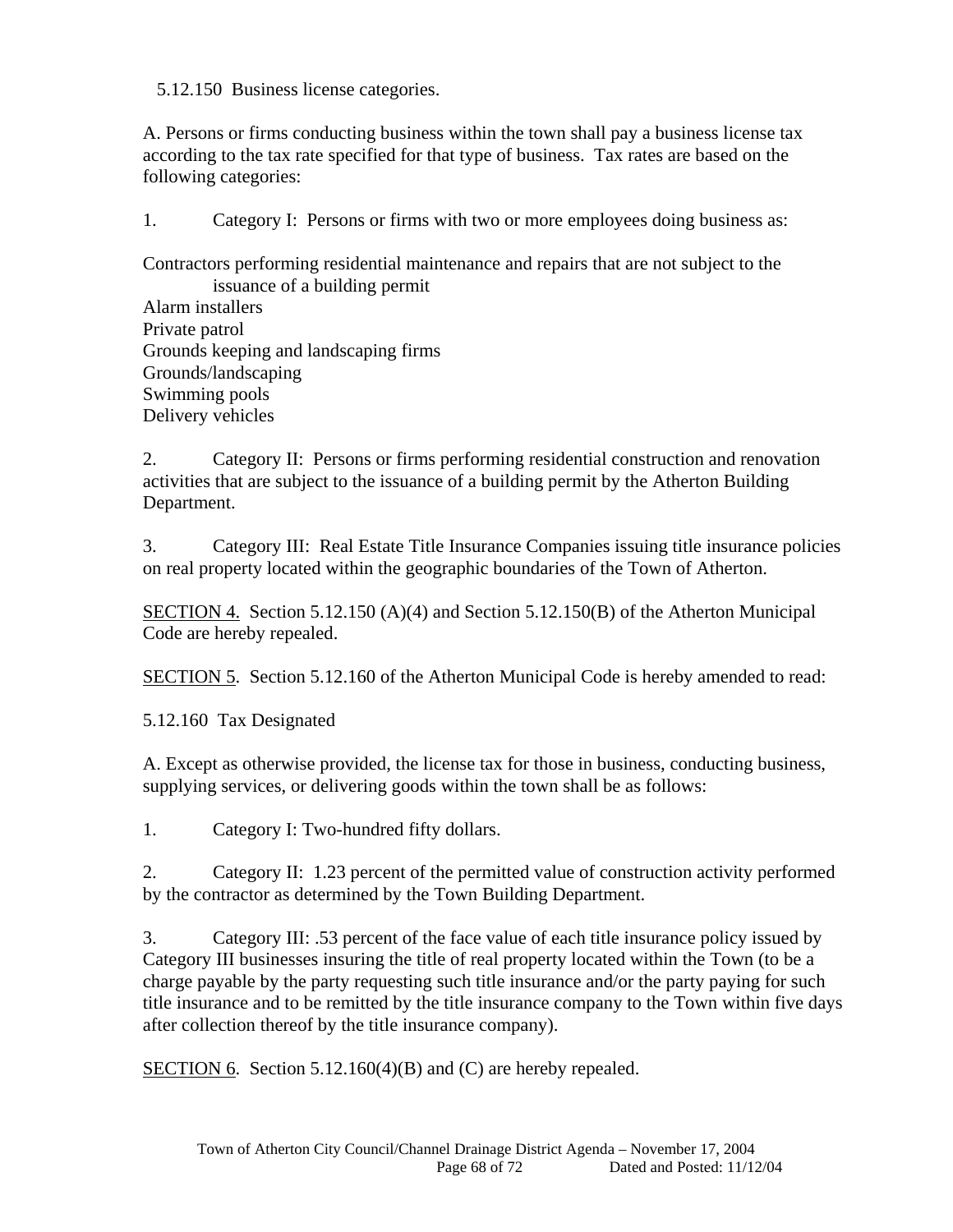SECTION 7. SEVERABILITY. If any provision of this ordinance of the application thereof to any person or circumstances is held invalid such invalidity shall not affect any other provision or applications, and to this end the provisions of this ordinance are declared to be severable.

SECTION 8. EFFECTIVE DATE - AMENDMENT OR REPEAL. The authorization to levy a tax under this ordinance shall commence with the Fiscal Year 2005-2006, beginning July 1, 2005 and shall continue thereafter until amended or repealed. This ordinance or any provision thereof may only be amended or repealed by approval of a majority of the voters voting on the measure at any initiative or referendum election.

This ordinance shall be adopted if approved as an initiative measure by a majority of the voters voting at a Special Municipal Election to be held on Tuesday, March 8, 2005, and go into effect ten (10) days after the City Council has, by resolution, declared that such initiative measure was approved by a majority of the voters voting thereon."

**SECTION 4**. CONDENSED STATEMENT OF MEASURE. The manner in which the proposed measure shall appear on the ballot shall be:

"Shall the Atherton Business License Tax Ordinance be amended to enact increases to the existing business license tax and revise the taxed business categories in order to raise monies for general fund purposes such as, but not limited to, capital improvement projects and public safety services that otherwise might be reduced due to the loss of other local tax revenues?"

Yes No

**SECTION 5.** PUBLICATION. This ordinance shall be posted in at least three public places within the Town of Atherton, and shall become effective immediately upon its passage and approval. The City Clerk is authorized and directed to give notice of election in accordance with Chapter 2 (commencing with section 12100) of Division 12 of the California Elections Code.

**SECTION 6.** CONSOLIDATION. Due to the economics involved, the public interest would best be served by consolidating such Special Election with any other elections to be held on Tuesday, March 8, 2005 and by contracting with the County of San Mateo for election services. The Town of Atherton does hereby request the Board of Supervisors of the County of San Mateo to consolidate said Special Election with any other election to be held on March 8, 2005. The City Manager is hereby authorized and directed to enter into a contract with the Chief Elections Official of the County of San Mateo for the purpose of providing election services in connection with said Special Election.

**SECTION 7.** SEVERABILITY. If any provision of this ordinance or the application thereof to any person or circumstances is held invalid such invalidity shall not affect any other provision or application, and to this end the provisions of the ordinance are declared to be severable.

**SECTION 8**. EFFECTIVE DATE. This ordinance calling an election shall become effective immediately upon its adoption by the City Council of the Town of Atherton.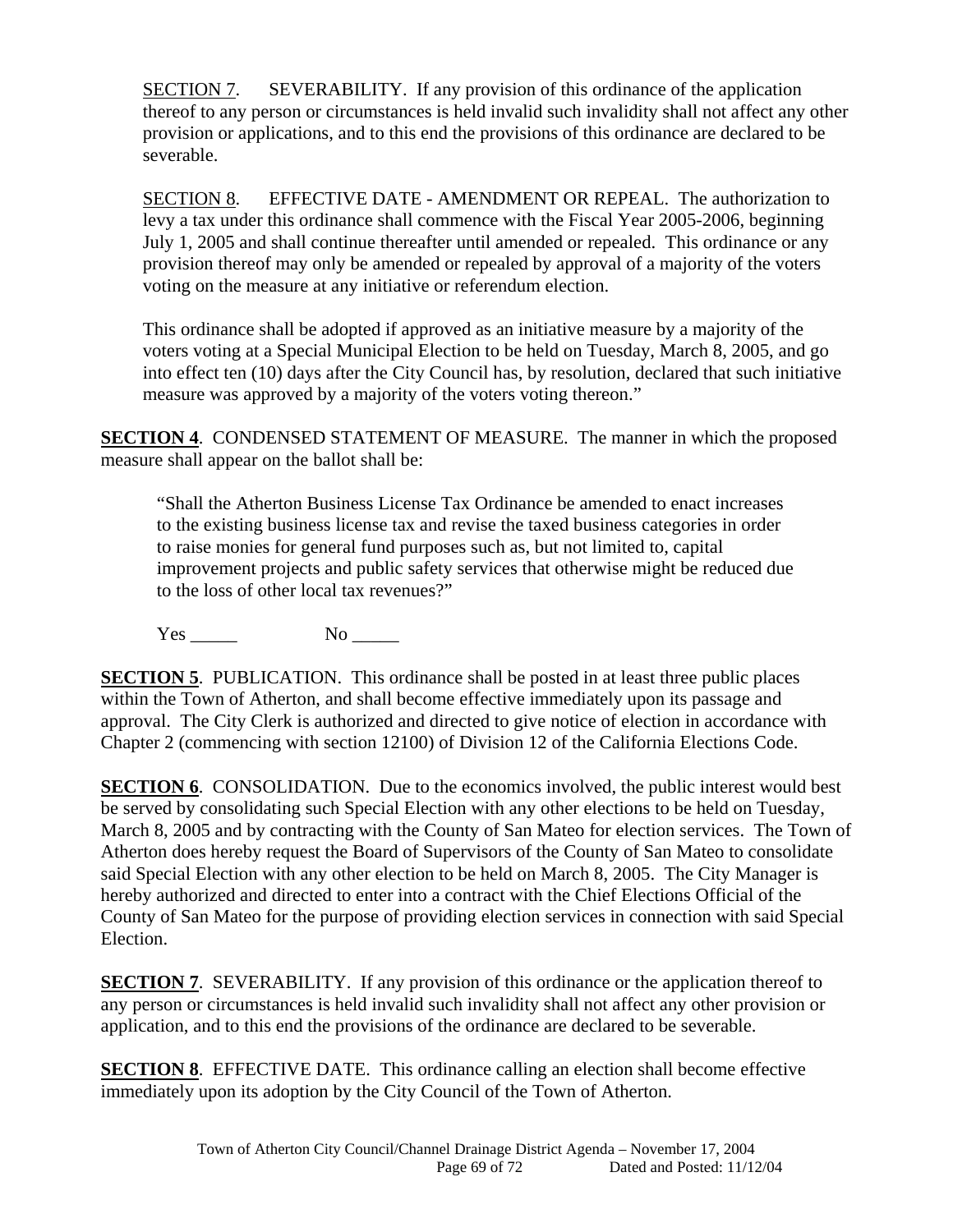\* \* \* \* \* \* \* \* \* \* \* \* \* \*

 *I hereby certify that the foregoing ordinance was adopted at a regular meeting of the City Council of the Town of Atherton held on \_\_\_\_\_\_\_\_\_\_\_\_\_\_, 2004, by the following roll call vote:* 

*AYES: Councilmembers: NOES: Councilmembers: ABSTAIN: Councilmembers: ABSENT: Councilmembers:* 

> Kathy McKeithen, Mayor Town of Atherton

ATTEST:

Linda Kelly, Acting City Clerk

APPROVED AS TO FORM:

\_\_\_\_\_\_\_\_\_\_\_\_\_\_\_\_\_\_\_\_\_\_

*Marc G. Hynes* 

Marc G. Hynes City Attorney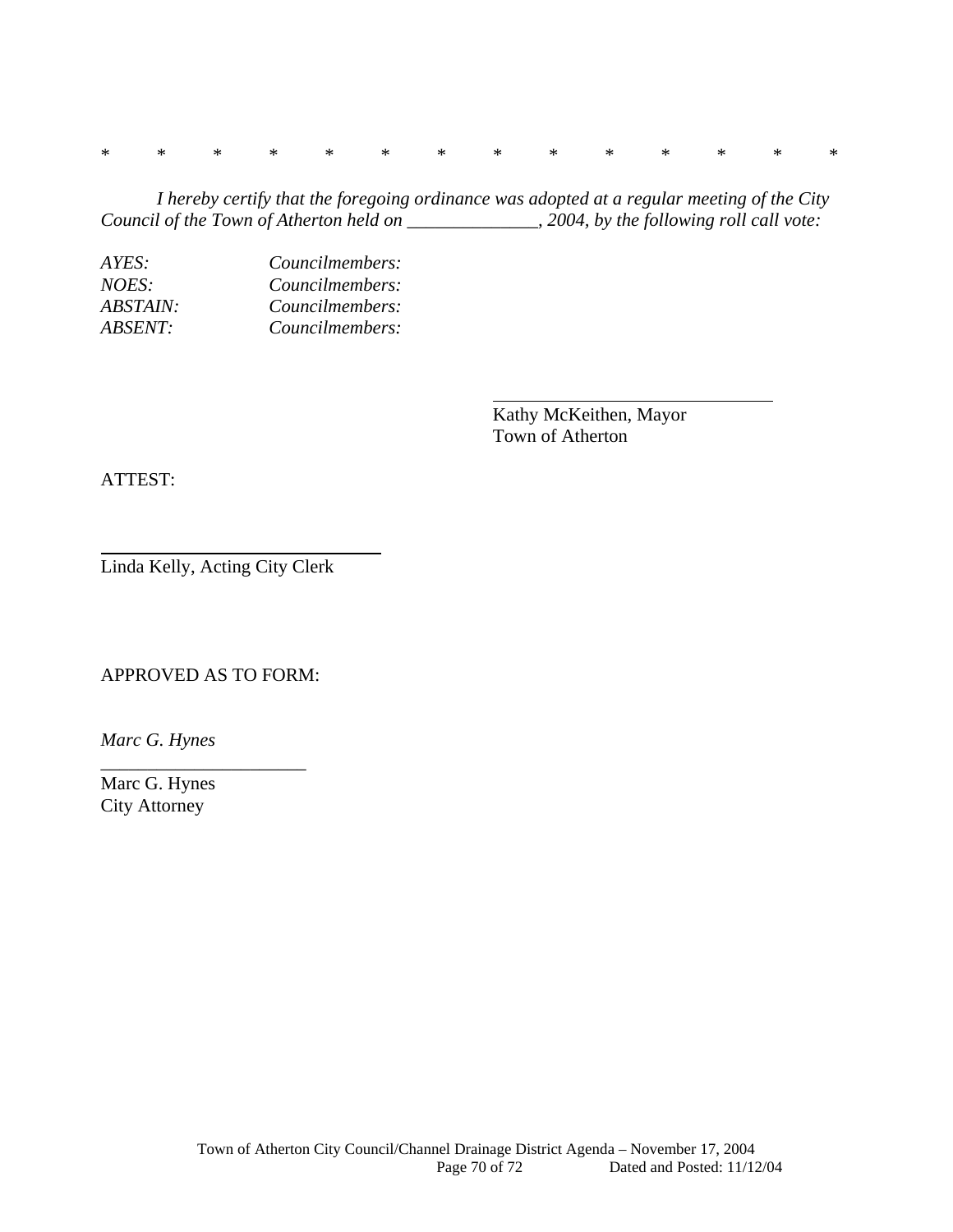#### **Resolution No. 04-**

#### **A RESOLUTION OF THE CITY COUNCIL OF THE TOWN OF ATHERTON, CALIFORNIA, SETTING PRIORITIES FOR FILING WRITTEN ARGUMENTS REGARDING A CITY MEASURE AND DIRECTING THE CITY ATTORNEY TO PREPARE AN IMPARTIAL ANALYSIS**

WHEREAS, a Special Municipal Election is to be held in the Town of Atherton, California, on March 8, 2004, at which there will be submitted to the voters the following measure:

"Shall the Atherton Business License Tax Ordinance be amended to enact increases to the existing business license tax and revise the taxed business categories in order to raise monies for general fund purposes such as, but not limited to, capital improvement projects and public safety services that otherwise might be reduced due to the loss of other local tax revenues?"

Yes \_\_\_\_ No \_\_\_\_\_

NOW, THEREFORE, the City Council of the Town of Atherton, California, does resolve, declare, determine and order as follows:

1. That the City Council authorizes

[All Members of the City Council

\_\_\_\_\_\_\_\_\_\_\_\_\_\_\_\_\_\_\_\_\_\_\_\_\_\_]

(OR)

(Name certain Members of the City Council)

(OR)

 to file a written argument in favor of the City measure as specified above, accompanied by the printed name(s) and signature(s) of the person(s) submitting it, in accordance with Article 4, Chapter 3, Division 9 of the Elections Code of the State of California and to change the argument until and including the date fixed by the City Clerk after which no arguments for or against the City measure may be submitted to the City Clerk, which is set for December 17, 2004.

2. That the City Council directs the City Clerk to transmit a copy of the measure to the City Attorney, unless the organization or salaries of the office of the City Attorney are affected. The City Attorney shall prepare an impartial analysis of the measure showing the effect of the measure on the existing law and the operation of the measure. If the measure affects the organization or salaries of the office of the City Attorney, the City Clerk shall prepare the impartial